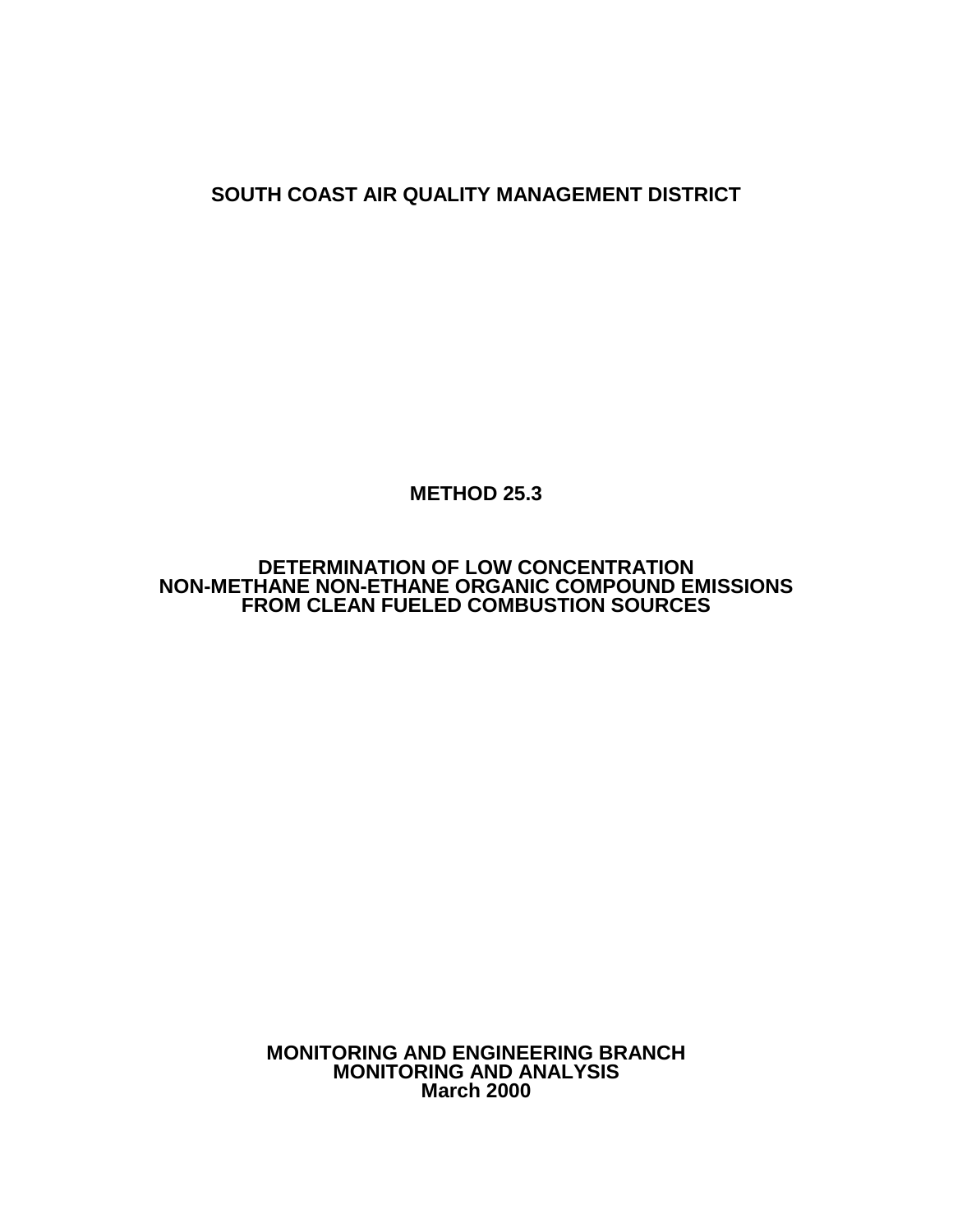# **TABLE OF CONTENTS**

|    |                                               | <b>List of Figures</b>                                        | 3  |  |  |  |  |  |
|----|-----------------------------------------------|---------------------------------------------------------------|----|--|--|--|--|--|
| 1. |                                               | <b>Overview and Applicability</b>                             |    |  |  |  |  |  |
|    | 1.1                                           | <b>Principle</b>                                              | 4  |  |  |  |  |  |
|    |                                               | 1.2 Applicability                                             | 6  |  |  |  |  |  |
|    | 1.4                                           | <b>Limitations and Interferences</b>                          | 8  |  |  |  |  |  |
| 2. |                                               | <b>Sampling Apparatus and Field Equipment Preparation</b>     |    |  |  |  |  |  |
|    | 2.1                                           | <b>Sampling Apparatus</b>                                     | 9  |  |  |  |  |  |
|    | 2.2 <sub>2</sub>                              | <b>Sampling Reagents</b>                                      | 12 |  |  |  |  |  |
|    | 2.3                                           | <b>Sampling Equipment Preparation</b>                         | 13 |  |  |  |  |  |
| 3. |                                               | <b>Field Procedures</b>                                       |    |  |  |  |  |  |
|    | 3.1                                           | <b>Pre-Test Determinations</b>                                | 18 |  |  |  |  |  |
|    | 3.2                                           | <b>On-site Equipment Assembly</b>                             | 18 |  |  |  |  |  |
|    | 3.3                                           | <b>Pre-test Leak Check</b>                                    | 20 |  |  |  |  |  |
|    | 3.4                                           | <b>Sampling Operation</b>                                     | 20 |  |  |  |  |  |
|    | 3.5                                           | <b>Reference Point Velocity</b>                               | 20 |  |  |  |  |  |
|    | 3.6                                           | <b>Post-test Procedures</b>                                   | 22 |  |  |  |  |  |
| 4. | <b>Laboratory Procedures</b>                  |                                                               |    |  |  |  |  |  |
|    | 4.1                                           | <b>Sample Receipt</b>                                         | 25 |  |  |  |  |  |
|    | 4.2                                           | <b>Sample Purge</b>                                           | 26 |  |  |  |  |  |
|    | 4.3                                           | Apparatus and Reagents for TOC Analysis on Traps              | 27 |  |  |  |  |  |
|    | 4.4                                           | <b>Preparation of Standards and Reagents for TOC Analysis</b> | 28 |  |  |  |  |  |
|    | 4.5                                           | <b>TOC Analysis on Traps</b>                                  | 29 |  |  |  |  |  |
|    | 4.6                                           | TOC Analysis Quality Assurance (QA) Criteria                  | 31 |  |  |  |  |  |
|    | 4.7                                           | <b>TOC Calculations</b>                                       | 32 |  |  |  |  |  |
|    | 4.8                                           | <b>Apparatus and Reagents for TCA Analysis on Canisters</b>   | 33 |  |  |  |  |  |
|    | 4.9                                           | <b>TCA Analysis on Canisters</b>                              | 37 |  |  |  |  |  |
|    | 4.10                                          | <b>TCA Analysis Quality Assurance (QA) Criteria</b>           | 43 |  |  |  |  |  |
|    | 4.11                                          | <b>TCA Calculations</b>                                       | 43 |  |  |  |  |  |
| 5. | <b>Engineering Calculations and Reporting</b> |                                                               |    |  |  |  |  |  |
|    | 5.1                                           | <b>Data Quality Checks</b>                                    | 50 |  |  |  |  |  |
|    | 5.2                                           | VOC Molecular Weight per Carbon Ratio                         | 50 |  |  |  |  |  |
|    | 5.3                                           | <b>Bias Correction Factor</b>                                 | 54 |  |  |  |  |  |
|    | 5.4                                           | <b>VOC Mass Emission Rate Calculation</b>                     | 55 |  |  |  |  |  |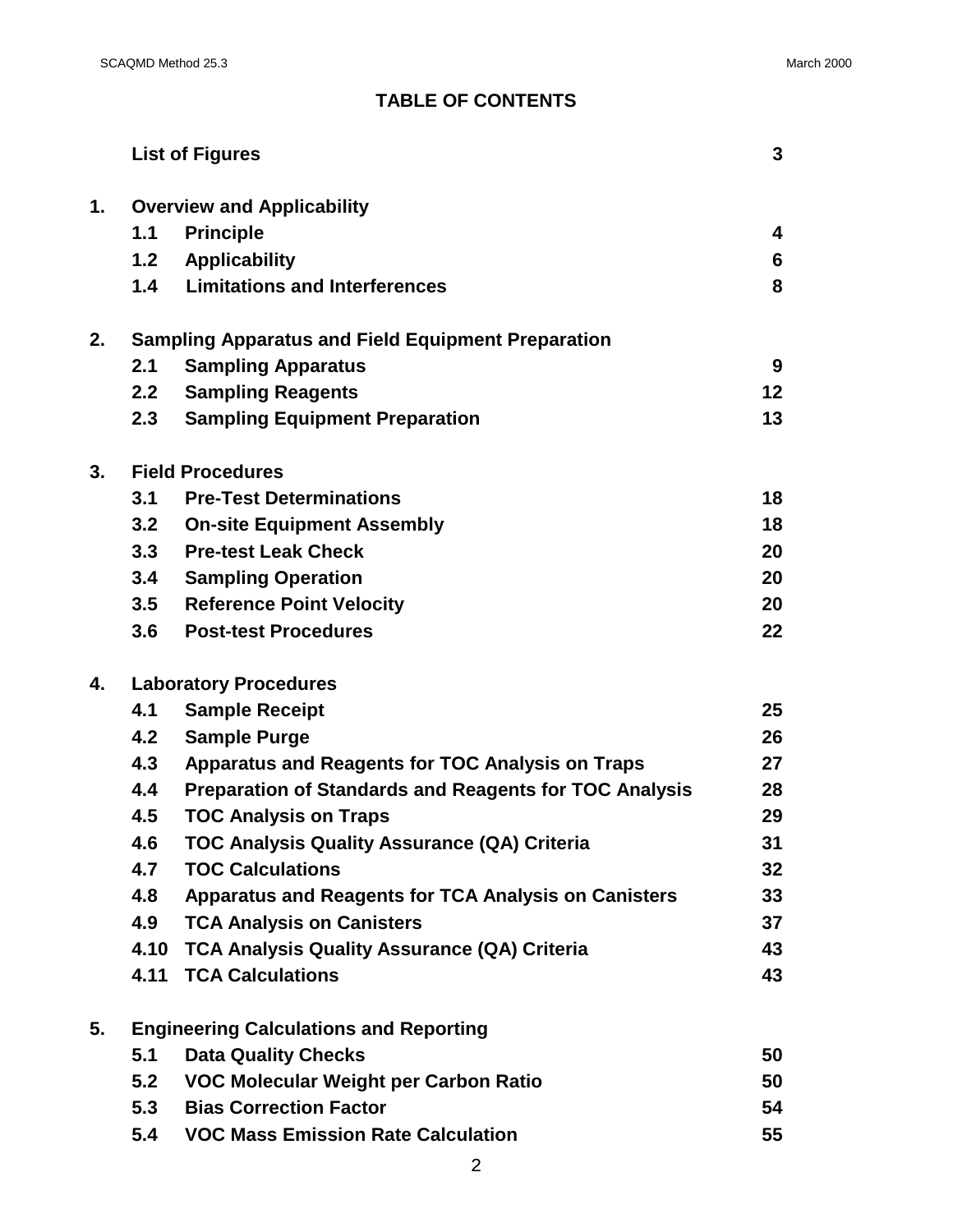# **LIST OF FIGURES**

| <b>Figure 25.3-1</b> | <b>Preparation of Sampling Apparatus</b>          | 16 |
|----------------------|---------------------------------------------------|----|
| <b>Figure 25.3-2</b> | <b>Condensate Trap Detail</b>                     | 17 |
| <b>Figure 25.3-3</b> | <b>Sampling Apparatus During Sampling</b>         | 23 |
|                      | Figure 25.3-4 Field Data Sheet                    | 24 |
|                      | Figure 25.3-5 Inert Gas Purging                   | 45 |
| <b>Figure 25.3-6</b> | <b>Flow Diagram for TCA Analysis on Canisters</b> | 46 |
| <b>Figure 25.3-7</b> | <b>Equipment Diagram for TCA Analysis</b>         | 47 |
| <b>Figure 25.3-8</b> | <b>Equipment Operation for TCA Analysis</b>       | 48 |
| <b>Figure 25.3-9</b> | <b>Example Chromatogram for TCA Analysis</b>      | 49 |
|                      | Figure 25.3-10 Molecular Weight per Carbon Ratios | 56 |
|                      | Figure 25.3-11 VOC Mass Emission Rate Calculation | 57 |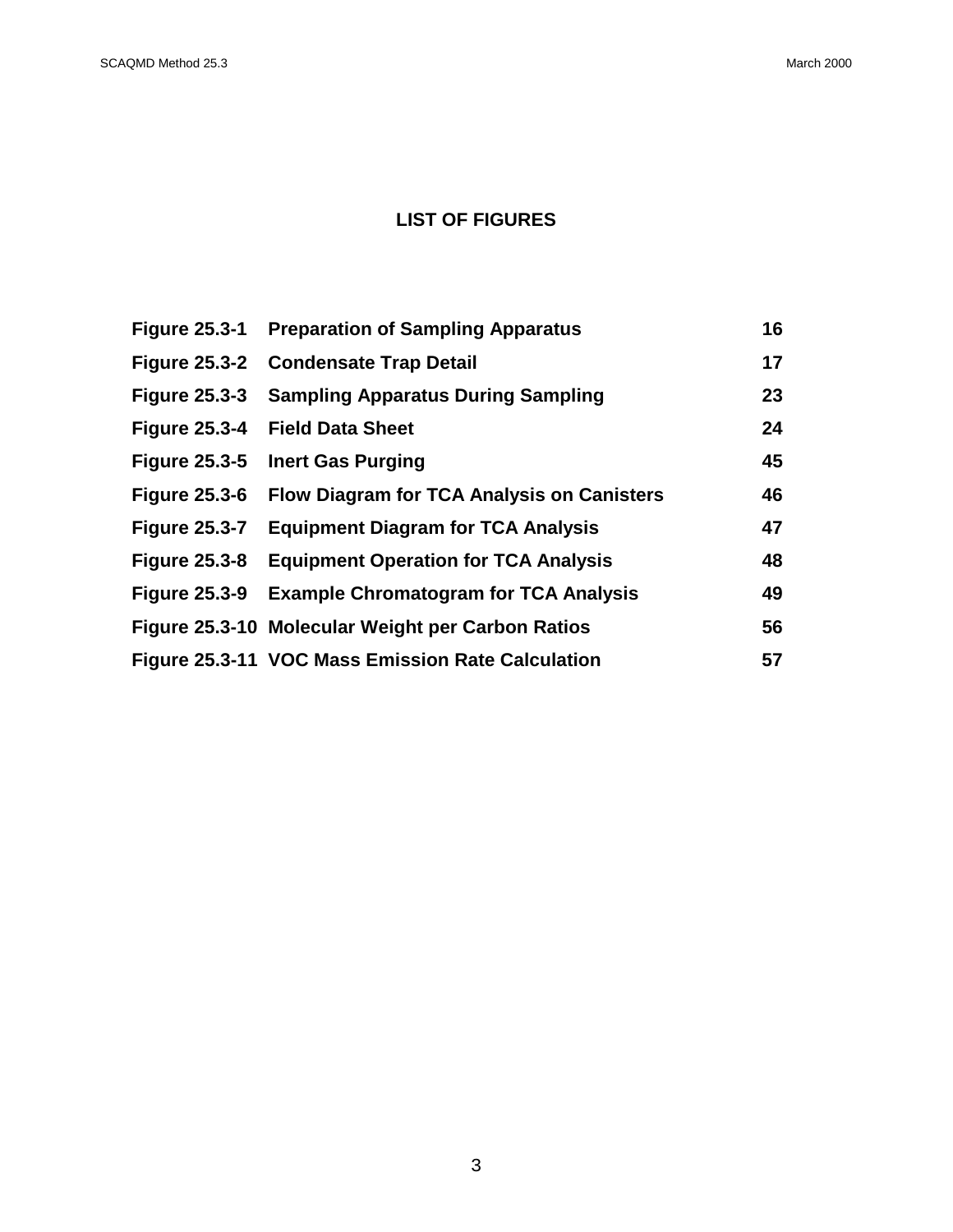## **METHOD 25.3**

#### **DETERMINATION OF LOW CONCENTRATION NON-METHANE NON-ETHANE ORGANIC COMPOUND EMISSIONS FROM CLEAN FUELED COMBUSTION SOURCES**

## **Section 1 of 5**

### **1. Overview and Applicability**

#### **1.1 Principle**

The procedures used in this Volatile Organic Compound (VOC) source test method are similar to the approach of Method 25.1, but have been modified for the purposes of improving accuracy at low concentrations. The method eliminates positive interferences for low concentration VOC due to high levels of stack carbon dioxide and moisture. As with Method 25.1, duplicate gas samples are withdrawn from a source at a constant rate through condensate traps (traps) followed by evacuated canisters. The method differs from Method 25.1 in that stack condensate is collected at ice water ( $\sim$ 32 °F) temperature in the traps as opposed to the lower dry ice temperature. For low concentrations, the ∼32  $\mathrm{P}F$ traps have proven to be sufficient for trapping condensate and preventing unrecoverable VOC from being collected in the canisters. With clean sources, since the condensate consists largely of water, the traps consist of small impingers initially charged with ultrapure water as a heat transfer medium. Interfering carbon dioxide in the traps is purged into the canisters using a ultra-pure grade inert gas. Particulate matter is prevented from interfering with the method by using an in-stack filter. Since the water does, however, have limitations on the amount of insoluble material that can be homogeneously retained, the method is limited to VOC concentrations of less than 50 ppm as carbon (ppmC) or 25 ppmC in the trap section.

VOC concentration as Non-Methane Non-Ethane Organic Compounds (NMNEOC) is determined by combining the results from the independent analyses of the condensate in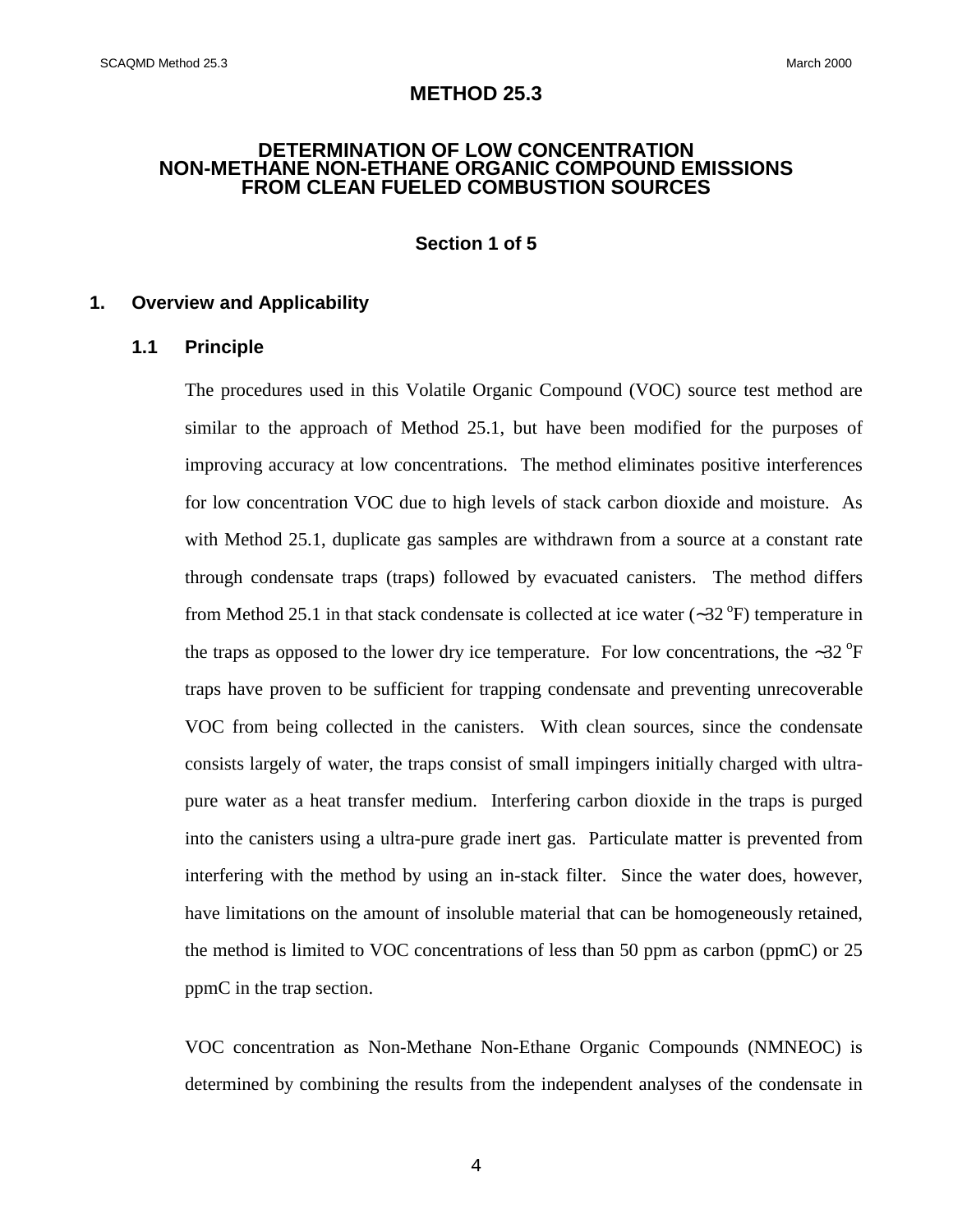SCAQMD Method 25.3 March 2000

each trap and the gas in its associated canister. The traps are analyzed for total organic carbon by liquid injection into an infra-red total organic carbon analyzer. The canisters are analyzed for NMNEOC using the Method 25.1 approach. The analysis consists of foreflush and backflush of a gas chromatography (GC) column followed by an oxidizer, methanizer, and a flame ionization detector (FID). The GC separates the VOC component from the sample; the oxidizer converts the VOC to carbon dioxide; the methanizer converts the resulting carbon dioxide to methane. The results are determined by the FID in units of parts per million by volume as carbon (ppmC). Carbon monoxide and fixed gases (carbon dioxide and oxygen) can be determined by analysis of the canister portion of the sample by SCAQMD Method 10.1.

The method is written to represent the configuration used during validation testing. Mention of trade names in this source test method does not constitute endorsement by SCAQMD; the model names and numbers are given as those used during the validation phase of the method. Other manufacturers of equipment may be used subject to demonstration of equivalency as approved by the SCAQMD.

A bias correction factor of 1.086 must be applied to the final results of this method. The use of this bias correction factor is required by the USEPA as determined during the validation phase of the method (refer to Section 5.3).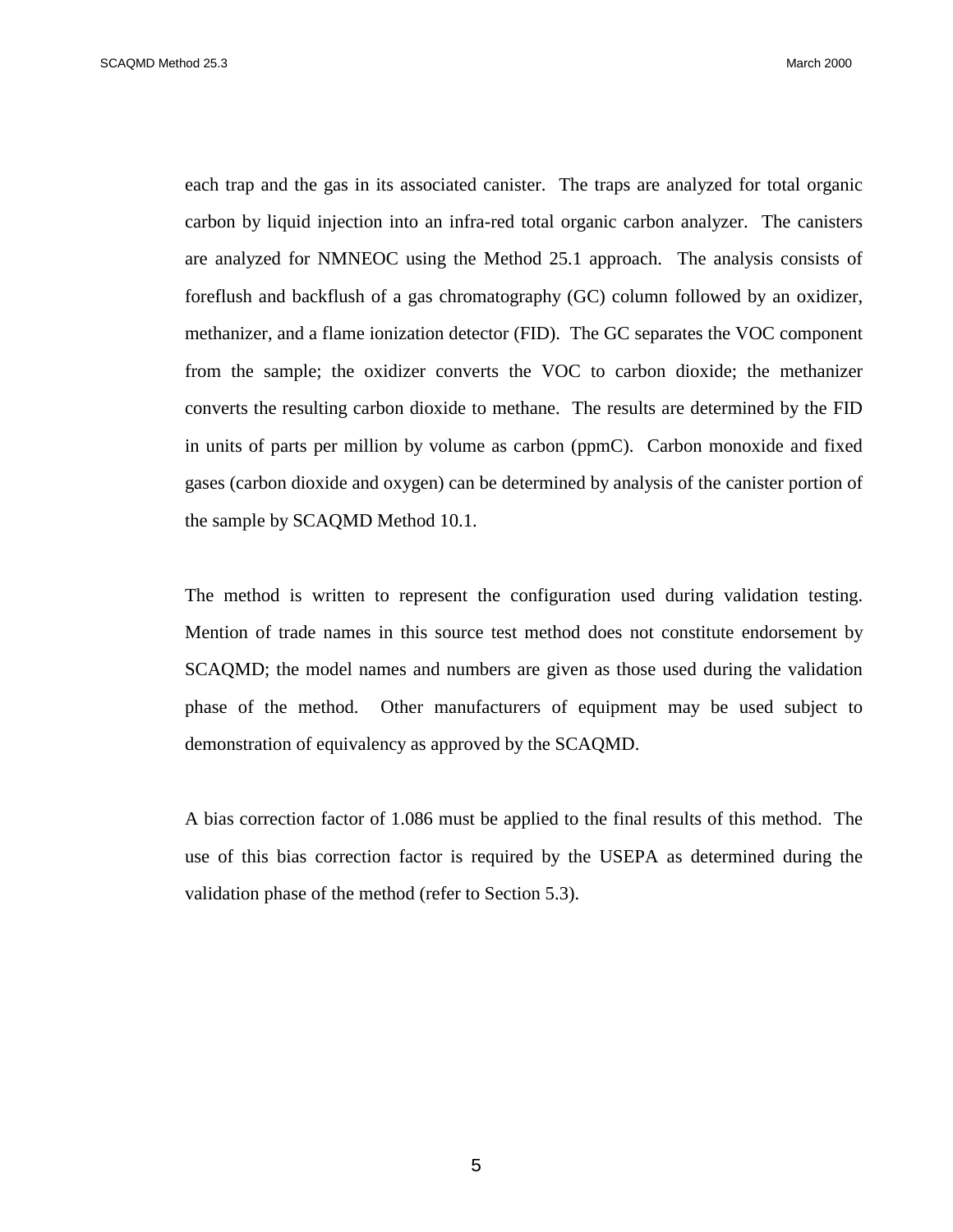## **1.2 Applicability**

This method replaces the method that was formerly known as SCAQMD Draft Method 25.2. Former Draft Method 25.2 has been removed from consideration due to inherent shortcomings in its approach which have been proven to cause both a low bias and poor precision. **Source test results achieved by former Draft Method 25.2 are, therefore, not considered as valid for SCAQMD purposes.**

Method 25.3 measures low concentration VOC emissions as NMNEOC expressed as ppmC. Since it is not adversely affected by the unpredictability of VOC composition in combustion products, the method is particularly applicable to combustion processes. In its total carbon approach, the method is not affected by compound specific instrument response factor variables often encountered in other detection methods. This method is applicable when the following conditions are met:

- 1. Combustion sources must use clean fuels. Clean fuels are defined as natural gas, refinery fuel gas, butane, LPG, landfill gas, digester gas, methanol and ethanol.
- 2. The resulting concentration as measured by this method must be less than 50 ppmC or alternatively 25 ppmC in the trap portion with a higher limit on the canister portion evaluated case by case depending on the compounds present.

Supporting data has shown that for concentrations above 50 ppmC (or 25 ppm in the trap) or for non-clean fueled combustion sources, a bias will occur due to limitations in the condensate trap design (see *Interferences*). For these situations, refer to Method 25.1.

The method may be applied to sources of higher concentrations where exclusively water soluble VOC is encountered. The applicability of the method to these situations must be evaluated by the SCAQMD on a case by case basis.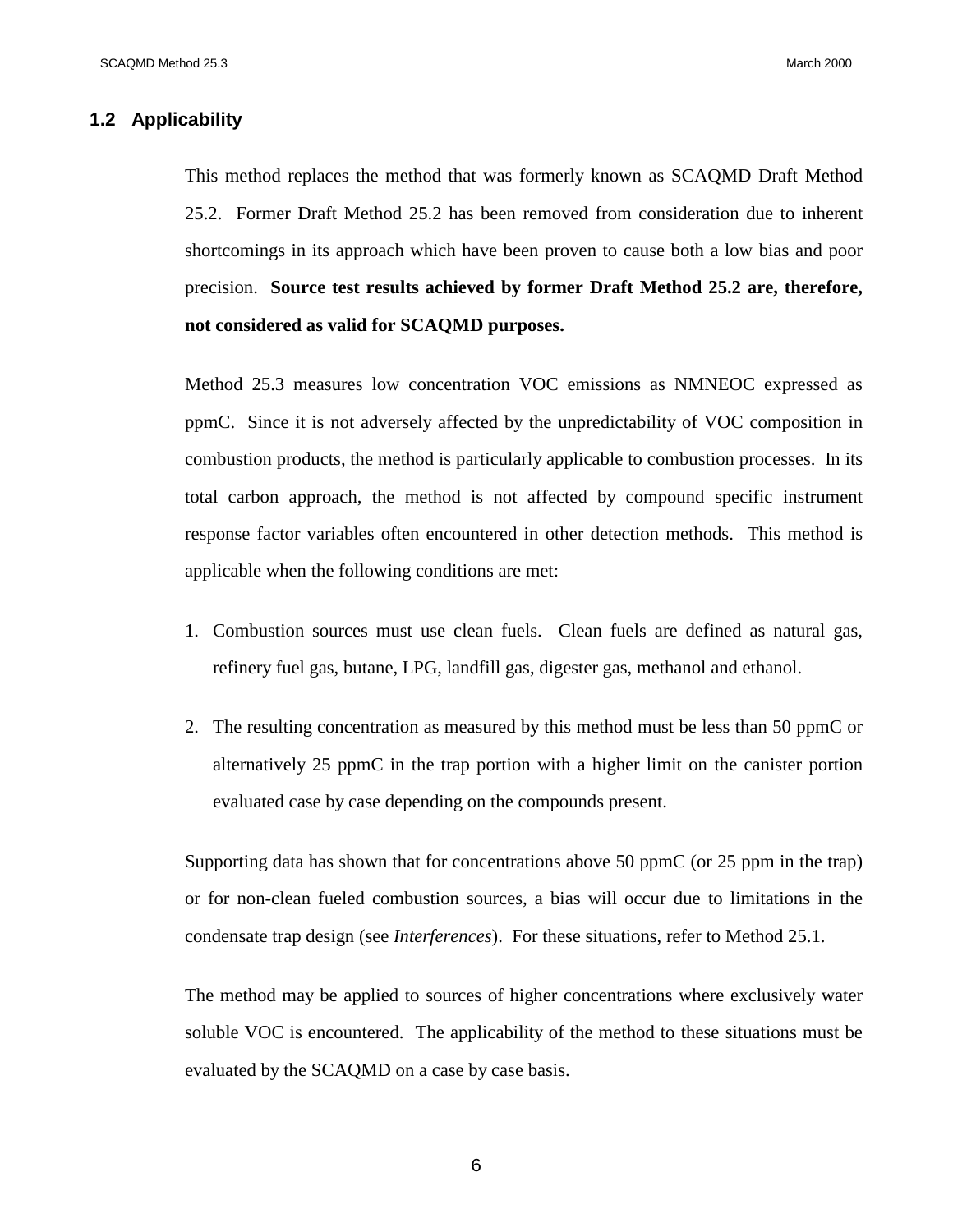The method may be used without the condensate trap and its associated procedures only for ambient temperature sources where no combustion products or other sources of moisture other than ambient are present. Additionally, the resulting concentration as measured by this method must be less than 50 ppmC. The applicability of the method to these situations must be evaluated by SCAQMD on a case by case basis.

The lower detection limit of the method is 1 ppm NMNEOC as carbon.

For determining mass emissions, a molecular weight per carbon ratio must be established to account for bonded oxygen, hydrogen, chlorine, or other elements. Similarly for converting ppmC to actual ppm, the average carbon number must be estimated. Section five of this method provides guidelines for determining molecular weight per carbon.

This method assumes that methane and ethane are the only significant VOC exempt compounds commonly found in combustion exhausts. The NMNEOC results can be corrected for other exempt compounds when present, using an appropriate method approved by SCAQMD, CARB, and EPA for determining exempt content.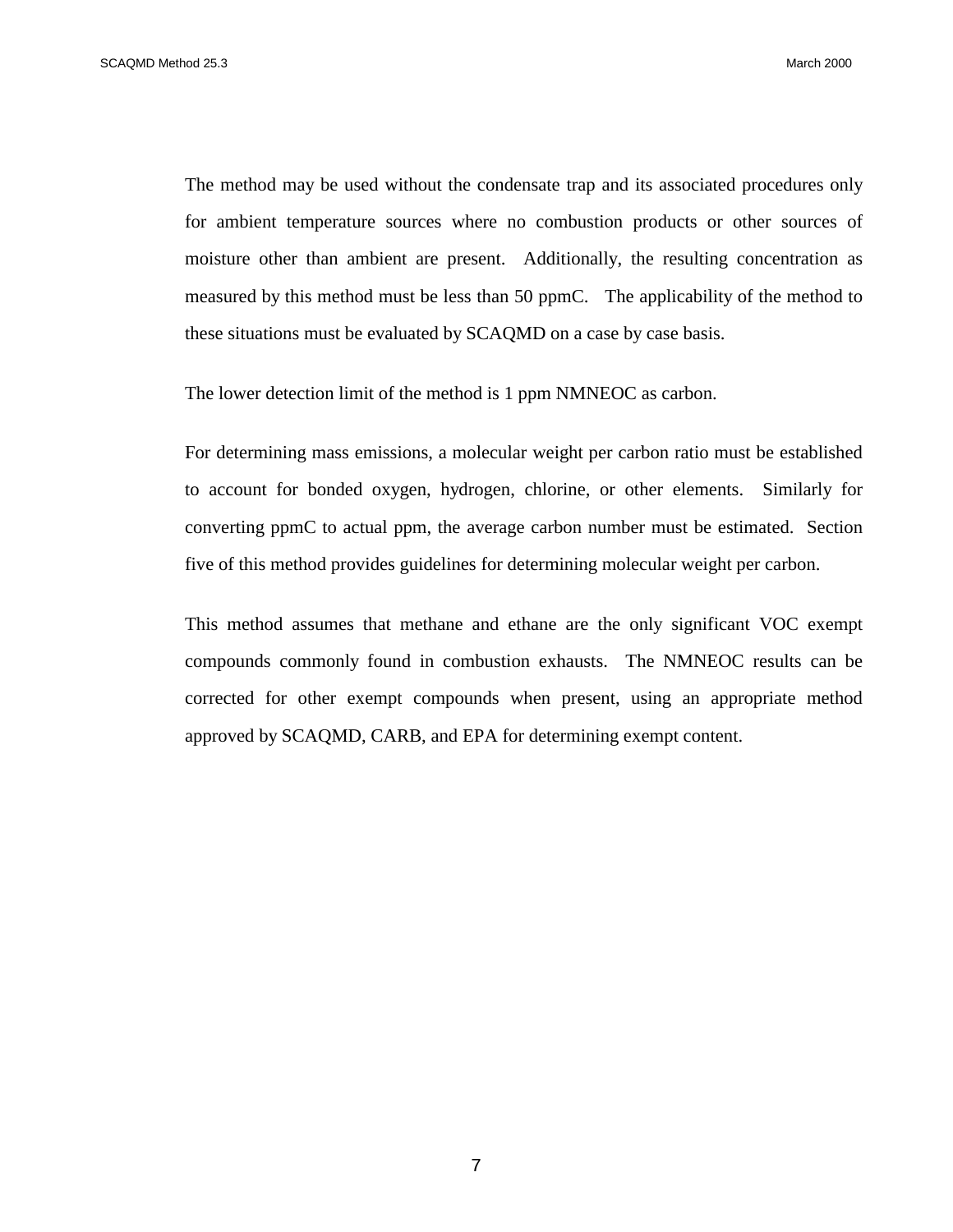## **1.4 Limitations and Interferences**

In cases where combustion type control devices are used to control streams containing exempt compounds as specified in SCAQMD Rule 102, a positive bias towards VOC will occur if a correction is not made for the presence of exempt compounds.

Supporting data has shown a potential negative bias when sampling streams of over 50 ppmC due to design limitation of the condensate traps which were designed for lower concentrations. This is believed to be caused by non-homogeneity in the water traps with insoluble species present.

Sampling combustion sources burning non-clean fuels can cause a negative bias. This is also due to limitations in the low-concentration trap design combined with the presence of high molecular weight, semi-volatile, condensable, insoluble material which tends to separate from the water in the trap.

Ammonia present in concentrations above 15 ppm can reduce the level of precision of this method but does not cause a specific low or high bias.

Because of the low concentration of VOC encountered, contamination, if present can cause a significant bias. The procedures of this method have been designed to eliminate potential contamination. It is, however, imperative that the equipment cleaning and sample handling procedures are carefully followed.

If samples are extracted from a stratified stream, a positive or negative bias may occur. Samples must be extracted from well mixed locations or employ multi-point sampling (see *Field Procedures*).

Procedures for minimizing the effects of any of the above interferences where applicable are not all addressed in this method. Alternative procedures must be evaluated on a case by case basis and are subject to SCAQMD approval.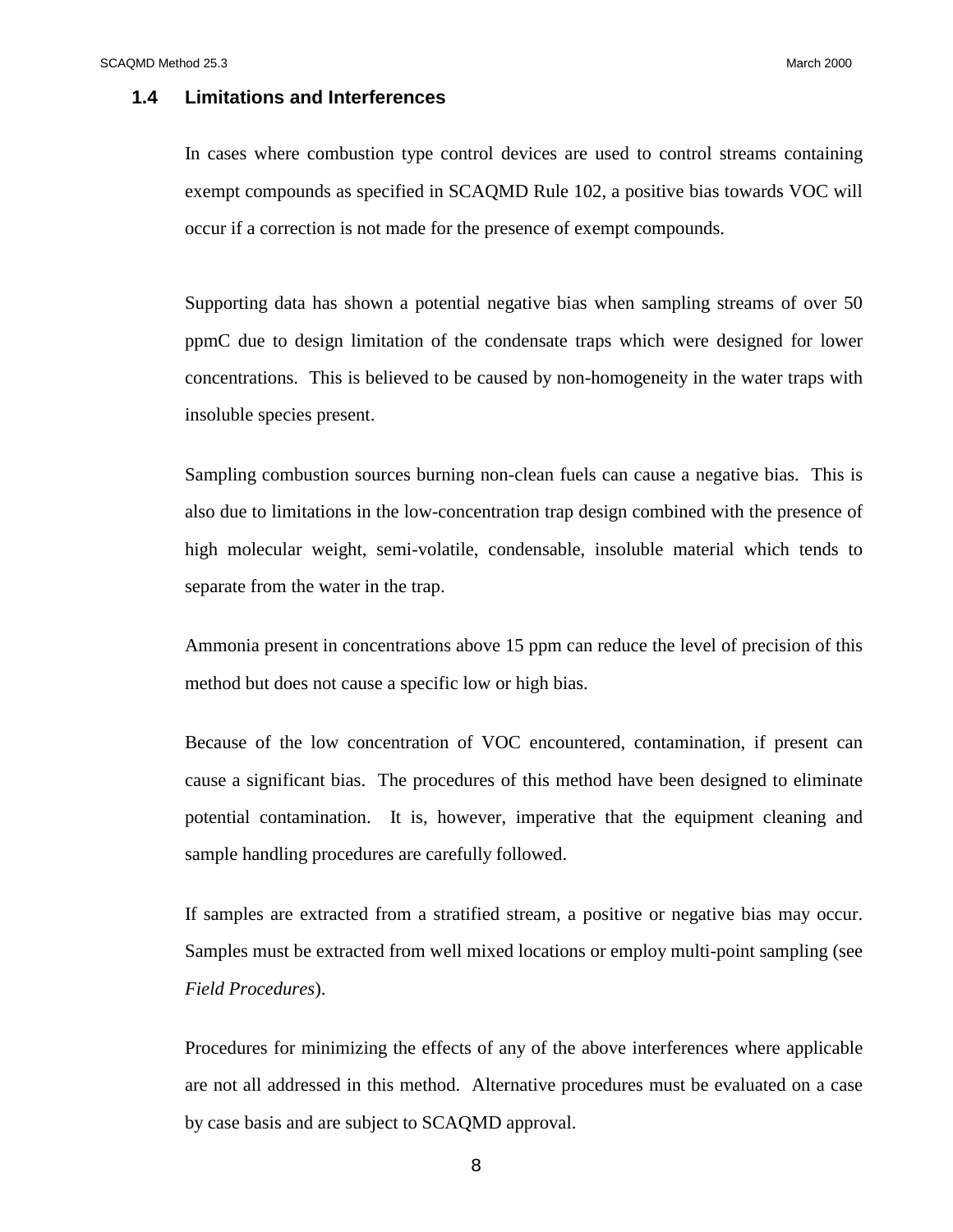## **METHOD 25.3**

#### **DETERMINATION OF LOW CONCENTRATION NON-METHANE NON-ETHANE ORGANIC COMPOUND EMISSIONS FROM CLEAN FUELED COMBUSTION SOURCES**

**Section 2 of 5**

## **2. Sampling Apparatus and Field Equipment Preparation**

## **2.1 Sampling Apparatus**

The sampling system consists of an in-stack filter, a probe, a Teflon line, a condensate trap, a flow controller, a vacuum gauge, a valve, and a canister (see Figure 25.3-1). The sampling equipment can be constructed from commercially available components. The internal volume of the entire sampling apparatus excluding the canister must not exceed one percent of the canister volume in order to avoid dilution by the sample system dead space. The following is a detailed description of the sampling system component requirements.

#### a. In-Stack Filter

A  $\leq$  micron, 316 type stainless steel or other high temperature non-corrosive material filter located at the stack end of the probe tip. The filter can be the small frit type inserted into a 0.25 in. tube fitting connected to the probe tip.

b. Probe

Seamless stainless steel tubing, 0.25 in. outside diameter and cut to a length of half the stack diameter or sufficient length to extend near the stack or duct center to avoid dilution effects from the sampling port. When sampling, the probe is fixed with the connector line end flush with the port entrance so that the stack gases heat the entire probe length.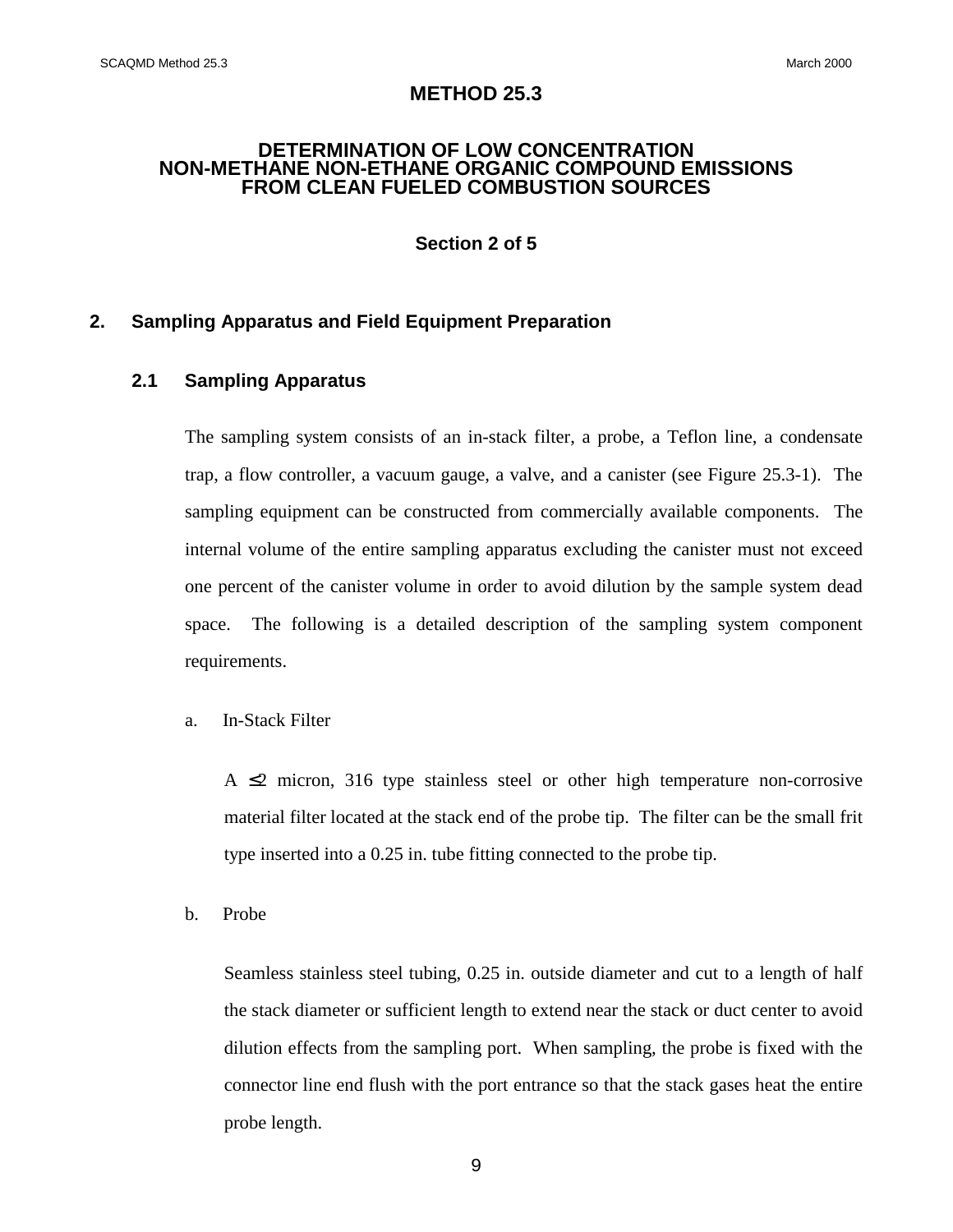#### c. Condensate Trap

The condensate trap is designed as a small 4 ml glass bodied impinger. The body is a commonly available 4 ml narrow screw top glass vial which is used not only as the trap body but also for sample storage with its supplied Teflon lined screw cap. The approximate dimensions of the vials are 1.8 in. total height, 0.6 in. o.d., and 0.3 in. i.d. at the upper threaded opening. A 0.25 in. hole must be made in a spare screw cap for affixing the condensate trap to the sampling assembly. Size 009 and a size 006 Viton "O" rings are used to seal and retain the glass vial to the sampling assembly. See Figure 25.3-2 for specifications on condensate trap design. For sampling, the condensate trap is charged with approximately 2 ml of hydrocarbon free water. The 4 ml trap size is sufficient for stack moistures of up to 25% by volume. For higher stack moistures, the trap design must be scaled up accordingly.

#### d. Connector Line

Seamless Perfluoroalkoxy (also known as PFA, a type of Teflon) tubing, 0.125 in. outside diameter x 0.026 in. wall thickness and cut to length of no more than 18 in. The connector line is connected to the probe with a stainless steel tube reducer. The other end of the connector line must extend into the condensate trap with a tapered end having an opening of less than 0.020 in. so that small bubbles are formed in the condensate trap. This tapered end can be formed by applying a point source of heat to approximately one inch of a continuous section of tubing so that the temperature of the section is heated to near the melting point. The opposite sides of the heated section can be pulled apart while twisting torsionally to form a split at the heated section. The narrow tips created at the ends of the tubing split can then be trimmed appropriately to create the small opening. When assembled, the tubing extends from the probe reducer to within 0.125 in. from the bottom of the condensate trap as shown in Figure 25.3-2.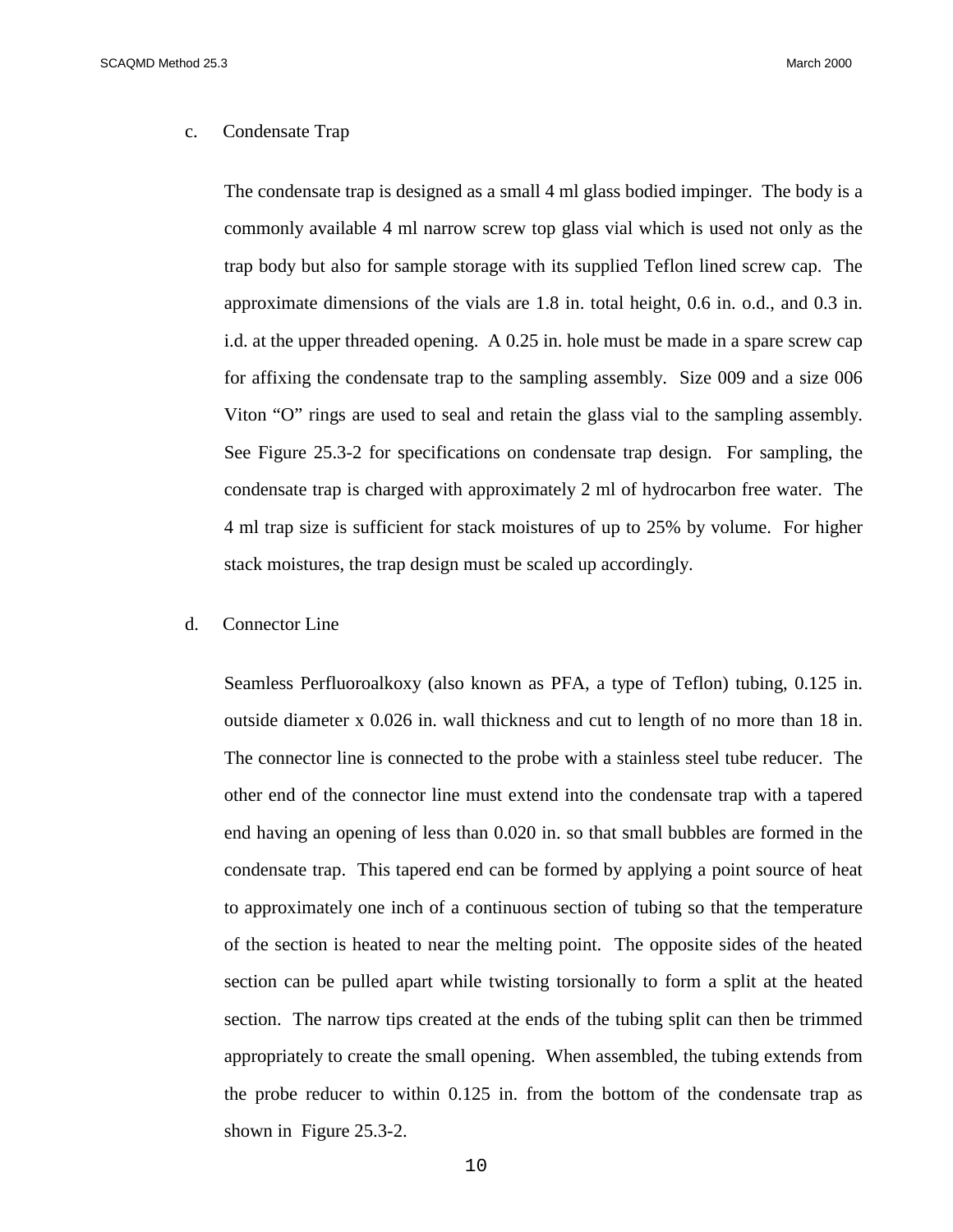e. Ice water bath

A container is affixed to the sampling apparatus to hold ice and water used to cool the condensate trap. The ice bath must be of sufficient cross section to surround the condensate trap with an appropriate amount of ice to maintain the ice water temperature (minimum 2.5 in. diameter). The ice bath must be approximately one inch in height (for 4 ml trap size) so that the condensate trap vial connection remains above the top of the ice bath container and the overflowing cold water will be below the connector level. This is done to eliminate the risk of contamination. The ice bath must also be positioned sufficiently high so that the water level of the bath is higher than the water level inside the condensate trap.

## f. Flow Rate Controller

A vacuum flow regulator, rotameter, fine orifice, or other flow regulator capable of maintaining a constant flow rate  $(\pm 10\%)$  at the probe tip over the sampling period. The flow controller is located downstream of the condensate trap so that its function is unaffected by the condensate. For flows regulated by rotameters or orifices with a control valve, the control valve will require constant adjustment during sampling due to the declining pressure differential. The control valve must be located between the canister and the rotameter or orifice. For a critical orifice, where a control valve is not used, sampling must be terminated if the vacuum in the canister drops below the level where a constant flow cannot be achieved. This type of orifice can be prepared using a GC syringe needle fixed concentrically into 1/4 in. stainless steel tubing. Epoxy or silicone adhesive has been successfully used for this purpose. The desired flow rate for one hour sampling time for a 6-liter canister is ~70 ml/min and can be achieved using a short (appropriate) length of 0.0045" syringe needle. The flow rates can be fine tuned by adjusting the length of the inner needle tube.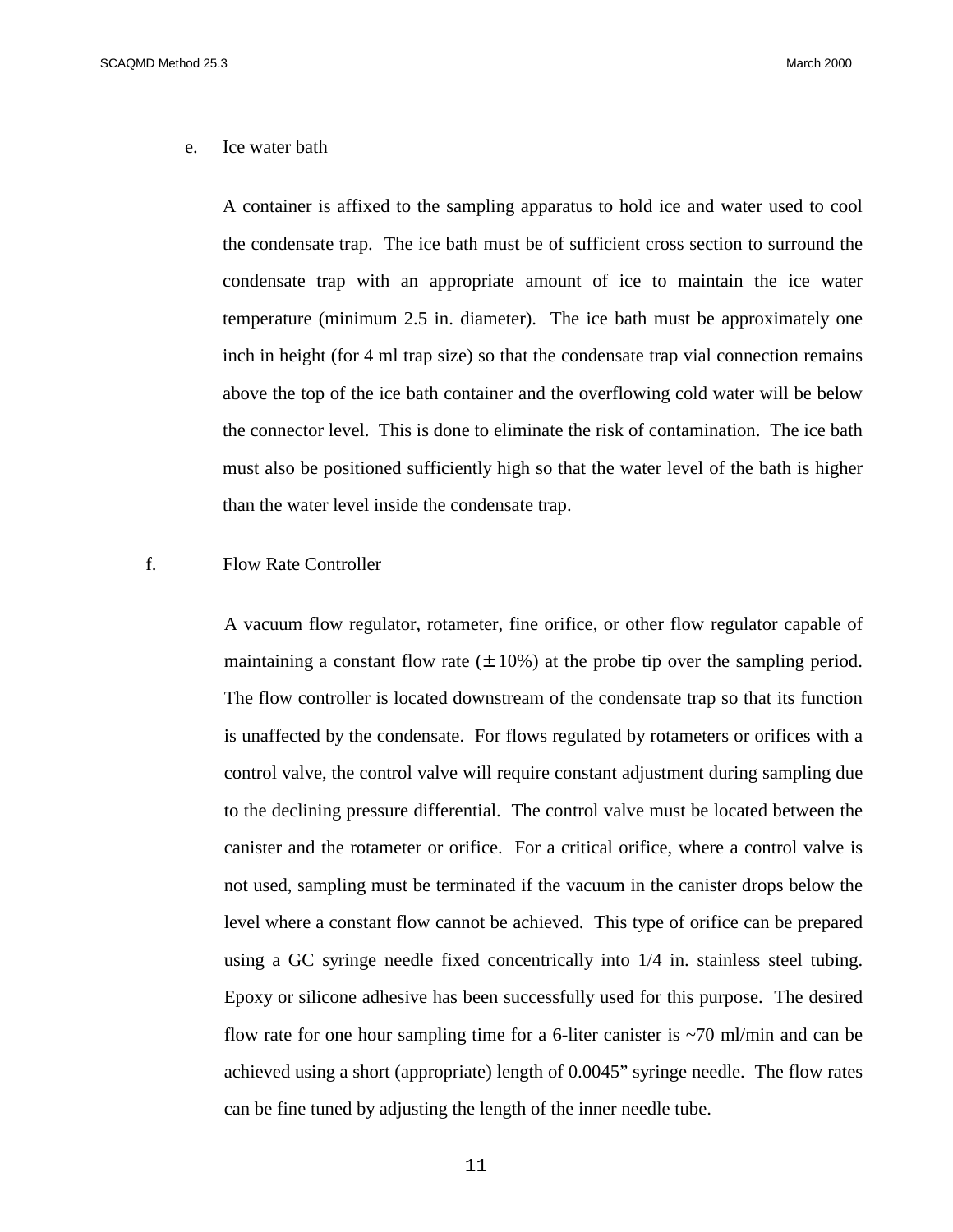#### g. Vacuum Gauge

A stainless steel gauge cleaned for electronic use is specified for monitoring vacuum in the tank and sampling system between the flow controller and sample flow valve both during sampling and leak checks (0 to 30 in. Hg Vacuum).

h. Sample Flow Valve

Stainless steel bellows valve is used for starting, stopping, or regulating sample flow and is located between the vacuum gauge and sample canister.

i. Sample Canister

The electro-polished stainless steel canister has a volume of  $6 \pm 0.5$  liters. The canister volume is determined to the nearest 10 ml as described in section 3.8.

i. Sampling Assembly

The assembled sampling apparatus in its "ready for transport" configuration is shown in Figure 25.3-1. An exploded view of the sample line and condensate trap assembly is shown in Figure 25.3-2. A stainless steel quick connector is useful for connecting and disconnecting the canister from the remainder of the sampling assembly.

## **2.2 Sampling Reagents**

The condensate trap is initially charged with approximately 2 ml hydrocarbon free water such as deionized or distilled water. This water must have a TOC content of less than one ppmC.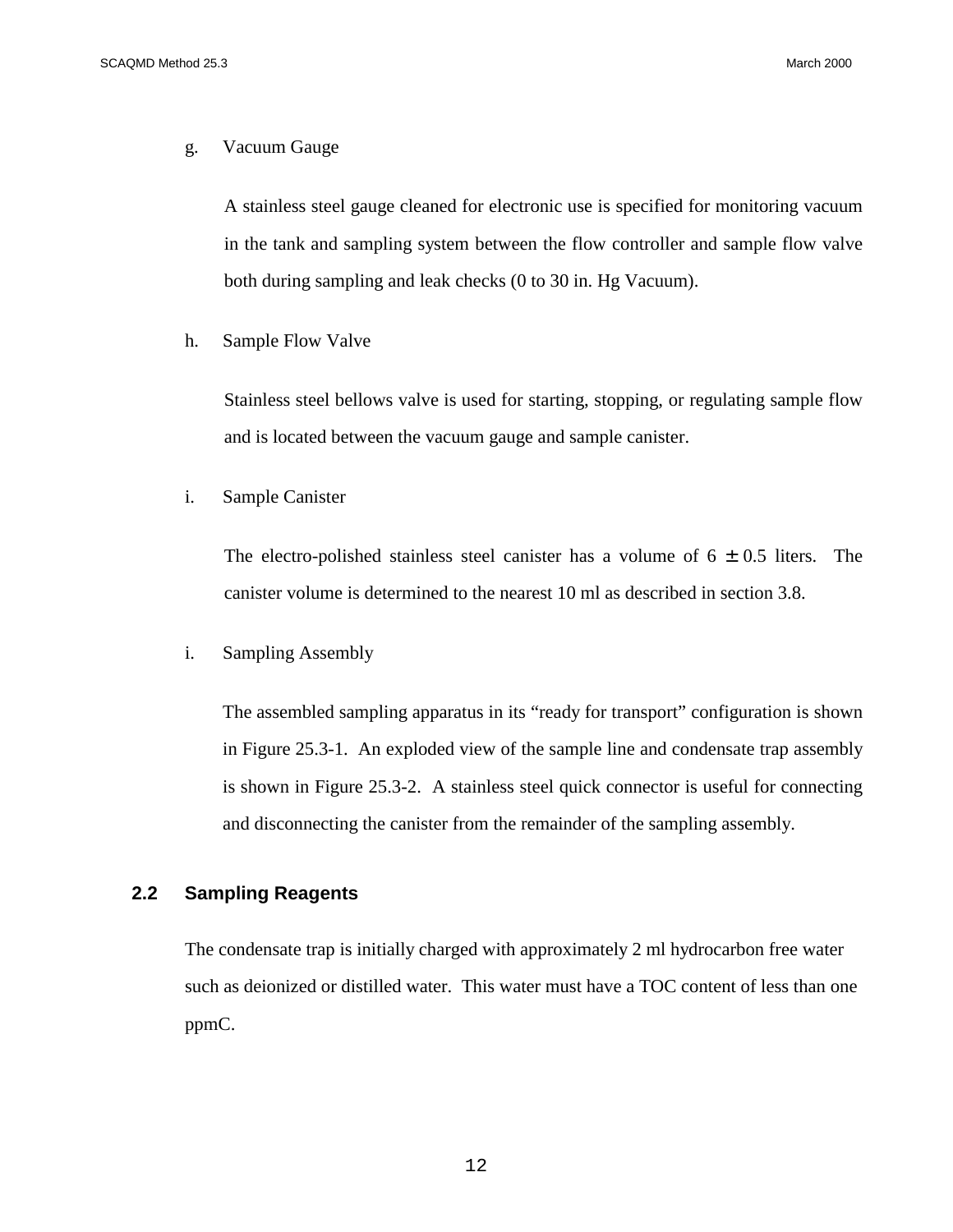## **2.3 Sampling Equipment Preparation**

#### 2.3.1 Sampling Equipment Cleaning

The sampling equipment preparation must be performed in a clean indoor laboratory type environment and not in the field. All equipment that contacts the sample excluding the canister, but including the remaining equipment listed in section 2.1 and other equipment that contacts the sample such as connectors and end caps, must be thoroughly cleaned as follows: Soak the equipment in nonresidue, rinsable type laboratory glassware detergent and water. Scrub all accessible surfaces and remove all visible surface residues. Rinse the equipment thoroughly first with tap water then with deionized water. At this point onward, be certain not to touch any part of the internal sample path or open connection ends with any object that has not been cleaned using the above procedure and particularly not at anytime with hands or fingers. Use powder-free latex gloves while handling cleaned equipment. Blow the equipment pieces dry with ultra-pure grade air  $(< 0.5$  ppm hydrocarbon) while holding the pieces by the outside surface which does not contact the sample. Under no circumstances should uncleaned compressed air be used for drying parts due to the possibility of entrained compressor lube oil or other droplets causing contamination. After drying, the equipment excluding the canister can be assembled as in Figure 25.3-1 using a clean empty glass vial on the condensate trap assembly during transportation to the field. Clean the probe and filter assembly by exposing to elevated temperatures using an open flame while passing air through the assembly. Gradually move the flame along the entire length of the probe at a rate so that the probe is heated to a glowing orange in each section contacted by the flame, then allow to cool. Seal the open ends of the probe and sampling assembly using a clean cap or foil.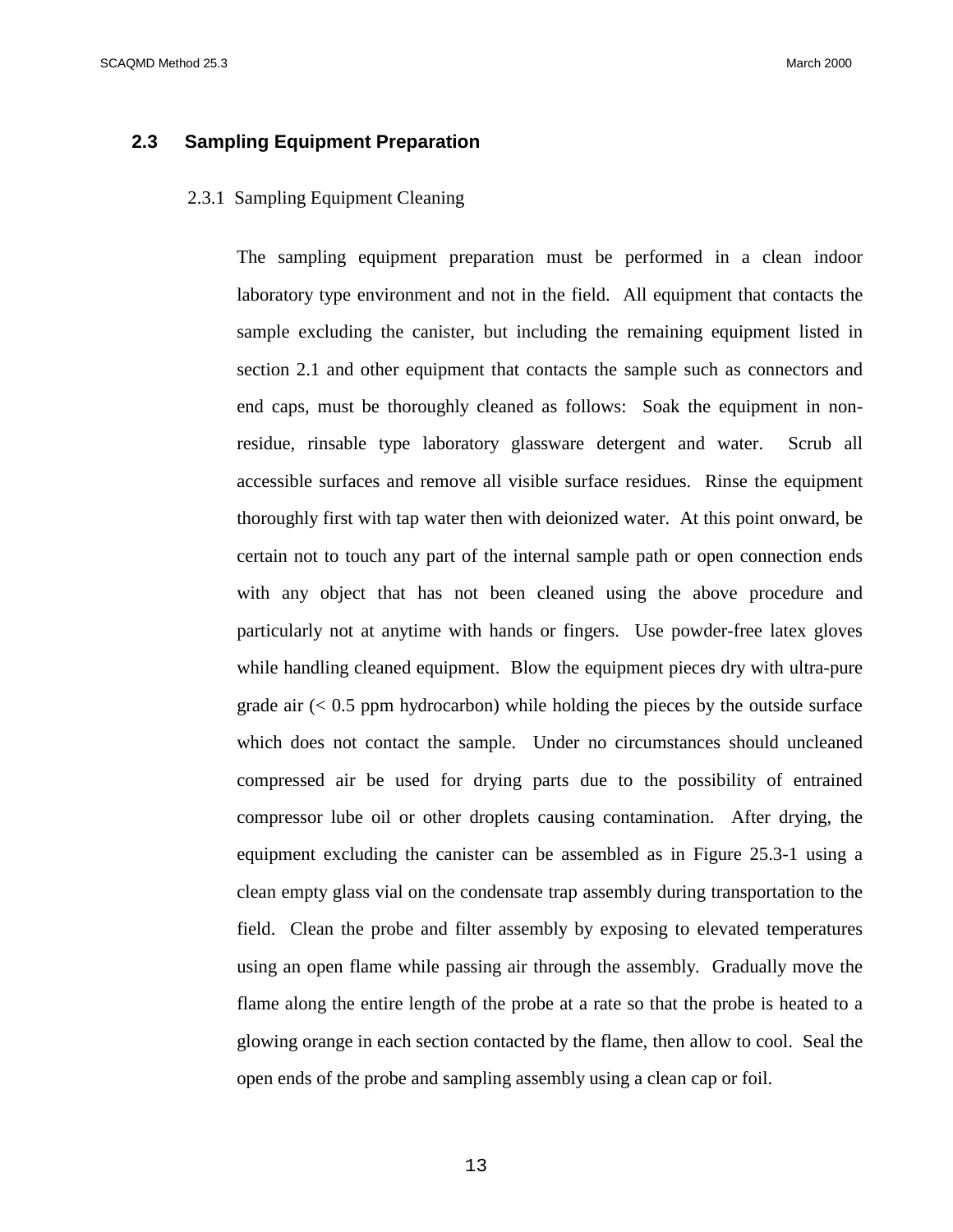#### 2.3.2 Canister Preparation

The following equipment are needed for canister preparation:

a. Manometer

Must be capable of measuring pressure to within 1 mm Hg in the 0-900 mm range. Manometer must be NIST traceable.

b. Vacuum Pump

Capable of producing a full 30 in. Hg of gauge vacuum  $\ll 10$  mm Hg. absolute pressure). This is to evacuate the sample tanks and intermediate collection vessels (see Sections 3.3 and 3.4).

Do not use canisters previously used for other types of sampling where concentrations of >50 ppmC were encountered. Clean the Summa polished canisters by sequential filling with pure nitrogen gas and evacuating to approximately 3 mm Hg. It has been determined that ten cycles are sufficient to result in a <1 ppmC for a pure nitrogen blank check. After the last cleaning cycle, fill the canister with pure nitrogen gas to  $\sim$ 900 in. Hg then allow it to set overnight. Perform a tank blank analysis on the nitrogen gas in the canister as in Section 4. The backflush concentration should be 0.5 ppmC or less, otherwise repeat the cleaning-blanking process. Finish the cleaning process by filling the canister with pressurized gas, and then evacuating the canister to  $\sim$  zero mm Hg. The laboratory can establish a cleaning procedure without the blank test on the basis of the history of the canisters used and previous data on the cleaning-blanking process. Save the data for future QA/QC SCAQMD audits.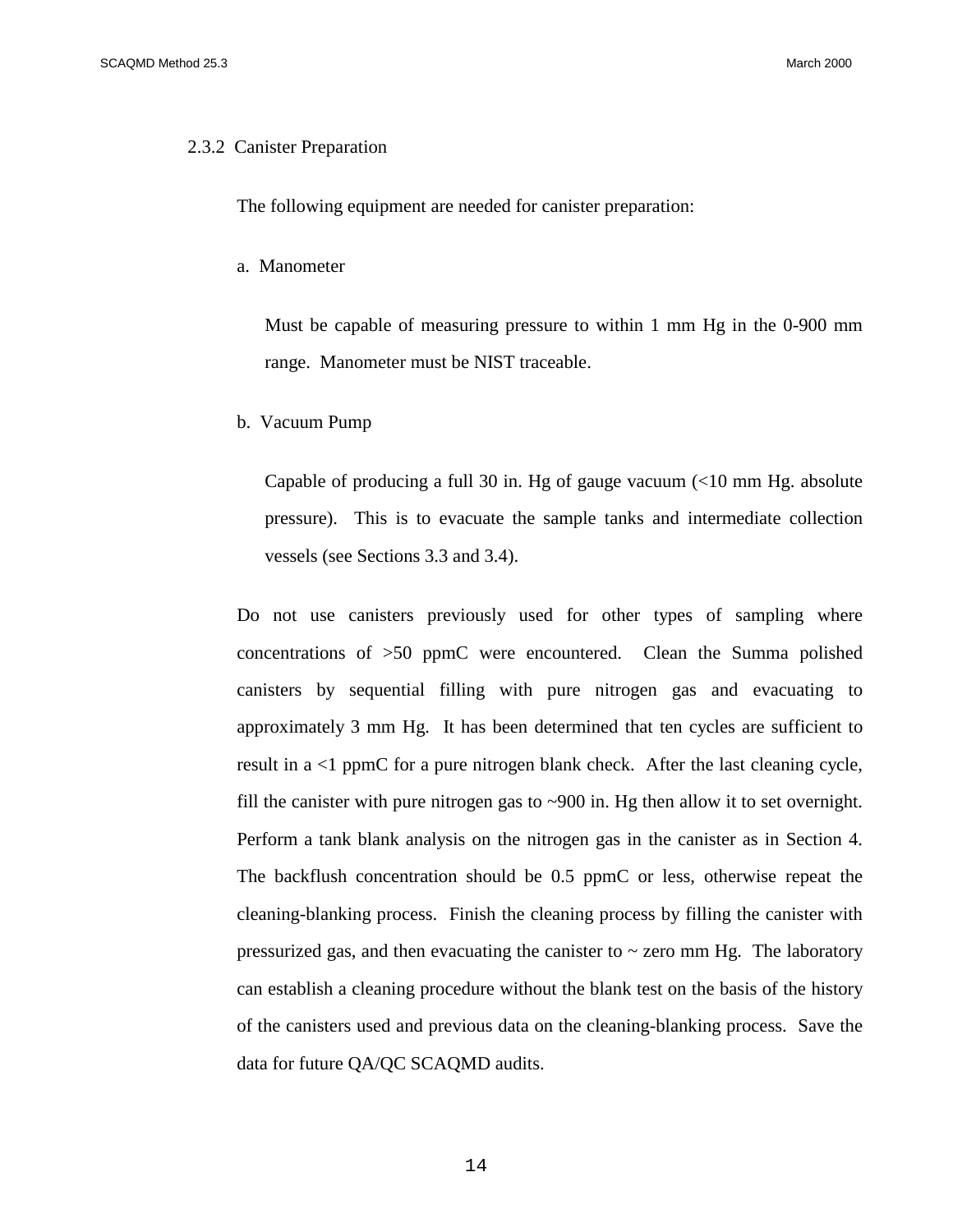The sample tank is leak checked by isolating it from the vacuum pump and allowing the tank to sit for at least 10 minutes. The tank is acceptable if no change in tank vacuum is noted.

#### 2.3.3 Condensate Trap Vial Preparation

Store 200 to 300 ml of the hydrocarbon free water in a clean glass jar with a glass stopper at normal refrigerator temperature (approximately  $5^{\circ}$ C). Analyze the water for TOC content at ice water temperature as in Section 4. If the TOC content is less than 1 ppmC, keep the water for future use. If the TOC content is more than 1 ppmC, replace the water, and repeat the process. Label both a clean threaded 4 ml glass vial and a threaded cap as a set. Tare and record the vial and cap set. Fill the vial with ∼2 ml of the hydrocarbon free water (approximately half full) and tightly replace the corresponding cap. Prepare an adequate number of vials for the deployment of the duplicate samples that will be collected. Extra vials must be prepared for reagent blanks and connector line rinses. It is important that plenty of water from the same batch is left in the stoppered glass jar for use during analysis. The vials and the remaining water in the stoppered glass jar are then stored at refrigerator temperature in the laboratory until transport to the field.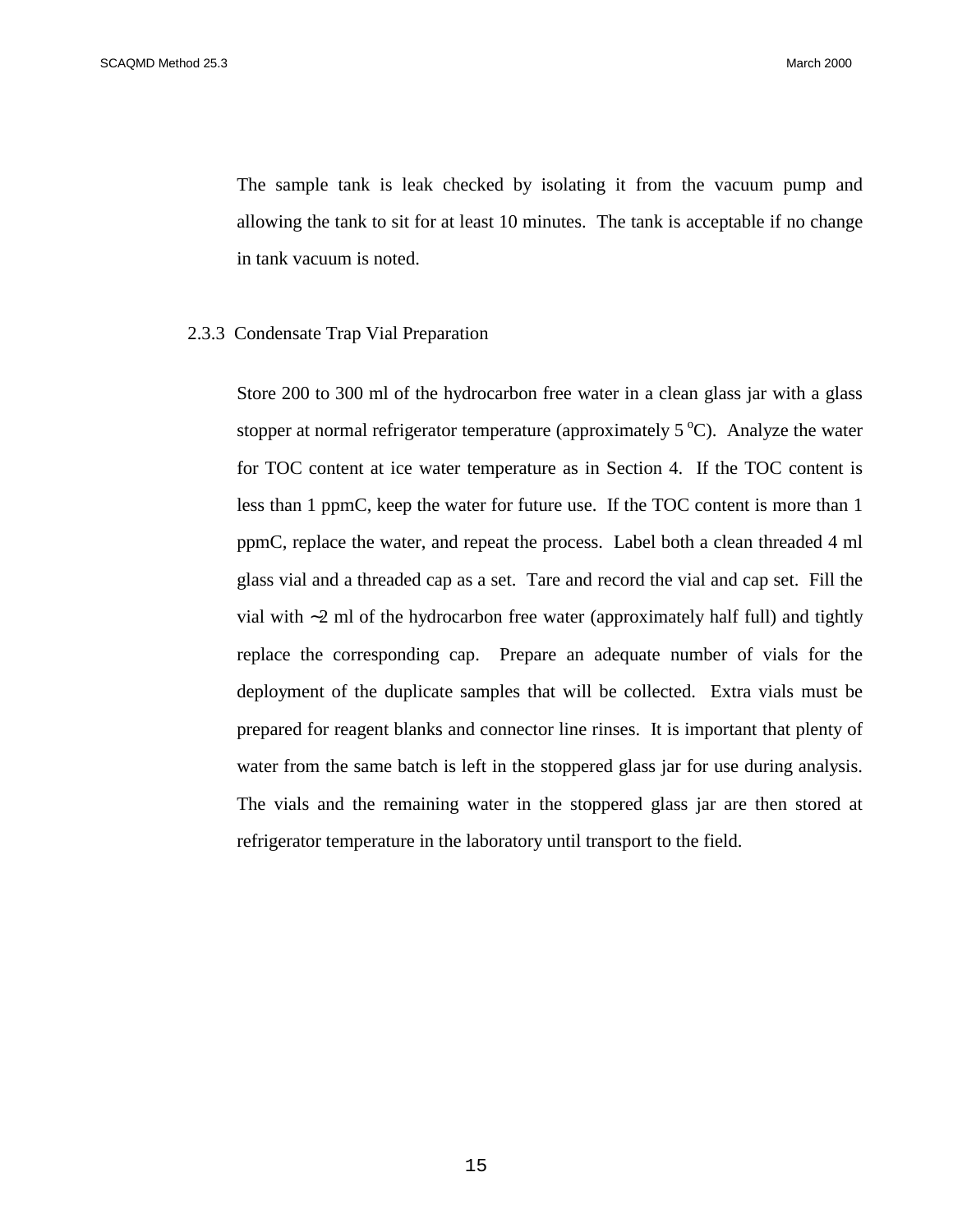

**Figure 25.3-1 Preparation of Sampling Apparatus**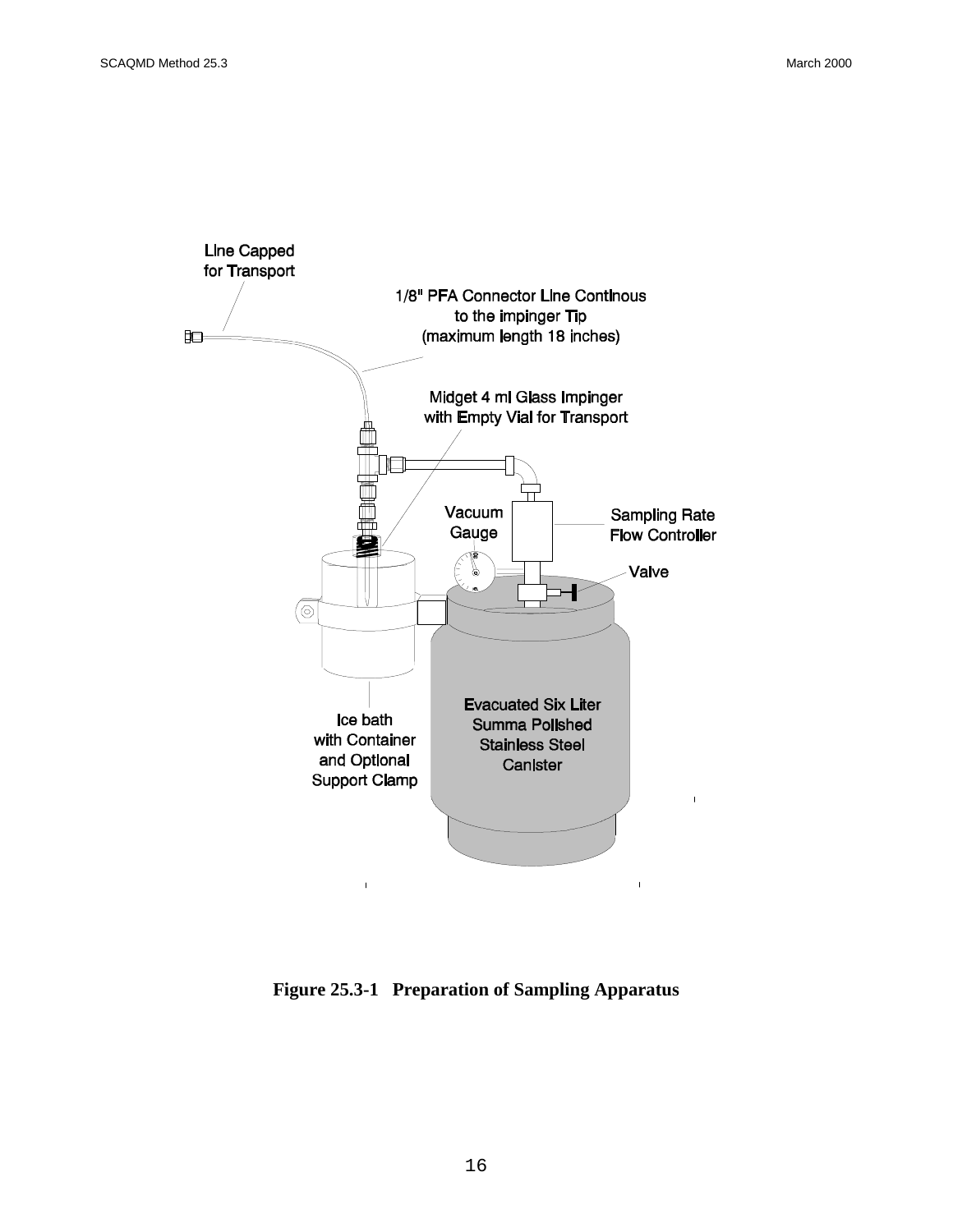

**Figure 25.3-2 Condensate Trap Detail**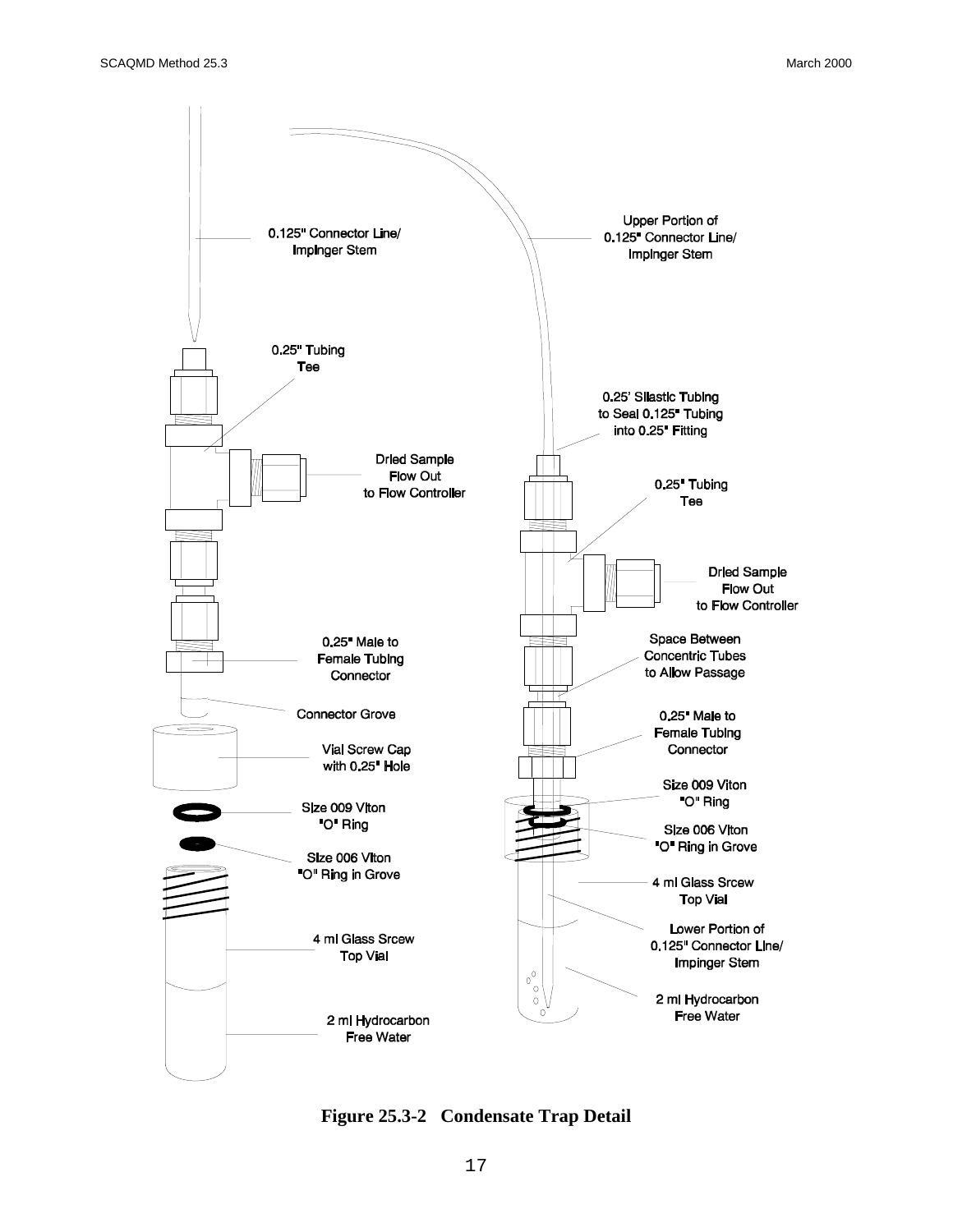## **METHOD 25.3**

#### **DETERMINATION OF LOW CONCENTRATION NON-METHANE NON-ETHANE ORGANIC COMPOUND EMISSIONS FROM CLEAN FUELED COMBUSTION SOURCES**

#### **Section 3 of 5**

#### **3. Field Procedures**

Individual sampling runs shall consist of duplicate simultaneous samples as described in this section. The descriptions are provided for individual samples in the duplicate set for purposes of simplicity. Condensate trap blanks are required for use during analysis. By following the equipment cleaning and canister preparation procedures, full field blanks are not required but may be employed if deemed necessary. Field blanks would consist of a full sampling assembly handled and analyzed identically to the actual samples with the exception that samples are not drawn into the containers. Results from sampling must not be corrected using either field blanks or any type of ambient sampling for reporting purposes. The results from either field blanks or ambient samples may be reported along with the sampling results.

## **3.1 Pre-test Determinations**

Samples must be taken at well mixed and uniform locations, i.e. far from situations causing stratification such as duct junctions, addition of dilution air, combustion zones, or other flow disturbances that may alter the concentration profile. Alternatively, an approved stratification check (refer to SCAQMD Source Test Manual Chapter X) using a portable hydrocarbon analyzer may be used to check for stratification of less than 10% or for a representative sampling point within a stratified duct. Multi-point sampling can alternatively be employed but will require multiple concurrent samples with associated probe lengths due to in-stack probe heating requirements.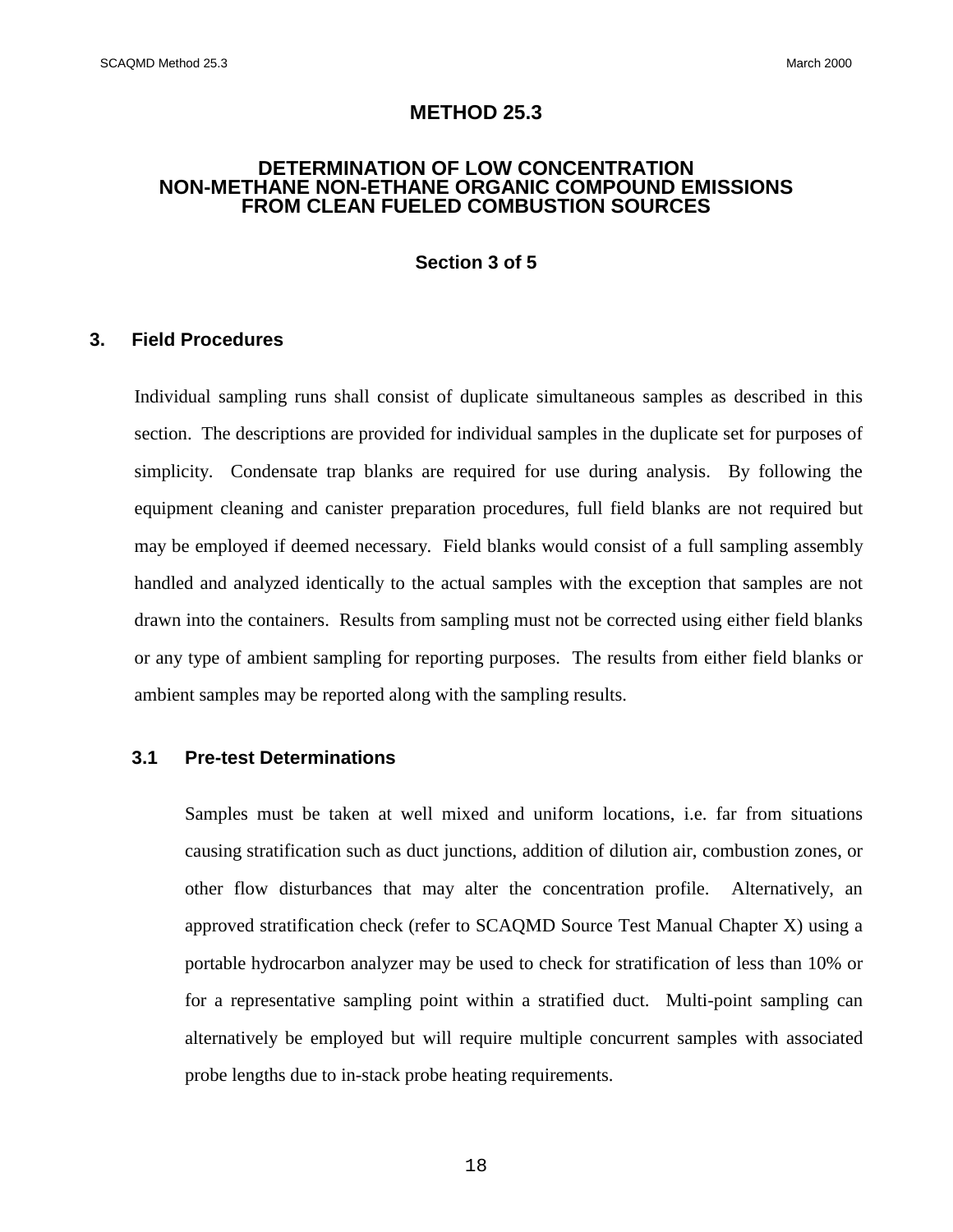The required sampling time interval is dependent on the applicable rule or permit condition that is to be evaluated. In most cases when not specified, a full one hour sampling period will be required since results will be used to determine emissions in lb/hr.

Sampling should begin and end only when the process has been operating for a sufficient length of time and steady state operation can be assured. A steady state is defined as operating at constant operating temperature, feed rate, fuel rate, product application or throughput rate, etc., and that the production rate is steady throughout the process. For batch or cyclic processes, the sampling period must encompass at least one complete cycle or batch. The sampling period must also begin and end at the same point in the cycle so that portions of the cycle are not over or under-represented.

#### **3.2 On-site Equipment Assembly**

Once in place at the sampling location, the equipment can be assembled as shown in Figure 25.3-3 with the probe connected but not inserted into the stack. Care must be taken during this step to avoid contamination of the internal surfaces of the condensate trap parts by any contact with objects or dust in the area. The condensate trap water vials must be chilled for a minimum of 5 minutes before sampling. The chilled condensate trap vial is attached by removing the empty vial placed on the assembly during transport and replacing with the water filled sample vial. The empty vial is then capped with the water vial lid so that the combination is kept clean while not in use during sampling. Once the vial is attached to the condensate trap assembly, the equipment must remain in the upright position so that the condensate trap water does not drain out of the condensate trap assembly into the flow controller.

The condensate trap can then be positioned with ice in the ice bath The position of the ice bath relative to the condensate trap is such that the vial connection will be above the top of the ice bath container so that the overflowing ice and cold water will be below the connector level. The ice bath must also be positioned sufficiently high so that the water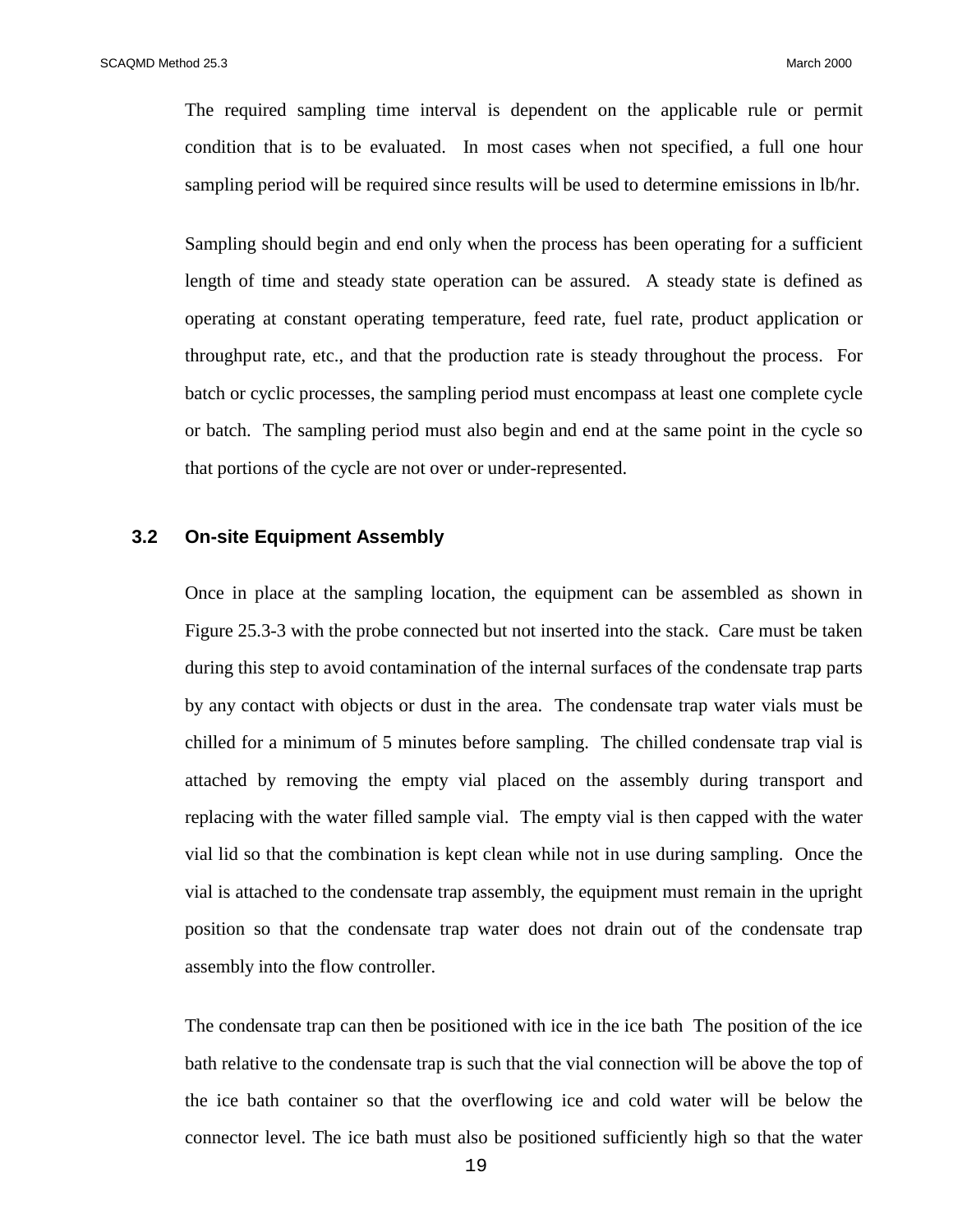level of the bath is higher than the water level inside the condensate trap. After completing the assembly, record the vial and canister identification numbers on the field data sheet as in Figure 25.3-4.

#### **3.3 Pretest Leak Check**

A pretest leak check is required. After assembling the sampling system as shown in Figure 25.3-3, make certain that the fitting at the probe that holds the in-stack filter is tightly capped. The leak check is performed by opening and closing of the sample flow valve so that the valve is partially open for a sufficient amount of time to introduce the canister vacuum to the remainder of the system. Immediately after the sample flow valve is closed, the vacuum gauge may initially drop numerically in vacuum if a restricting orifice is used as a flow controller. The vacuum drop should cease at numerically above 10 in. Hg. At this point a cease in movement of the vacuum gauge for a period of ten minutes indicates an acceptable leak check on the sampling system. Additionally, when sampling is initiated, the vacuum gauge must indicate a canister vacuum of numerically greater than 28 in. Hg. If this initial vacuum is numerically less than 28 in. Hg, a leak in the canister subsequent to its evacuation is indicated.

#### **3.4 Sampling Operation**

Uncap the filter fitting at the probe tip and place the probe in the stack with the opening of the probe tip tangent to the stack flow. Clamp or fasten the probe in place so that the entire stainless steel probe is within the heat of the stack and as far into the stack as possible while avoiding melting the PFA connector line. The purpose of this probe placement is to ensure that no condensation occurs in the probe. Condensation in the PFA connector line is, however, acceptable. If present, the condensation should begin to form after the junction of the probe to the PFA connector line. This can be verified by visual observation of the condensation through the semitransparent PFA material. Clean the port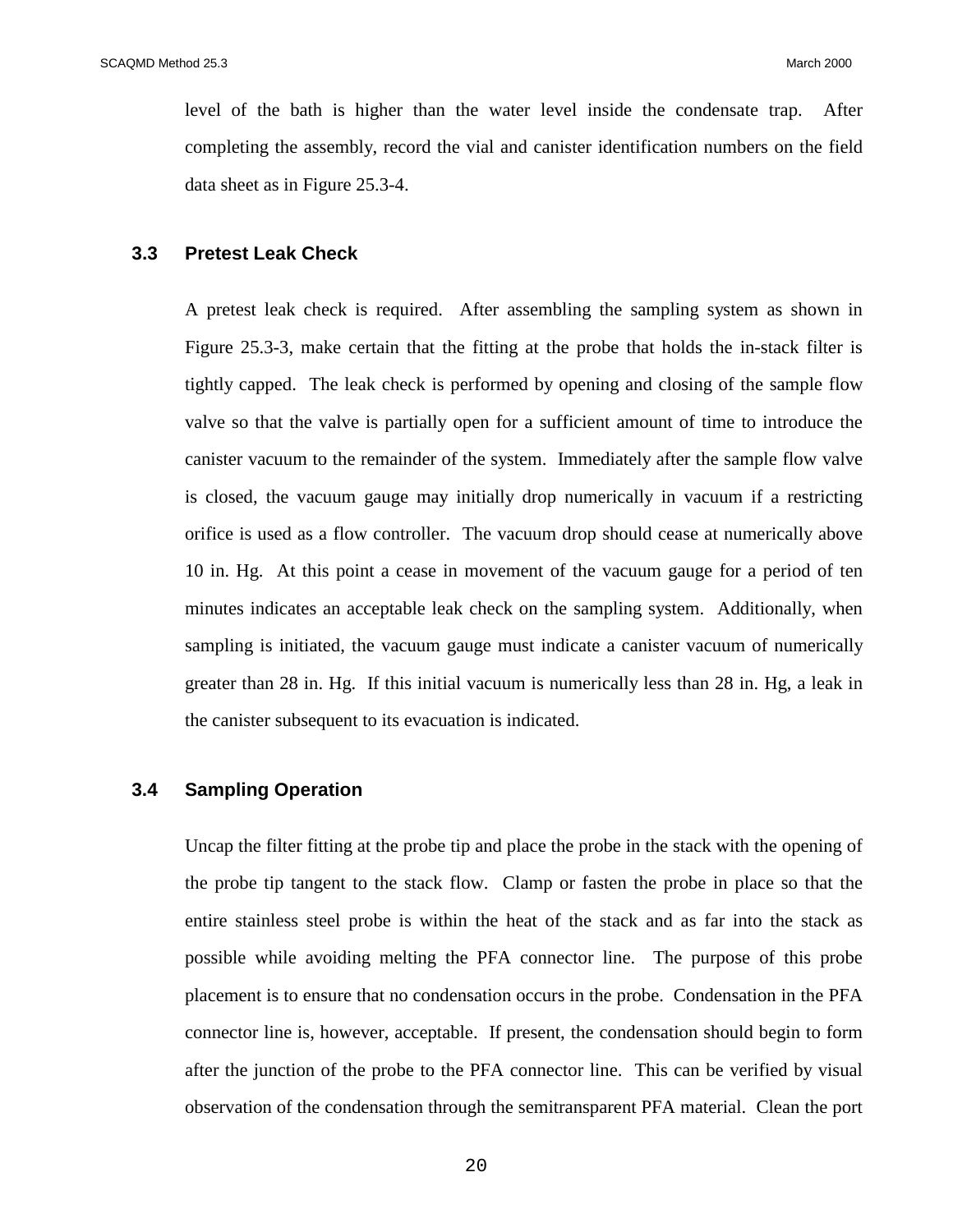as much as possible before inserting the probe. When inserting the probe into the stack, care must be taken so that the probe opening does not contact the stack port internal surface residues or residues on the internal stack wall. Seal the port around the probe so that ambient air does not dilute the stack gases.

If the process that is being sampled is operating under normal representative operating conditions or the conditions specified by the permit conditions, sampling may begin. To begin sampling, open the sample flow control valve and maintain a steady flow that varies by no more than 10% so that the canister is filled from its full 30 in. Hg vacuum to a numerical vacuum of 2 - 15 in. Hg over the specified sampling period as determined in section 2.3.

Immediately after sampling has commenced, record the initial canister vacuum and clock time. If this initial vacuum is numerically less than 28 in. Hg, then the sample is invalidated. Provide ice in the ice bath during sampling to maintain a constant ice bath temperature of  $~\sim$ 32 °F. Record the canister vacuums at regular intervals (15 minute recommended) during sampling as an indicator of constant flow into the canisters. Fill in the remaining information as prompted by the field data sheet in Figure 25.3-4. At the end of the sampling period, record the final vacuum and clock time, then close the sample flow valve. Remove the probe from the stack, note the condition of the in-stack filter, and recap the probe at the filter fitting.

If the sampling is interrupted due to a shutdown in the process being sampled or for an upset of normal or specified operation, close the sample flow valve to interrupt sampling. Record vacuum gauge readings and clock time. When the source resumes the normal or specified operating conditions, sampling may resume by reopening the sample flow control valve.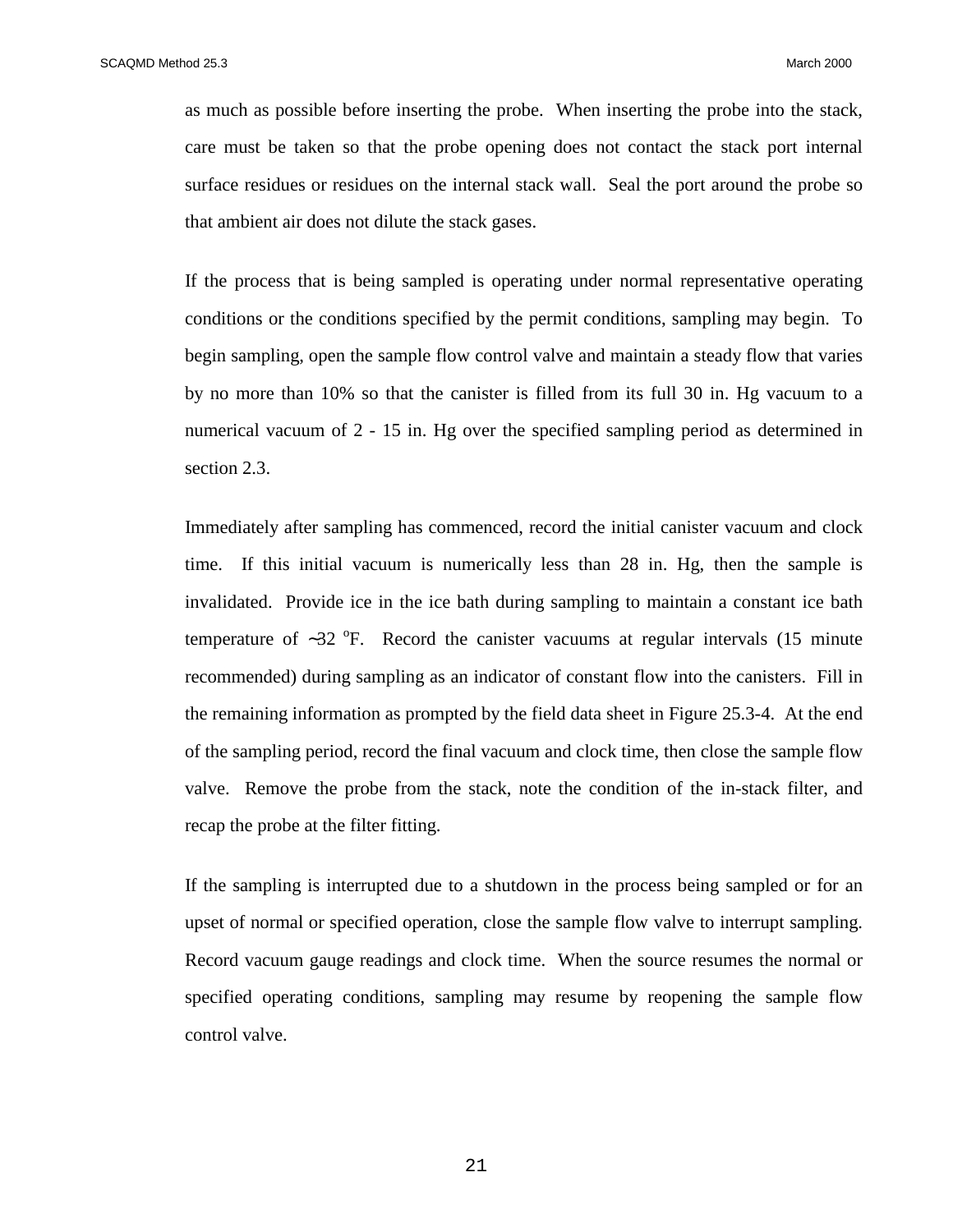## **3.5 Reference Point Velocity**

If a flow rate is to be measured for determining mass emissions, monitor velocity at a reference point during sampling. Take velocity readings at five minute intervals during the sampling period, or more often when the velocity or temperature fluctuates by more than 20 percent. Use the ratio of average reference point readings during sampling to average reference point readings during the traverse to correct the average stack velocity during the traverse. This is done so that average concentration measured during sampling corresponds to the average flow rate experienced during sampling.

#### **3.6 Post Test Procedures**

Immediately after sampling, perform a post test leak check as in section 2.6 with the maximum vacuum that can be achieved with the vacuum remaining in the canister.

After the post-test leak check, disconnect the PFA line from the probe. Rinse the condensate present in the line into the condensate trap with 0.5 to 1.0 ml of hydrocarbon free water. This is accomplished by introducing a small amount of the remaining tank vacuum to the line while dipping the open end of the line briefly into a spare vial of the hydrocarbon-free water. During this step, observe the water level in the trap and avoid over-filling the trap to avoid the water being drawn into the flow controller. After the connector line has been flushed, the condensate trap body is disconnected, capped, sealed, and stored at approximately  $32^{\circ}$ F. Alternatively the connector line can be capped and the condensate trap left connected to the sampling assembly. If the condensate trap is left connected, it does not need to be stored at  $32^{\circ}$ F but must not be allowed to exceed 85  $^{\circ}$ F.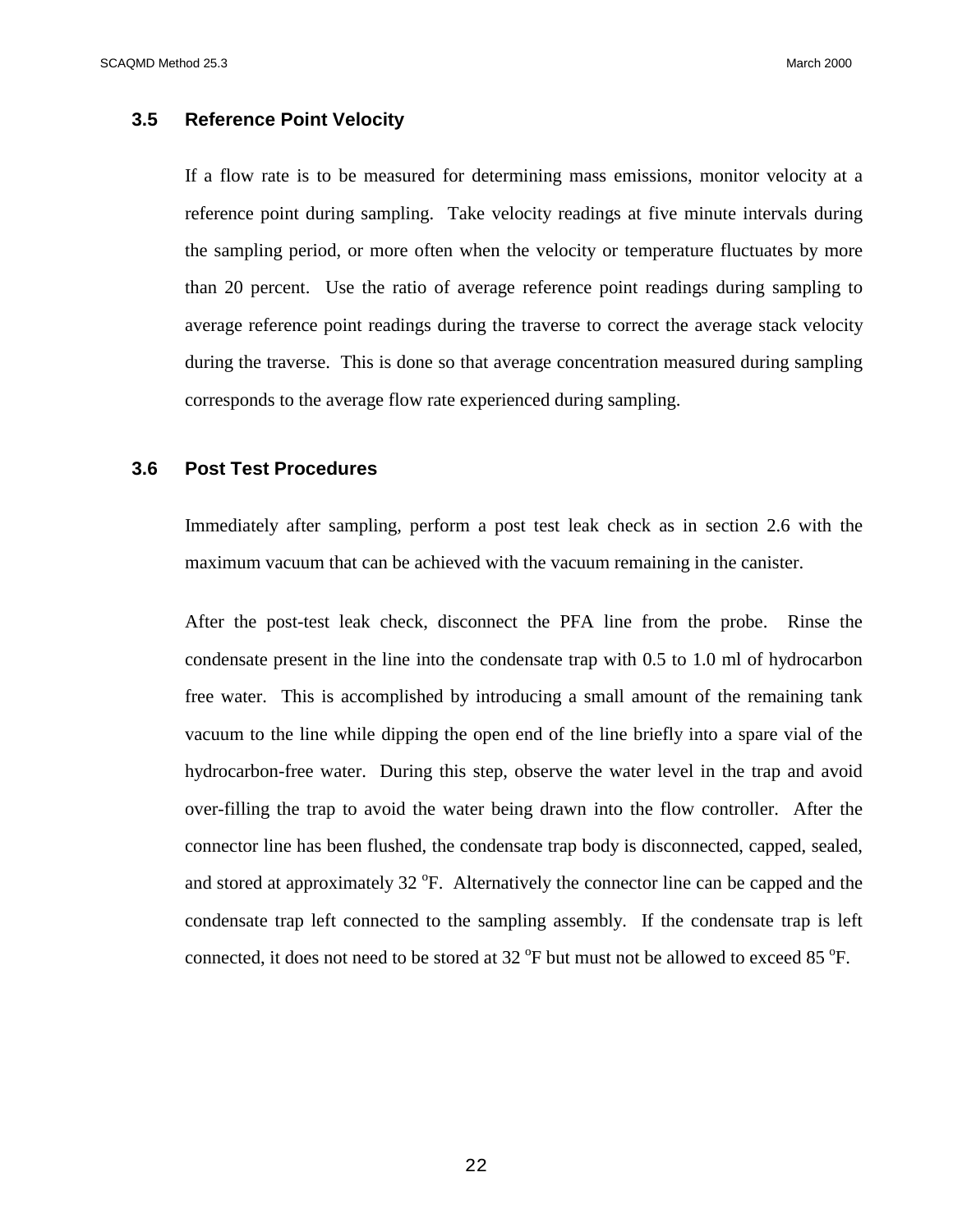

**Figure 25.3-3 Sampling Apparatus During Sampling**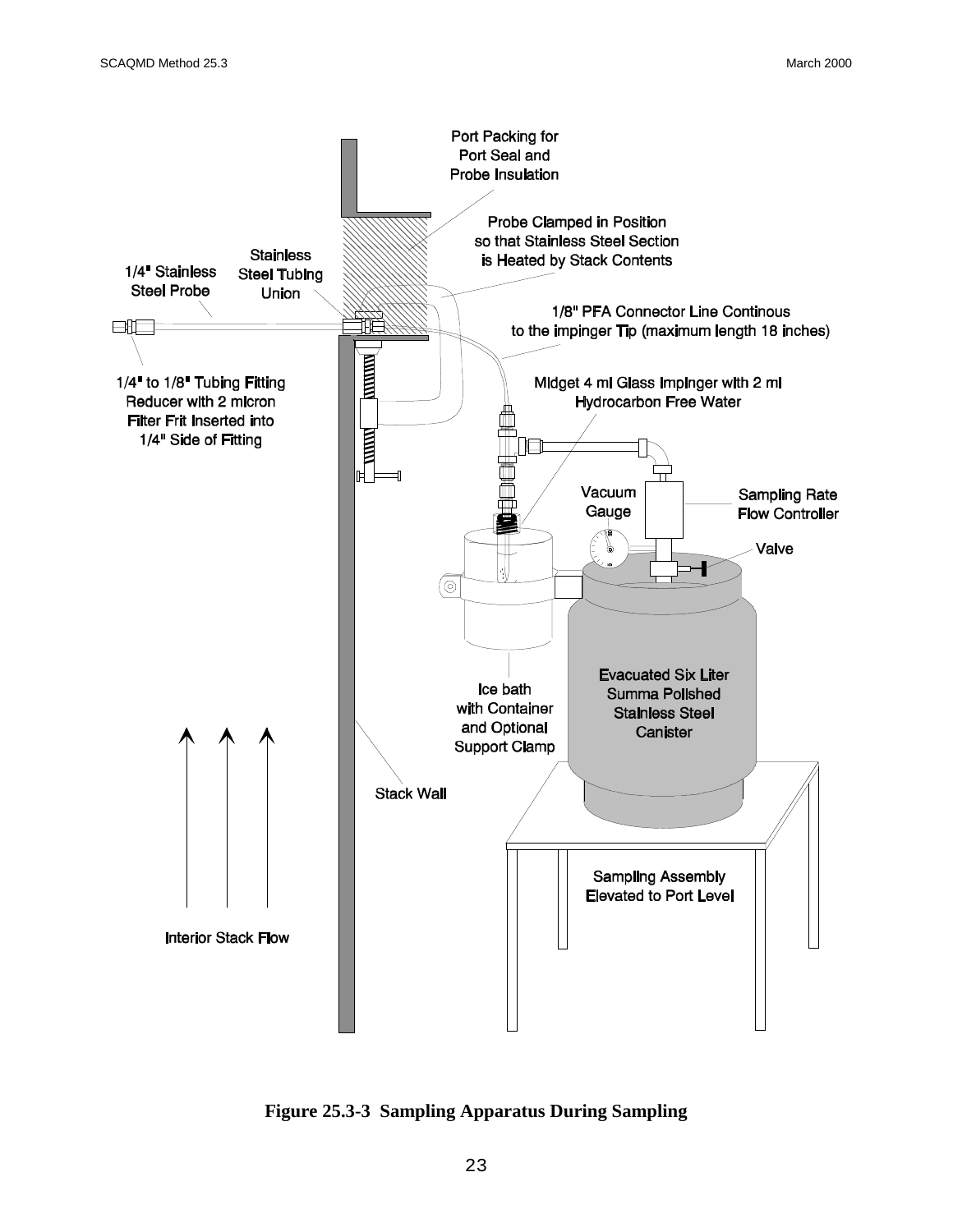| Test No.          | Date and the same state of the state of the state of the state of the state of the state of the state of the state of the state of the state of the state of the state of the state of the state of the state of the state of |
|-------------------|-------------------------------------------------------------------------------------------------------------------------------------------------------------------------------------------------------------------------------|
| Company Name      |                                                                                                                                                                                                                               |
| Sampling Location |                                                                                                                                                                                                                               |
|                   | METION 35 2 EIELD DATA CHEET                                                                                                                                                                                                  |

#### **METHOD 25.3 FIELD DATA SHEET**

Pre-Test Leak Check: Post-Test leak Check

Gauge Vacuum / in. Hg Gauge Vacuum: / in. Hg Loss in 60 seconds / in. Hg Loss in 60 seconds: / in. Hg

Reference Point #

| Sample Data                  |              |              |  |  |  |
|------------------------------|--------------|--------------|--|--|--|
|                              | Sample<br>#1 | Sample<br>#2 |  |  |  |
| Canister No.                 |              |              |  |  |  |
| Trap No.                     |              |              |  |  |  |
| Controller No.               |              |              |  |  |  |
| <b>Location within Stack</b> |              |              |  |  |  |
| <b>Initial Time</b>          |              |              |  |  |  |
| Initial Vacuum (in. Hg)      |              |              |  |  |  |
| Intermediate Time            |              |              |  |  |  |
| Intermediate Vacuum (in. Hg) |              |              |  |  |  |
| Intermediate Time            |              |              |  |  |  |
| Intermediate Vacuum (in. Hg) |              |              |  |  |  |
| Intermediate Time            |              |              |  |  |  |
| Intermediate Vacuum (in. Hg) |              |              |  |  |  |
| <b>Final Time</b>            |              |              |  |  |  |
| Final Vacuum (in. Hg)        |              |              |  |  |  |

| Reference Point Data |                                           |                                    |  |  |  |
|----------------------|-------------------------------------------|------------------------------------|--|--|--|
| Time                 | Velocity<br>Head<br>(in.H <sub>2</sub> 0) | Temperature<br>$\rm \tilde{(}^oF)$ |  |  |  |
|                      |                                           |                                    |  |  |  |
|                      |                                           |                                    |  |  |  |
|                      |                                           |                                    |  |  |  |
|                      |                                           |                                    |  |  |  |
|                      |                                           |                                    |  |  |  |
|                      |                                           |                                    |  |  |  |
|                      |                                           |                                    |  |  |  |
|                      |                                           |                                    |  |  |  |
|                      |                                           |                                    |  |  |  |
|                      |                                           |                                    |  |  |  |
|                      |                                           |                                    |  |  |  |
|                      |                                           |                                    |  |  |  |
|                      |                                           |                                    |  |  |  |

Observations of the contract of the contract of the contract of the contract of the contract of the contract of the contract of the contract of the contract of the contract of the contract of the contract of the contract o

 $\overline{a}$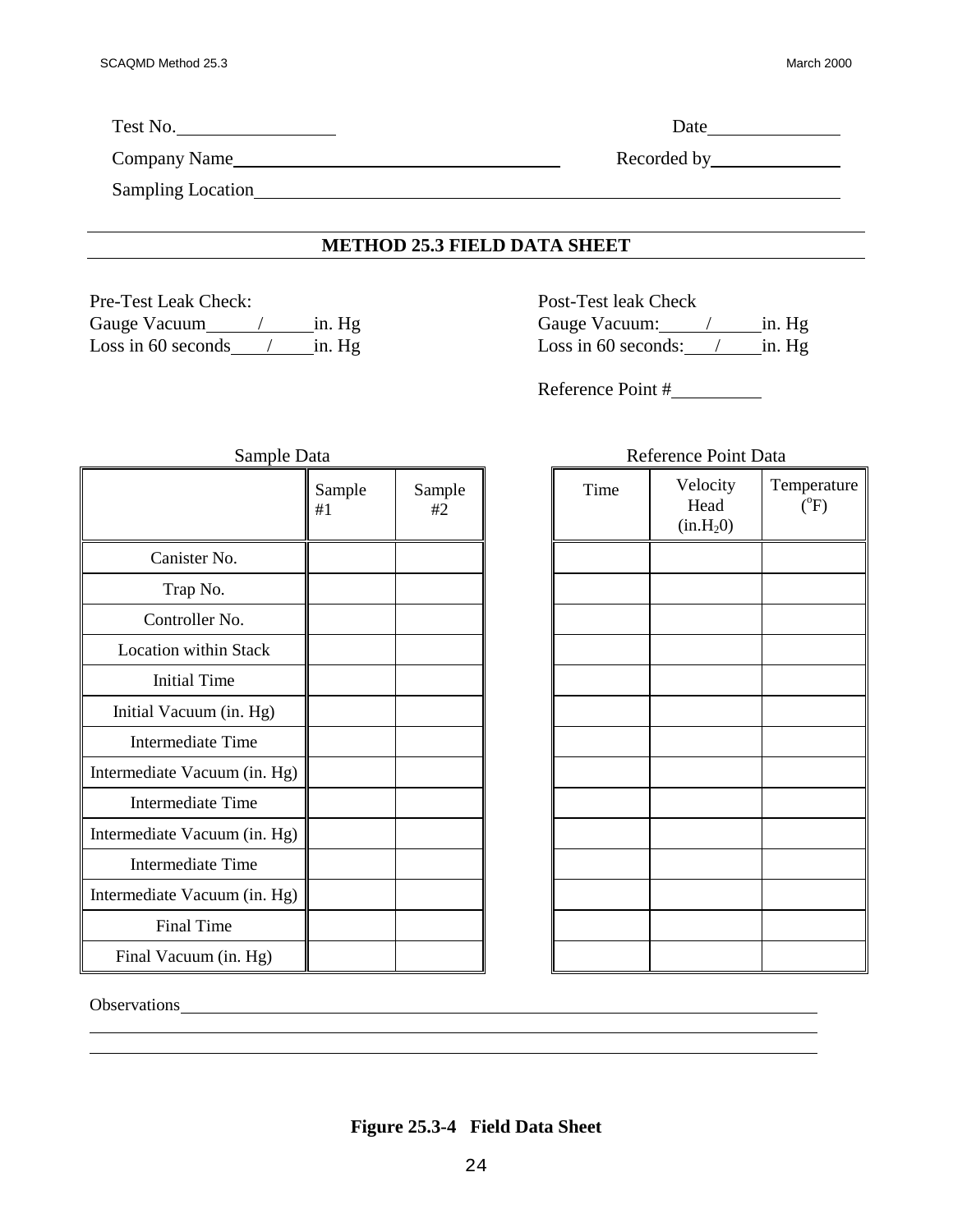#### **METHOD 25.3**

#### **DETERMINATION OF LOW CONCENTRATION NON-METHANE NON-ETHANE ORGANIC COMPOUND EMISSIONS FROM CLEAN FUELED COMBUSTION SOURCES**

## **Section 4 of 5**

#### **4. Laboratory Procedures**

The analyst must demonstrate prior to initial use that each of the analyzers used in this method is capable of measuring low concentration NMNEOC. For the canister analysis this includes a demonstration of proper separation, oxidation, reduction, and measurement. This demonstration must also prove that the equipment can resolve lower concentration standards at just above the lower detection limit (1 ppm) of this method. Achieving low concentration analysis for NMNEOC by this method requires contaminant free equipment, an appropriate baseline subtraction, and an appropriate range of calibration. This demonstration of the analyzers' performance must be approved by the SCAQMD laboratory for use in this method.

#### **4.1 Sample Receipt**

- a) Check the correctness of labels, number of samples vials, number of canisters, and "Chain of Custody" forms for completeness of information.
- a) Inspect the water sample vials for leakage. The canister gauge reading (if equipped) should be 2 -15 in. .Hg, otherwise make a note.
- a) Sample delivery personnel sign and date to relinquish the samples.
- a) Laboratory personnel sign and date to receive the sample.
- a) Store the sample vials in a clean refrigerator, and the canisters in a secured area. The vials must be purged within 24 hours from sampling. The analysis must be performed within ten days from sampling.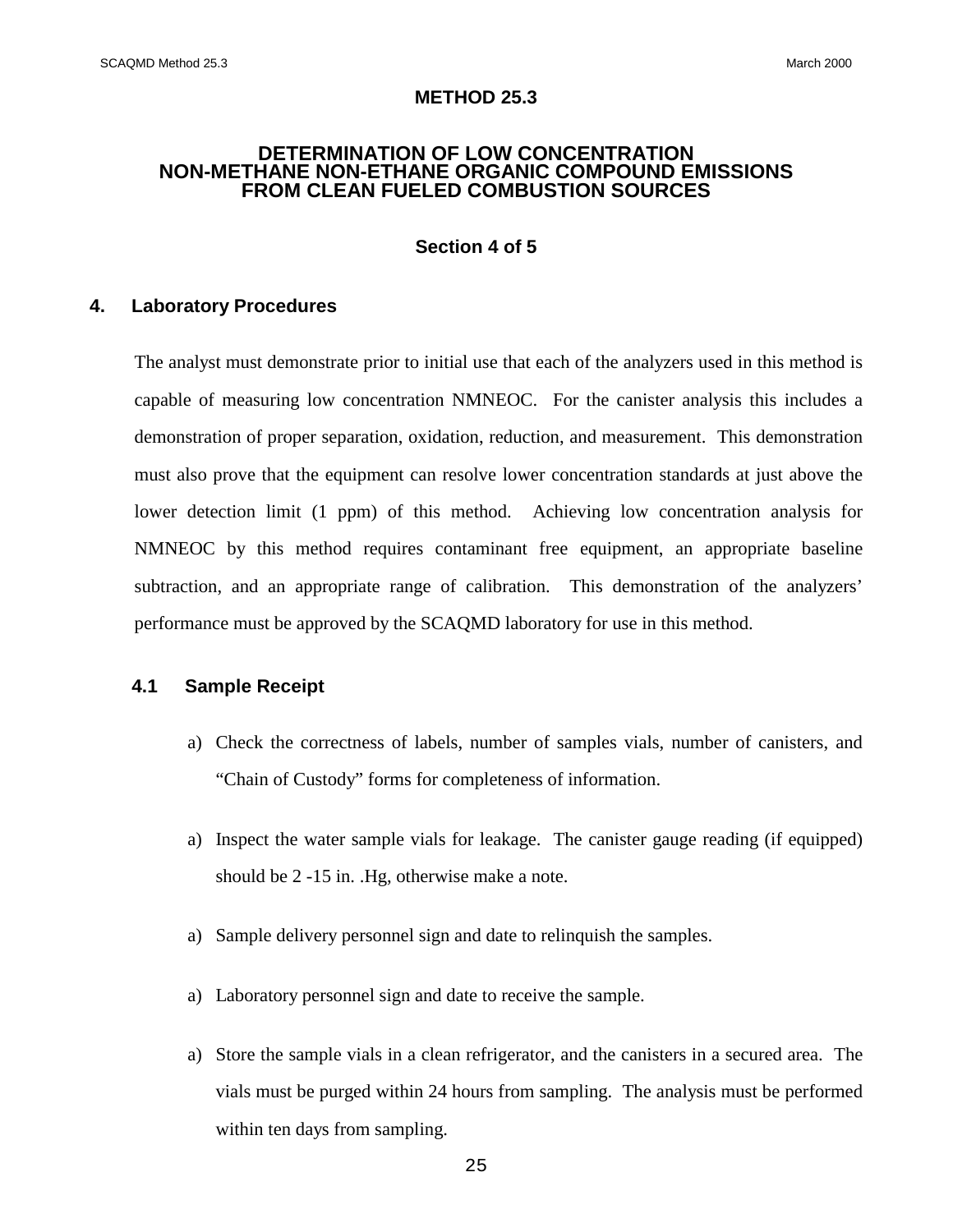## **4.2 Sample Purge**

- a) Allow the sampling canisters to equilibrate to room temperature; then, using the calibrated high precision manometer specified in Section 2.3.2(a), measure the pressure of each canister to the nearest 1 mm Hg. The pressure should be similar to the final sampling pressure as indicated by the sampling gauge. If a significant pressure loss is observed indicating a leak, invalidate the sample. Invalidate the sample when the absolute return pressure is less than 200 mm Hg. Record this pressure as return pressure (Pr) before proceeding to the purge step.
- b) Reassemble the sample vial to the remainder of the sampling assembly. If the condensate trap vial was left connected to the sampling apparatus, it must be quickly capped when disconnected to check canister vacuum, and kept upright until reconnection after the received pressure has been taken. When the sampling apparatus is reassembled, a leak check must be performed as in Section 3.3.
- c) Connect the probe tip to a source of ultra pure grade nitrogen or argon and introduce a flow of slightly greater than that of the sampling rate at the ultra pure gas source. The gas source must contain a tee that is open to the atmosphere such that excess pressure is bled to the atmosphere. Refer to Figure 25.3-5 for a schematic of this configuration.
- d) Open the sampling canister valve and allow the pure gas to purge through the assembly and into the canister. The minimum purging gas flow rate is 25 to 30 ml/minute. The bubbling characteristics should be similar to that encountered during sampling. Allow the gas to purge for 10 minutes or until the vacuum drops to 2 in. Hg numerically lower than the received vacuum.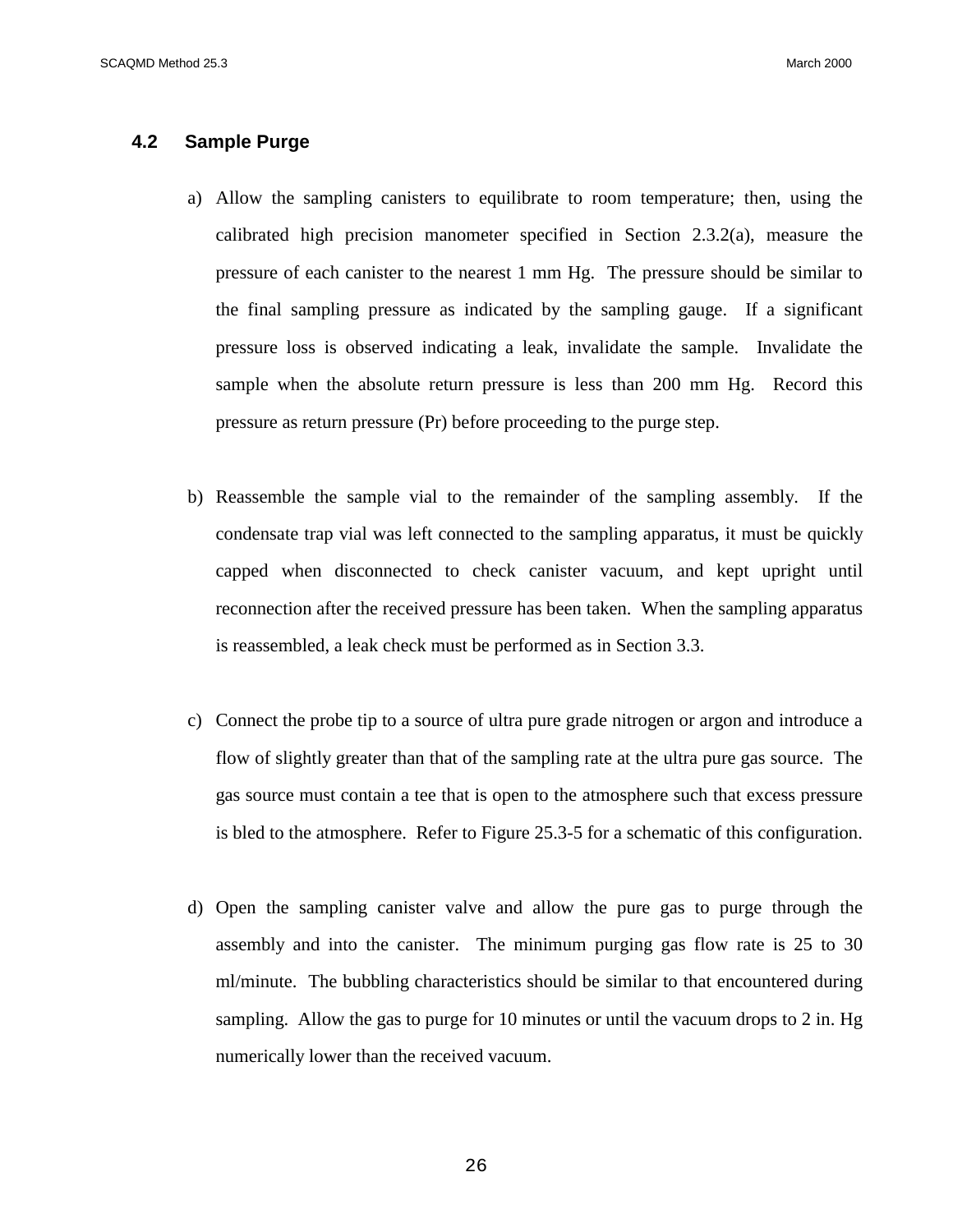- e) After the purge period, close the purge gas valve first and allow any residual pressure to vent through the purge gas line tee before closing the canister valve to avoid back flushing the condensate trap assembly.
- f) Remove the sample vial and cap securely. The glass vial is then analyzed for TOC or stored at refrigerator temperature until analysis.
- g) Remove the sampling assembly then pressurize the canister with pure argon or nitrogen gas to a pressure between 860-910 mm Hg. Shut off pressure from pure gas source, wait until reading is stable, record the reading as final pressure (Pf).
- h) Disconnect the canister from the purge gas line and seal. The sample canister is analyzed by TCA or stored until analysis.

#### **4.3 Apparatus and Reagents for TOC Analysis on the Traps**

## **4.3.1 Shimadzu TOC-5000 Analyzer**

The TOC-5000 analyzer is automated. Total organic carbon (TOC) is measured by the difference between total carbon (TC) and inorganic carbon (IC). TC, containing both organic and inorganic carbon, is measured by oxidizing an aliquot of sample with a Platinum catalyst at  $650 \pm 5$  °C using an air carrier/ oxidizer. The CO2 gas is quantified against the stored calibration curve by a non-dispersive infra-red (NDIR) detector. IC is measured by injecting an aliquot of sample into a phosphoric acid  $(H_3PO_4)$  vessel. The  $CO_2$  released from acidification of inorganic carbonaceous compounds with the acid is sparged with air and then quantified the same way as  $CO<sub>2</sub>$  from TC. The difference of the two results is TOC.

**\**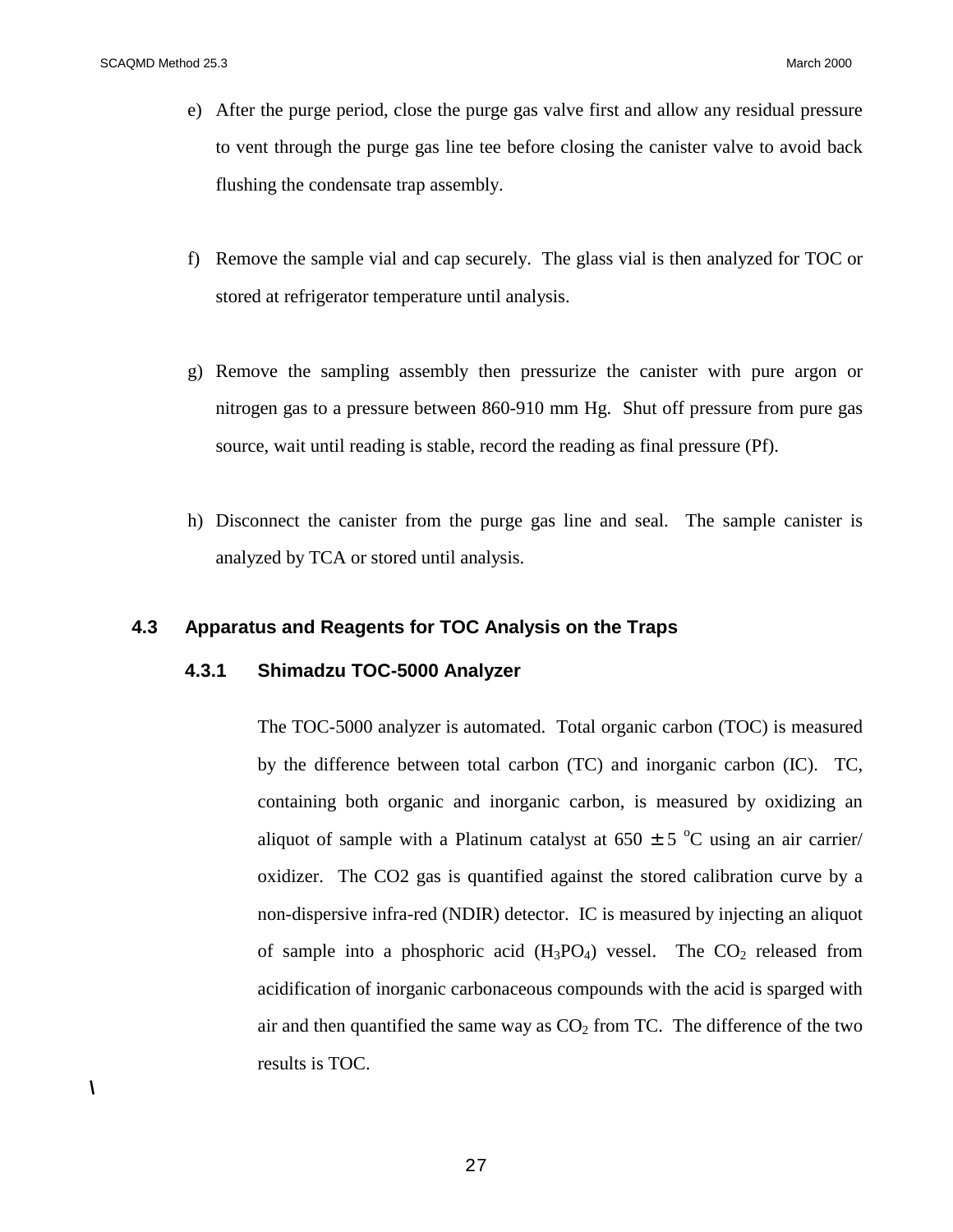## **4.3.2 Other Apparatus and Reagents for TOC Analysis**

250 ul glass syringe

Glass vials, 4 and 15 ml size with Teflon lined screw caps

Refrigerator set to a temperature of approximately  $5^{\circ}C$ 

Ice water bath

Analytical balance capable of weighing to 0.1 mg

Laboratory glassware as need

Deionized (DI) water containing <1 ppmC TOC

Potassium hydrogen phthalate (KHP), AR grade or equivalent

Sodium carbonate, A.C.S. grade or equivalent

Sodium hydrogen carbonate, A.C.S. grade or equivalent

Three to six volatile organic compounds, with known purity, representing the expected organic class of compounds in the sample

Ultra zero air containing  $< 0.1$  ppmC

## **4.4 Preparation of Standards and Reagents for TOC Analysis**

The following Equation (1) can be used for preparing a known carbon stock standard with any pure carbonaceous compound:

| $mgC/Kg$ (ppmC) |           | $=$ | $(W_t x n x A_c x 1000 mg/g) x 1000 g/kg/(MW x W_s)$ (1) |  |
|-----------------|-----------|-----|----------------------------------------------------------|--|
|                 | $W_t$     | $=$ | weight of compound in grams                              |  |
|                 | n         |     | number of carbon atoms per molecule                      |  |
|                 | $A_c$     | $=$ | atomic weight of carbon                                  |  |
|                 | <b>MW</b> | $=$ | molecular weight of the compound                         |  |
|                 | $W_{s}$   |     | weight of solution $(100 g)$                             |  |

Note: in the TOC analysis section only, ppm is on a weight basis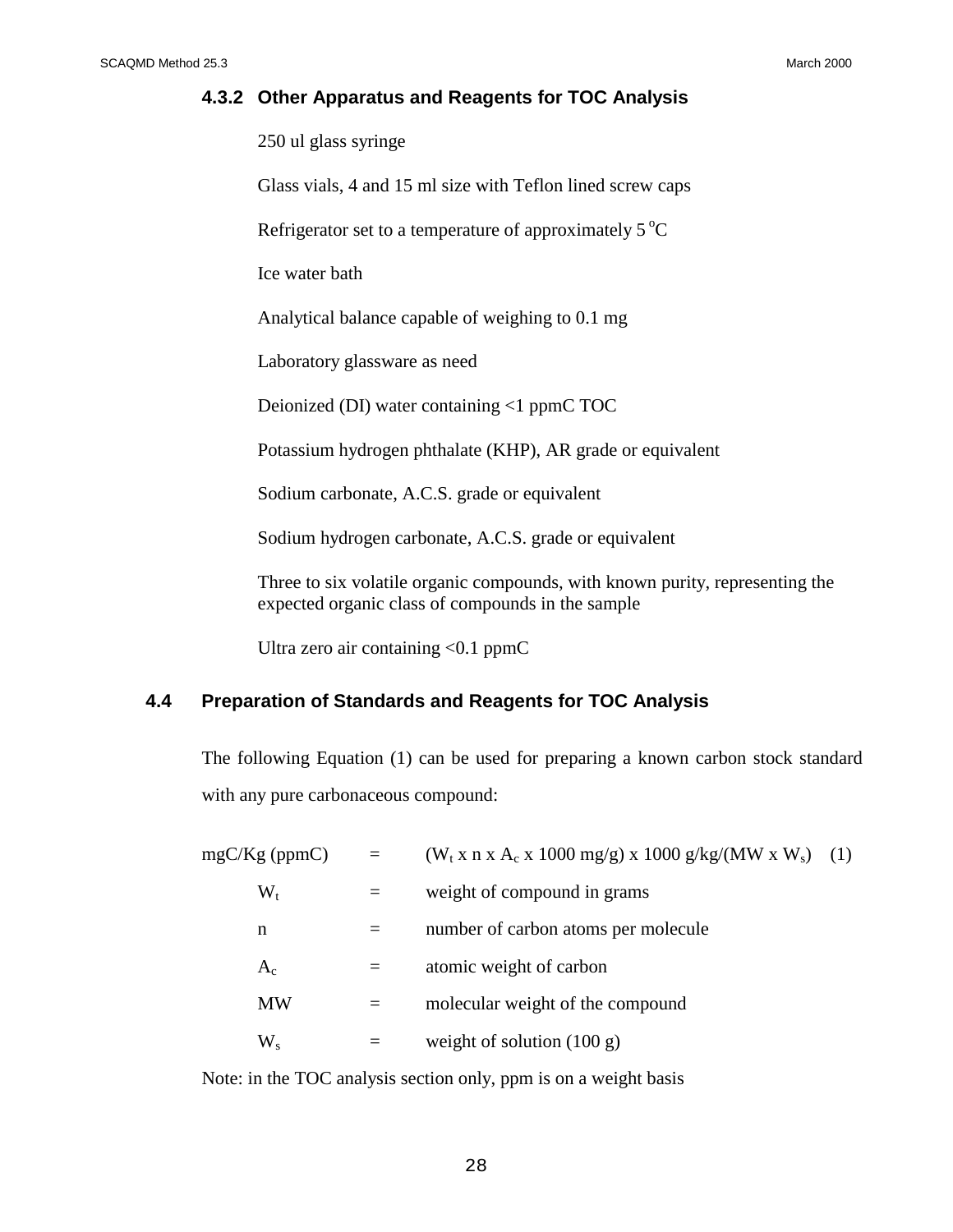For a 1000 ppmC TOC stock standard, mix 0.2125 g KHP with a balance of DI water and make 100g of solution. Cap tightly, and store in a refrigerator. Discard after two months.

For a 1000 ppmC TC stock standard, mix 0.3497 g NaHCO<sub>3</sub> and 04412 g of Na<sub>2</sub>CO<sub>3</sub>, with a balance of DI water to make 100 g of solution. Cap tightly, and store in a refrigerator. Discard the solution if a fibrous or flaky material appears.

Prepare working standards for TOC from the stock standard solutions; accurately weigh aliquots of stock standard in a tarred 15 ml size, screw cap vial. Add DI water to about 80% capacity, reweigh the total solution. Calculate the concentration of working standard using Equation 2:

ppmC of working standard  $=$  ppmC stock standard x  $W_s/W_{ts}$  (2)

where 
$$
W_s
$$
 = weight in grams of stock standard  
\n $W_{ts}$  = weight in grams of total solution

The recommended concentrations for TOC working standards are 10 ppmC, 40 ppmC and 100 ppmC. TC standards are prepared in the same manner.

A TOC mixture for QC (QC standard) is prepared in the same manner as the standards choosing organic compounds in the same class that represent the expected compounds in the sample. The content of the stock solution may not be given in units of ppmC for an individual component. For example, formaldehyde in water contains 37% formaldehyde. Add concentrations of individual components to get the total concentration as carbon.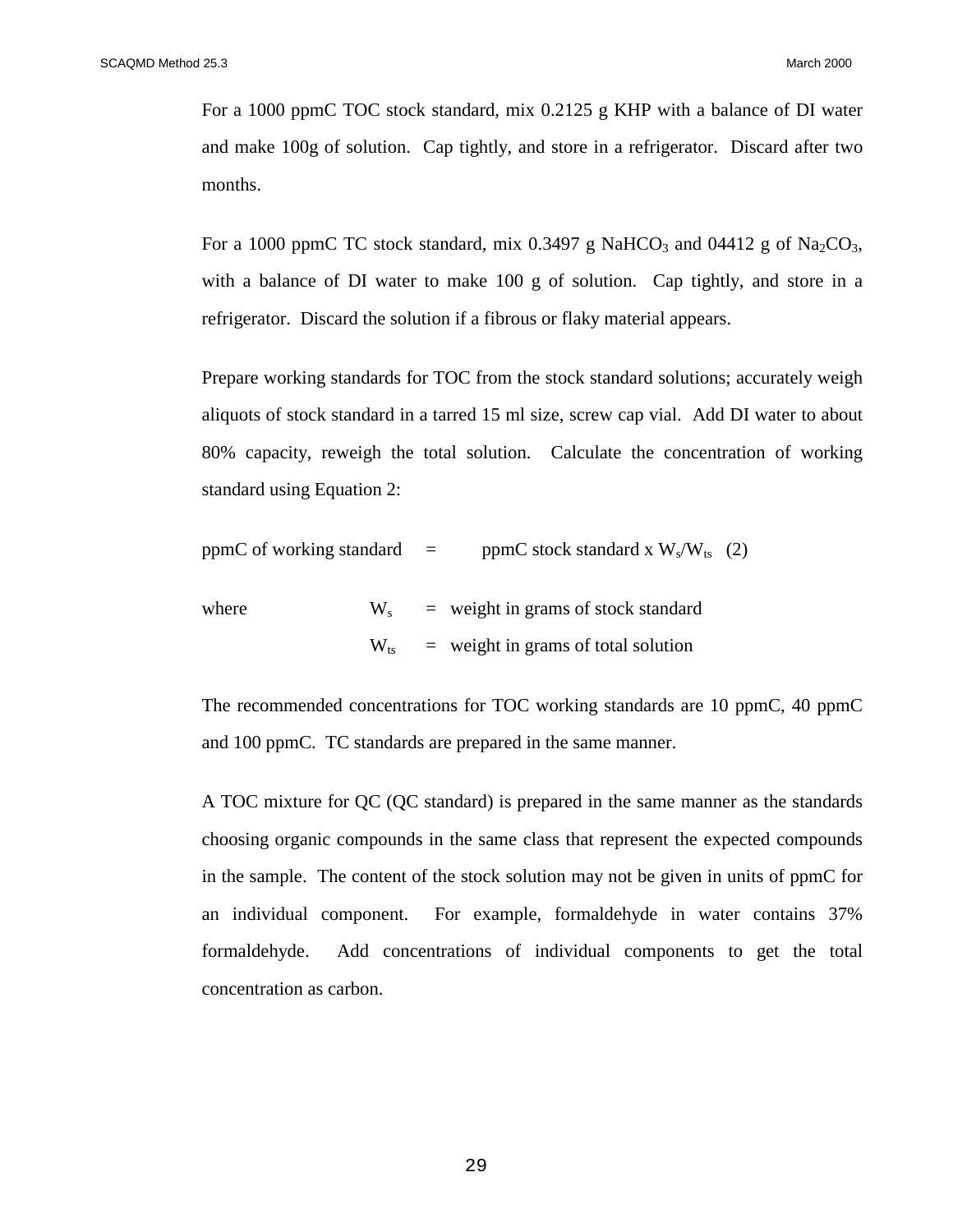## **4.5 TOC Analysis of Traps**

- a) Take the sample vials including field blank from the refrigerator one at a time, wipe off any water on the vial prior to opening.
- b) If less than 4 ml of water is present in the vials, open each vial add DI water (which had been used for pre-field sampling preparation) to  $\sim$ 4 ml, cap the vial, and allow it to equilibrate to room temperature.
- c) Dry each sample vial, and weigh. Return all vials to the refrigerator.
- d) The TOC analyzer is calibrated, prepared for sample analysis, and run according to Manufacturer's Instruction Manual. The following steps are applied generically the TOC analysis.
- e) Prepare an adequate ice-water bath and replenish ice as required during the entire analysis.
- f) Each analytical run for all DI water blanks, standards, field blanks, samples, and controls consists of three injections/run with three wash cycles. These are all performed at ice-water bath conditions. Perform the first run using the laboratory DI water as a cleanup and a lab blank. Run the DI water until the average TOC of three injections is less than 1 ppmC by using the previously stored calibration files.
- g) Run TOC and TC standards and store in the calibration files according to the calibration instruction in the manual. Multiple calibration files can be stored for the various levels anticipated. Experience has shown that it is not required to run new standards and new calibration on every batch of samples.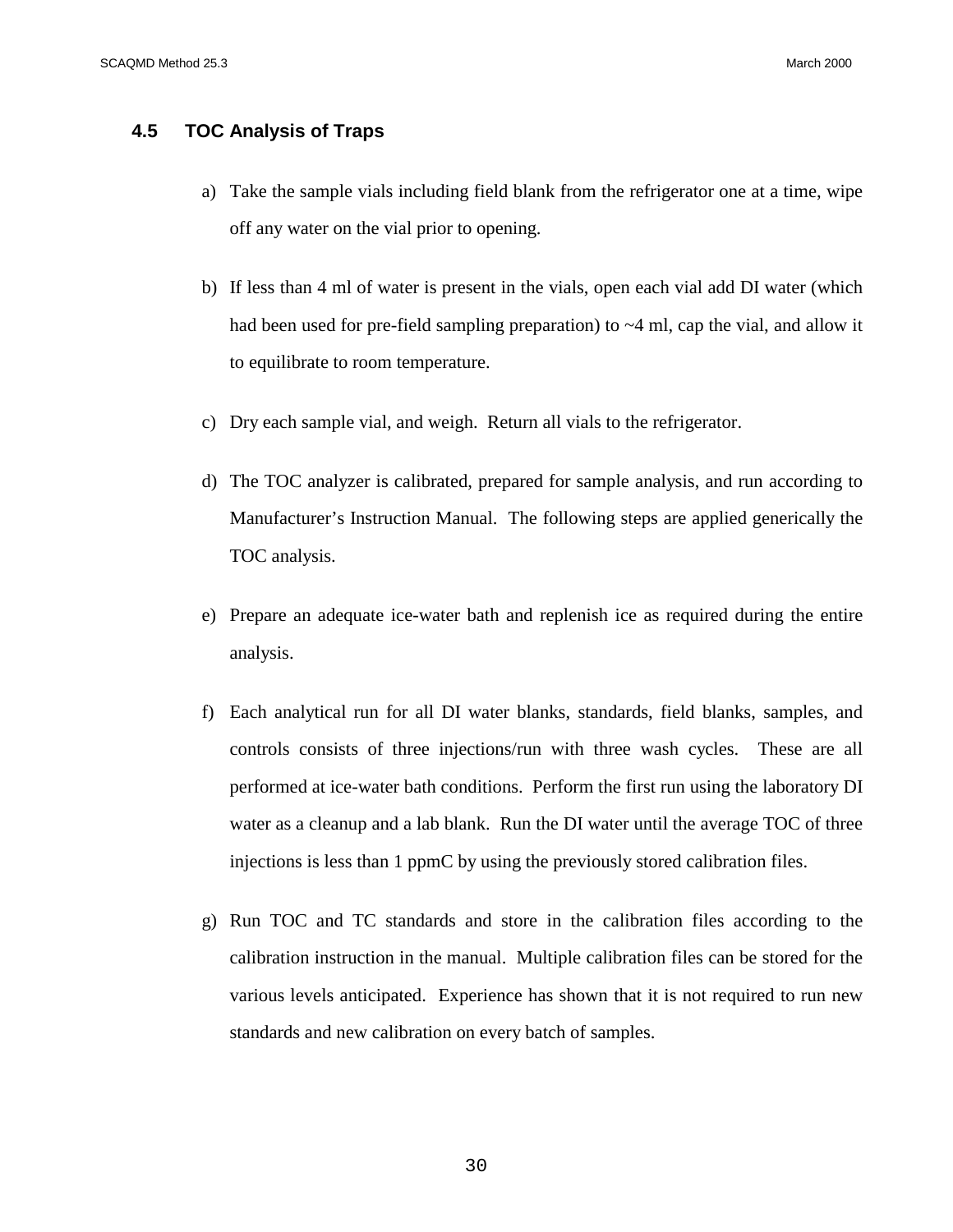- h) For each batch, initially check the validity of stored calibrations by running a TOC and a TC standard at expected concentrations. Rerun the standard solutions if the average area count of a standard is greater than  $\pm 2\%$  of the calibration.
- i) The analysis for each batch of samples is run in the following order:

Run a QC standard in the range of expected concentration. Run the field blank. Run the samples. Run QC standards that bracket the sample concentrations.

## **4.6 TOC Analysis Quality Assurance (QA) Criteria**

a) The precision of the TOC analysis must be 10% or less as determined using the percent coefficient of variation (COV) from the three injections calculated as follows:

 $COV = 100$  x (standard deviation / mean)

- Where: The standard deviation of TOC is determined from the square root of the sum of the squares of the standard deviations for TC and IC.
	- b) Accuracy of the QC sample as % difference from the prepared concentration must be within  $\pm 10\%$ .
	- c) TOC of the field blank concentration can be reported along with the results but not used to correct the results. The field blank is typically equal or higher than lab DI water blank (typically  $\sim 1$  ppmC).
	- d) IC concentration of sample should be less than 10 ppmC (typically  $\sim$ 2 to 5 ppmC), otherwise, make a note on the report.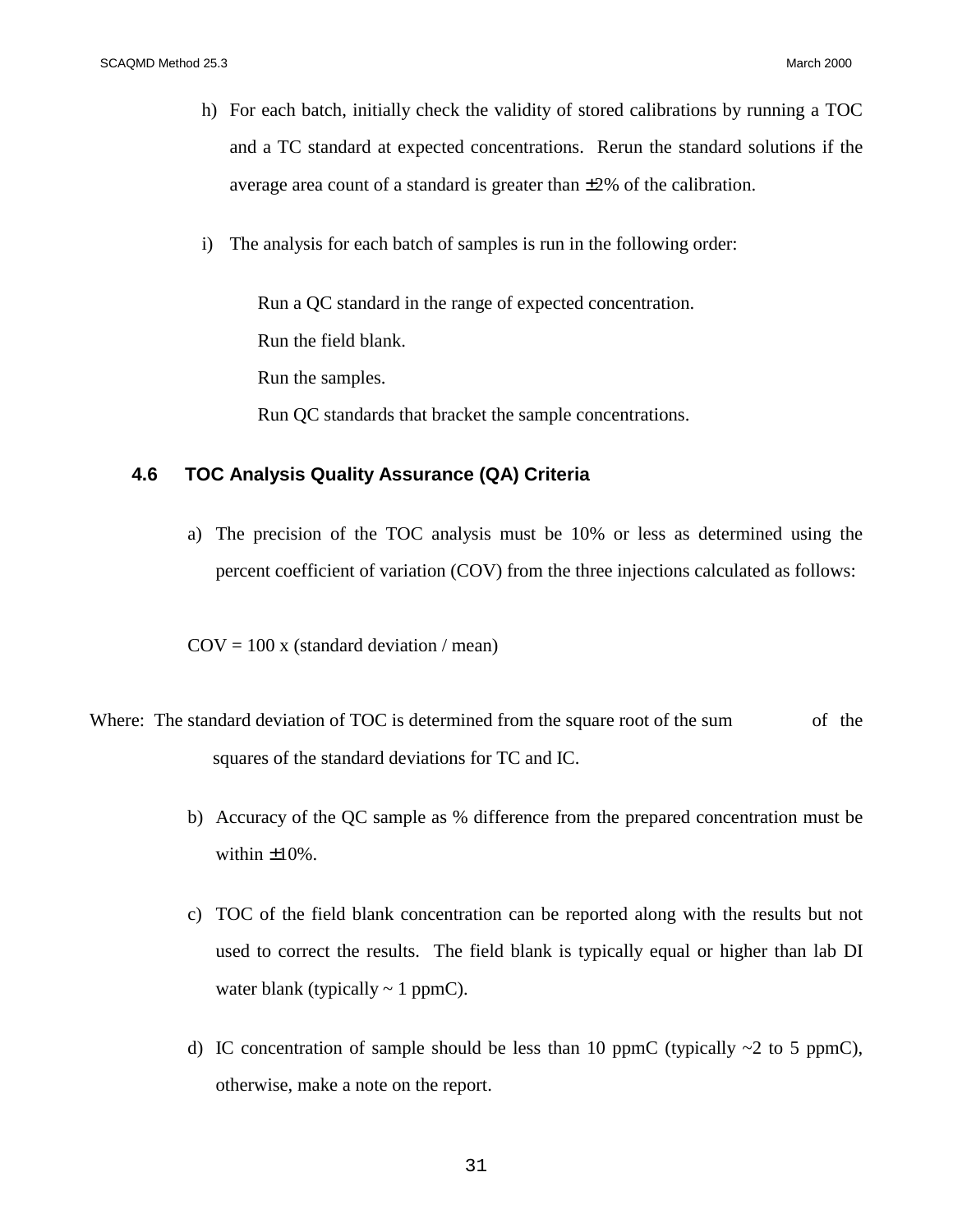## **4.7 TOC Calculations**

Subtract the laboratory DI water blank TOC (not field blank) from the average of the three sample analyses to yield a result for TOC in ug/ml of condensate trap water  $(C_i)$ . Calculate the amount of organic carbon as part per million by volume (ppmv) as gaseous carbon in the sample using the following equation:

$$
C_w = (C_i \times V_i \times P_a \times V_{id})/(V_c \times P_r \times A_c)
$$

where:

 $A_c$  = Atomic weight of carbon (12.01 g/mol)

 $C_w$  = gaseous concentration of TOC as ppmv in condensate trap water

$$
C_i = TOC concentration in ug/ml of condensate trap water
$$
  
(Assume TOC concentration ug/g = ug/ml at 4°C)

 $V_i$  = volume of condensate trap water in ml

 $V_{\text{id}}$  = volume of ideal gas per mole at 25<sup>o</sup>C (24.4652 liters/mole)

 $V_c$  = volume of the SUMMA canister in liters

- $P_a$  = atmospheric pressure in mm Hg (760 mm Hg)
- $P_r$  = return pressure in mm Hg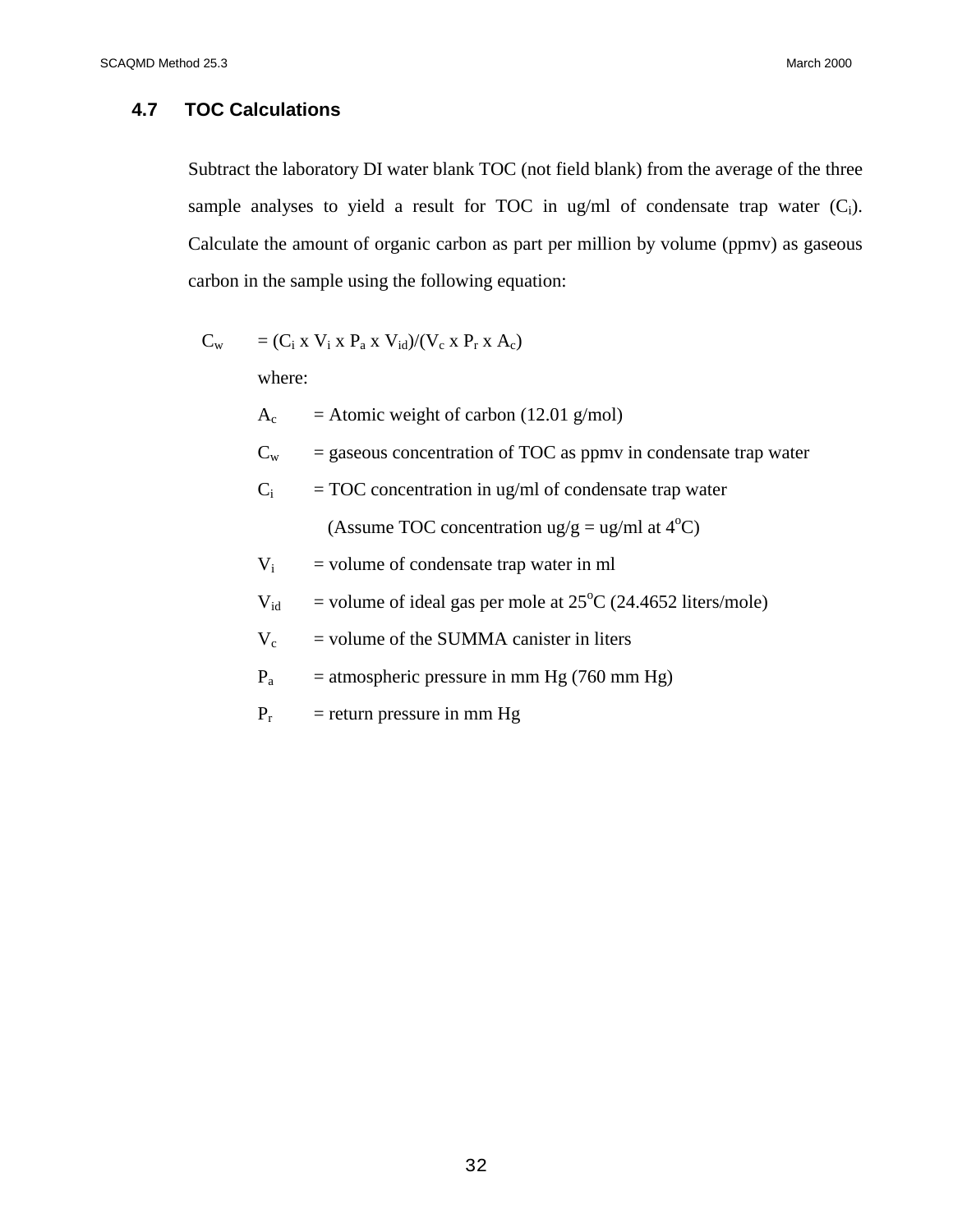#### **4.8 Apparatus and Reagents for TCA Analysis by GC/FID on Canisters**

## **4.8.1 TCA System**

The Total Combustion Analysis (TCA) system consists of gas chromatography (GC) modified with a backflush valve with reversed flow capability for backflushing the trapped NMNEOC. It is also equipped with a catalytic oxidizer, a catalytic reducer, a flame ionization detector (FID), and a data handling system. A gas sample is injected, using a 1 ml fixed loop 6-port gas injection valve, onto a dual packed column. The NMNEOC analyzer is a semi-continuous GC/FID analyzer capable of: (1) separating carbon monoxide (CO), carbon dioxide  $(CO_2)$ , methane  $(CH_4)$ , ethane  $(C_2H_6)$ , ethylene  $(C_2H_4)$ , and NMNEOC, (2) oxidizing the NMNEOC to  $CO<sub>2</sub>$ , and CO to  $CO<sub>2</sub>$ , (3) reducing the resulting  $CO<sub>2</sub>$  to CH<sub>4</sub>, (4) quantifying the CH<sub>4</sub>, and (5) after ethane elutes from the GC column, the column is heated and backflushed to release remaining organic compounds. The resulting  $CH<sub>4</sub>$  is quantified against a stored standard curve by the FID detector. See Figure 25.3-6 for a flow chart of the instrument. The instrumentation system flow diagram is shown in Figure 25.3-7.

The analytical equipment are available commercially or can be constructed from available components by a qualified instrument laboratory. The analyzer consists of the following major components:

a. Sample Injection System

A heated six-port valve injector fitted with a 1 ml sample loop is recommended. The sample loop consists of a sufficient length of 1/16 in. stainless steel tubing so that the desired internal volume is achieved. The installation of the valve is depicted in Figure 25.3-7. The sample injection port and sample loop must be equipped with a heating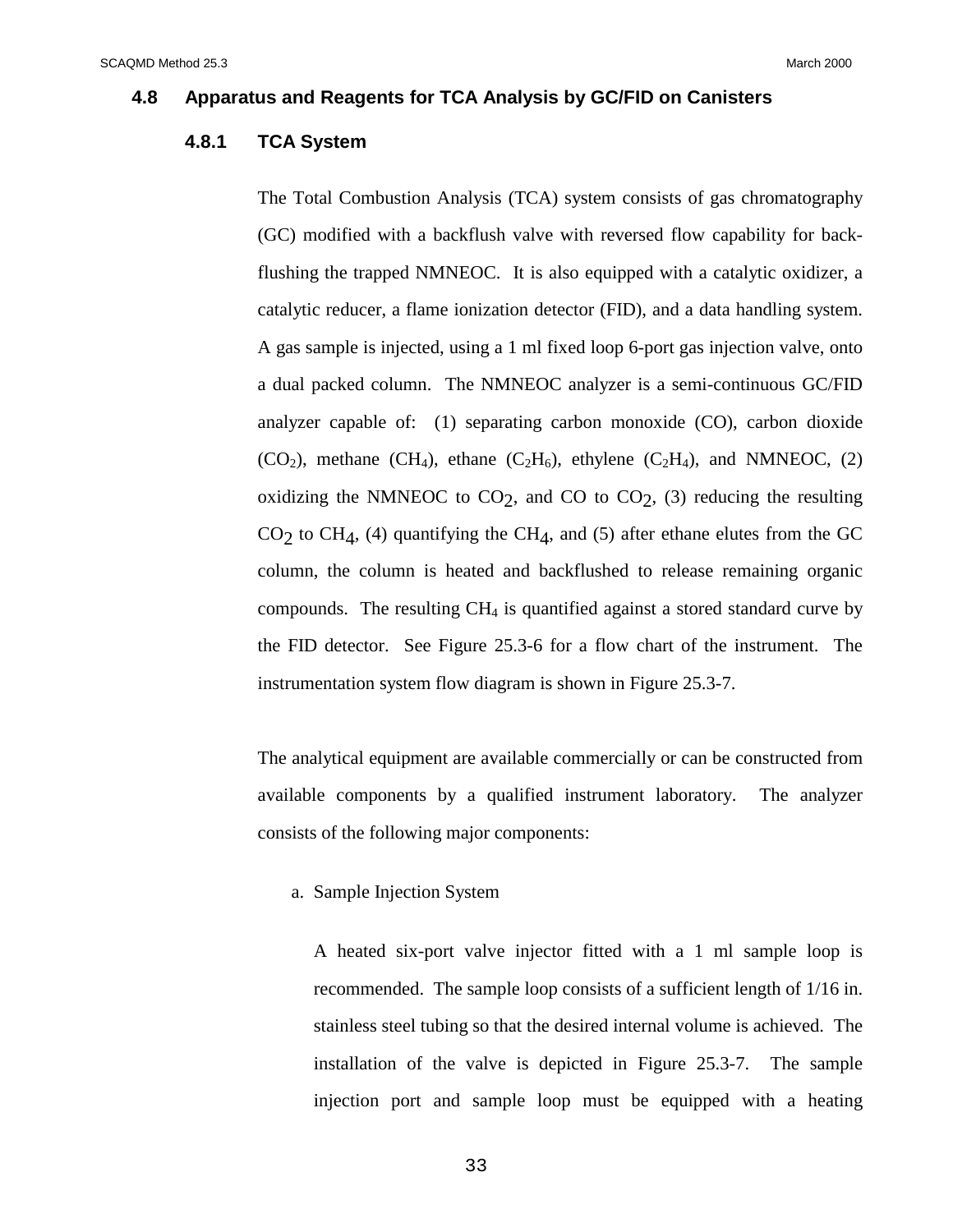mechanism that maintains the specified temperature of 150  $\pm$  5 °C. The six port valve is located in the column oven.

#### b. Separation Column(s)

The gas chromatographic system consists of a two part column capable of separating carbon monoxide  $(CO)$ , carbon dioxide  $(CO<sub>2</sub>)$ , methane  $(CH_4)$ , ethane  $(C_2H_6)$ , ethylene  $(C_2H_4)$ , and NMNEOC. The two part column consists of Tenax GC 80/100 mesh in a 1 ft. length of 1/8 in. stainless steel tubing, in series with Chromosorb 106 80/100 mesh in a 6 ft length of 1/8 in. stainless steel tubing. The NMNEOC is trapped in the Tenax section of the column while the remaining compounds are eluted through the Chromosorb section. The backflush procedure is also performed through both sections of the column. The column is contained in an oven capable of performing the temperature ramping as specified in Section 4.9. A heated four port valve is used to control flow direction through the column as shown in Figure 25.3-7.

#### c. Oxidation Catalyst

A catalyst system capable of oxidizing  $CH<sub>4</sub>$  to  $CO<sub>2</sub>$  with at least 95 percent efficiency is acceptable. The oxidation catalyst system consists of 15% chromium III oxide on 4 mm alumina pellets packed in the center 4 in. section of a 12 in. length of 1/4 in. diameter Inconnel tubing. The remaining space on both ends of the tubing is packed with quartz wool for retention of the catalyst. The oxidation catalyst is contained within a heating device capable of maintaining a temperature of  $650 \pm 5$  °C. A four port valve is used to control flow during either oxidation or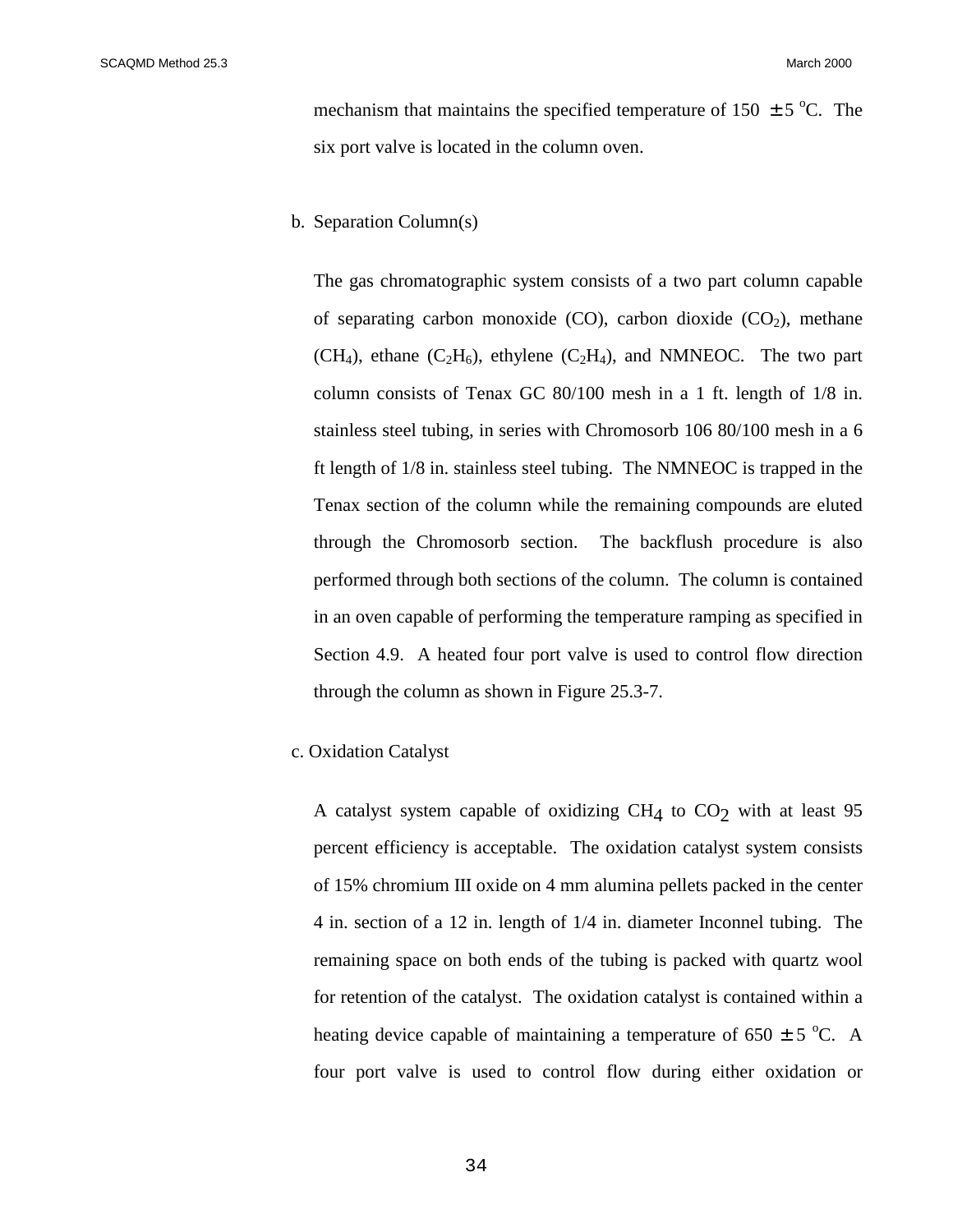**.**

regeneration modes of the oxidation catalyst. The installation of the valve is depicted in Figure 25.3-7.

d. Reduction Catalyst (Methanizer)

A catalyst system capable of reducing  $CO<sub>2</sub>$  to  $CH<sub>4</sub>$  with at least 95 percent efficiency is acceptable. The reducing catalyst consists of nickel on Gas Chrom R 80/100 mesh. To prepare the material, first dry the Gas Chrom R  $80/100$  at 120 °C overnight. Allow to cool to room temperature in a dessicator. Dissolve 1 g of nickelous nitrate in 30 ml deionized water. Slowly add 10 g of the dried Gas Chrom R 80/100 mesh with constant stirring. Heat to dryness on a hot plate, then dry overnight at  $230 \pm 5$  °C. Allow again to cool to room temperature in a dessicator. The catalyst is then packed in the center 4 in. section of a 12 in. length of 3/16 in. diameter Inconnel tubing. Each of the remaining space at either end of the tubing is packed with quartz wool. The reduction catalyst is contained within a heating device capable of maintaining a temperature of  $380 \pm 5$  °C. Reduction gas (hydrogen) is supplied to the nickel catalyst tube by a tee fitting between the oxidation and nickel catalyst tubes at a flow rate of approximately 45% of the total final flow.

e. Flame-Out Buffer

The flame out buffer consists of Haysep Q 80/100 mesh packed in a 6 ft. length of 1/8 in. diameter stainless steel tubing. The flame out buffer is maintained at the FID detector temperature of  $220 \pm 5$  °C.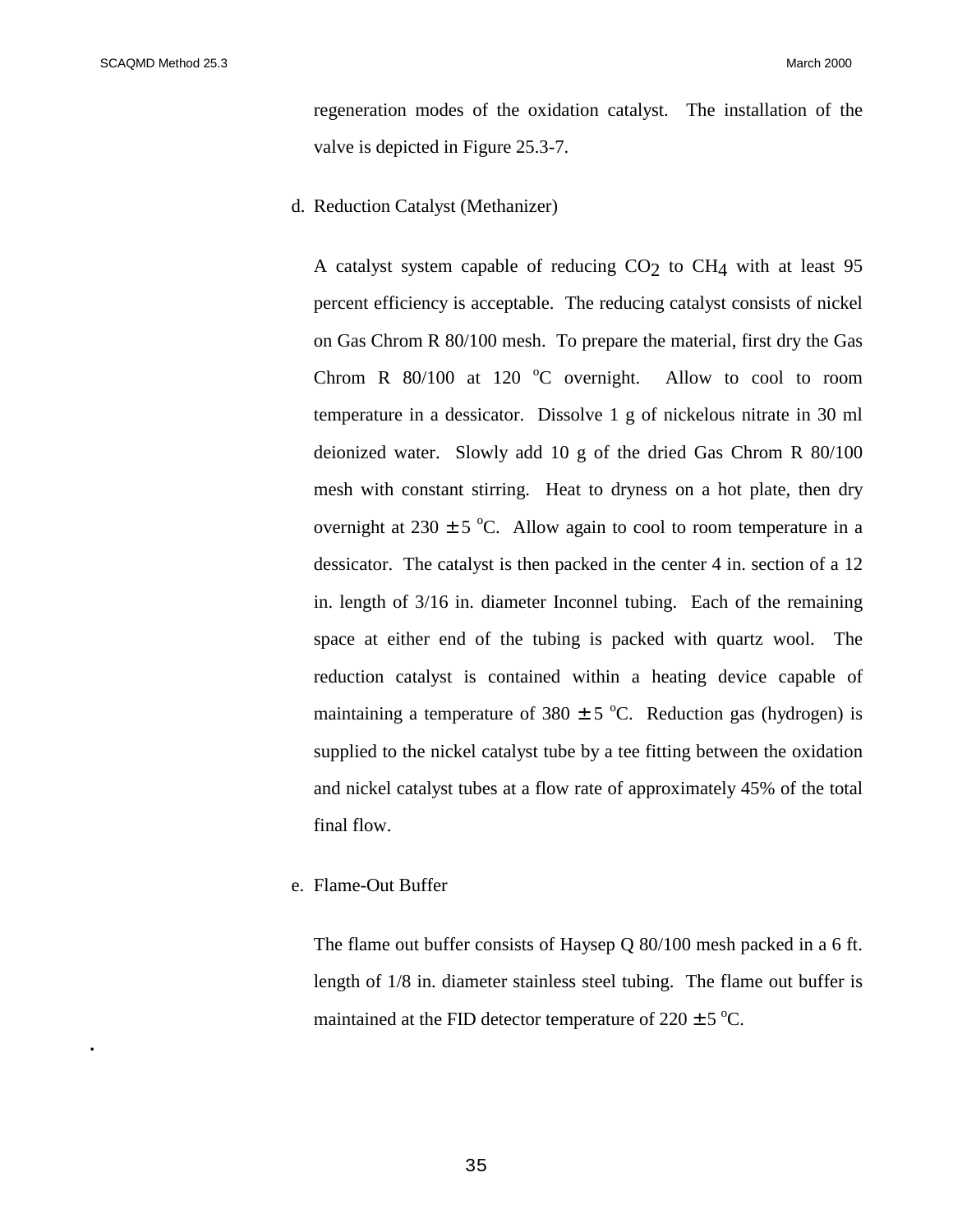#### f. FID

An FID with a linear response  $(± 5$  percent) over the operating range of  $0.5$  to 50 ppm CH<sub>4</sub> is acceptable.

g. Data Recording System

Digital integration system compatible with the FID is used for permanently recording the analytical results. The system must have a software program capable of point to point baseline subtraction from the standard and sample runs.

h. Sample flow valves

Three multi-port valves are needed to accomplish the sample, carrier, and purge gas flow paths in this method. As specified in sections 4.8.1a, 4.8.1b, and 4.8.1c, a six port valve is used in the sample injection system, a four port valve is used to control flow through the separation columns, and a four port valve is needed for regeneration of the oxidation catalyst. Figure 25.3-7 depicts the configuration of these four valves and the position during each of two modes for each valve.

i. Syringes

Gas tight syringes, 30 ml and 100 ml capacities.

- j. Reagents
	- 1. Chromatographic grade helium as carrier gas.
	- 2. Reagent grade hydrogen for reduction of  $CO<sub>2</sub>$  and FID fuel.
	- 3. USP breathing grade hydrogen-free air for FID combustion.
	- 4. Three point NIST traceable CO calibration standards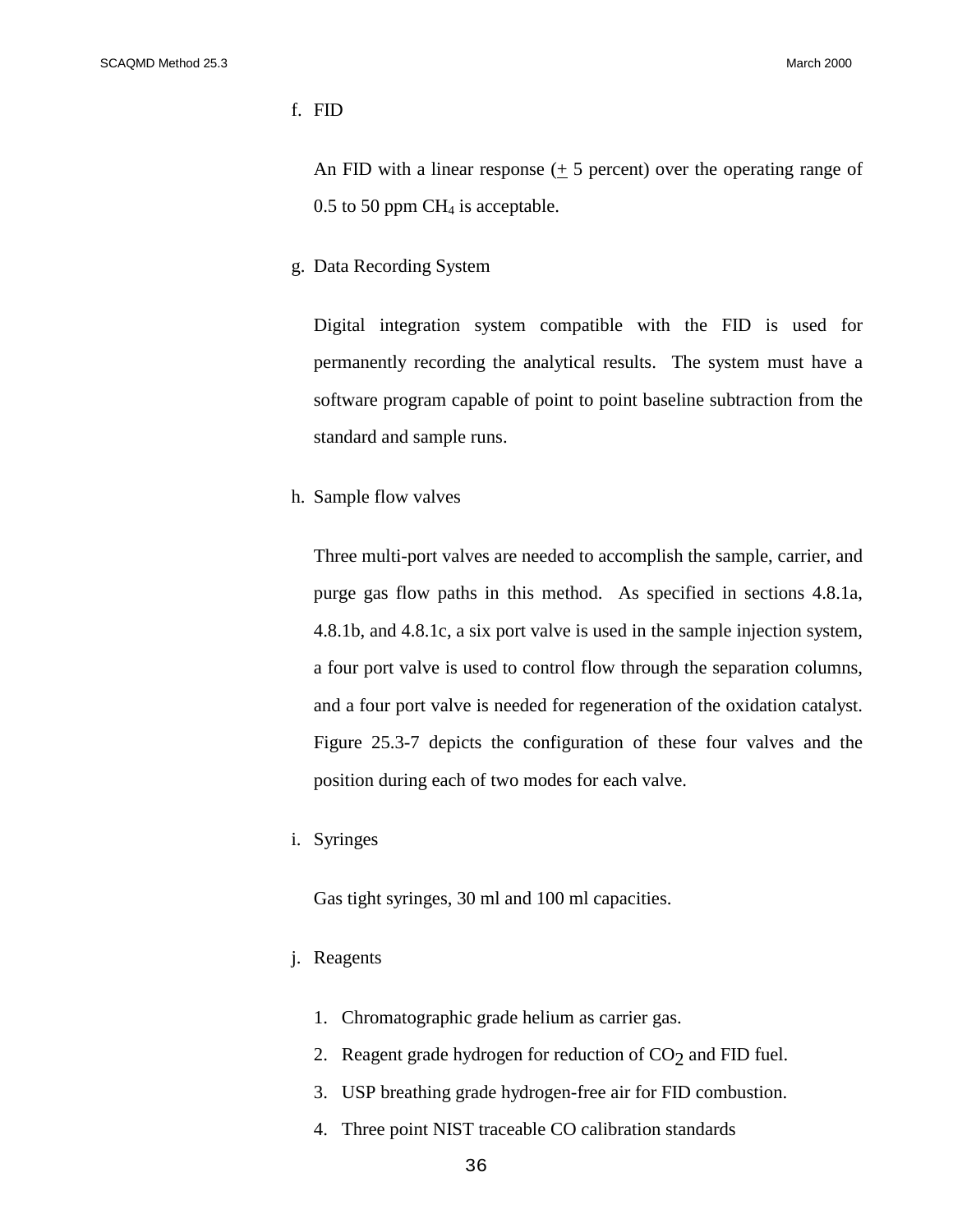- 5. Three point NIST traceable  $CO<sub>2</sub>$  calibration standards
- 6. NIST traceable 1 ppm, 3 ppm, 10 ppm, and 100 ppm  $CH<sub>4</sub>$  standards in pure nitrogen
- 7. NIST traceable 1 ppm, 3 ppm, 10 ppm, and 100 ppm  $C_2H_4$  standards in pure nitrogen
- 8. NIST traceable 1 ppm, 3 ppm, 10 ppm, and 100 ppm iso-butane standards for backflush in pure nitrogen
- 9. A high purity  $CO<sub>2</sub>$  (approximately 12% to 15% in pure hydrogen free nitrogen) is required as a background determination for high  $CO<sub>2</sub>$ sample.
- 10. Other standards as required

Note: Alternatively multi-component gases can be used for each concentration.

#### **4.8.2 Other Apparatus and Reagents for TCA Analysis**

Optionally the entire TCA system may be automated to control the temperatures, valving, and detector attenuation using a computer and control software. This system may feature analog/digital interface and a computer or an integrator for the data handling system.

## **4.9 TCA Analysis on the Canisters**

## **4.9.1 Instrument Parameters and Gas Flow Rates**

Set instrument parameters as follows:

| Sample Injection Port/Loop: $150 \pm 5$ °C |                        |
|--------------------------------------------|------------------------|
| Detector                                   | : $220 \pm 5^{\circ}C$ |
| Oxidation catalyst                         | : 650 ± 5 °C           |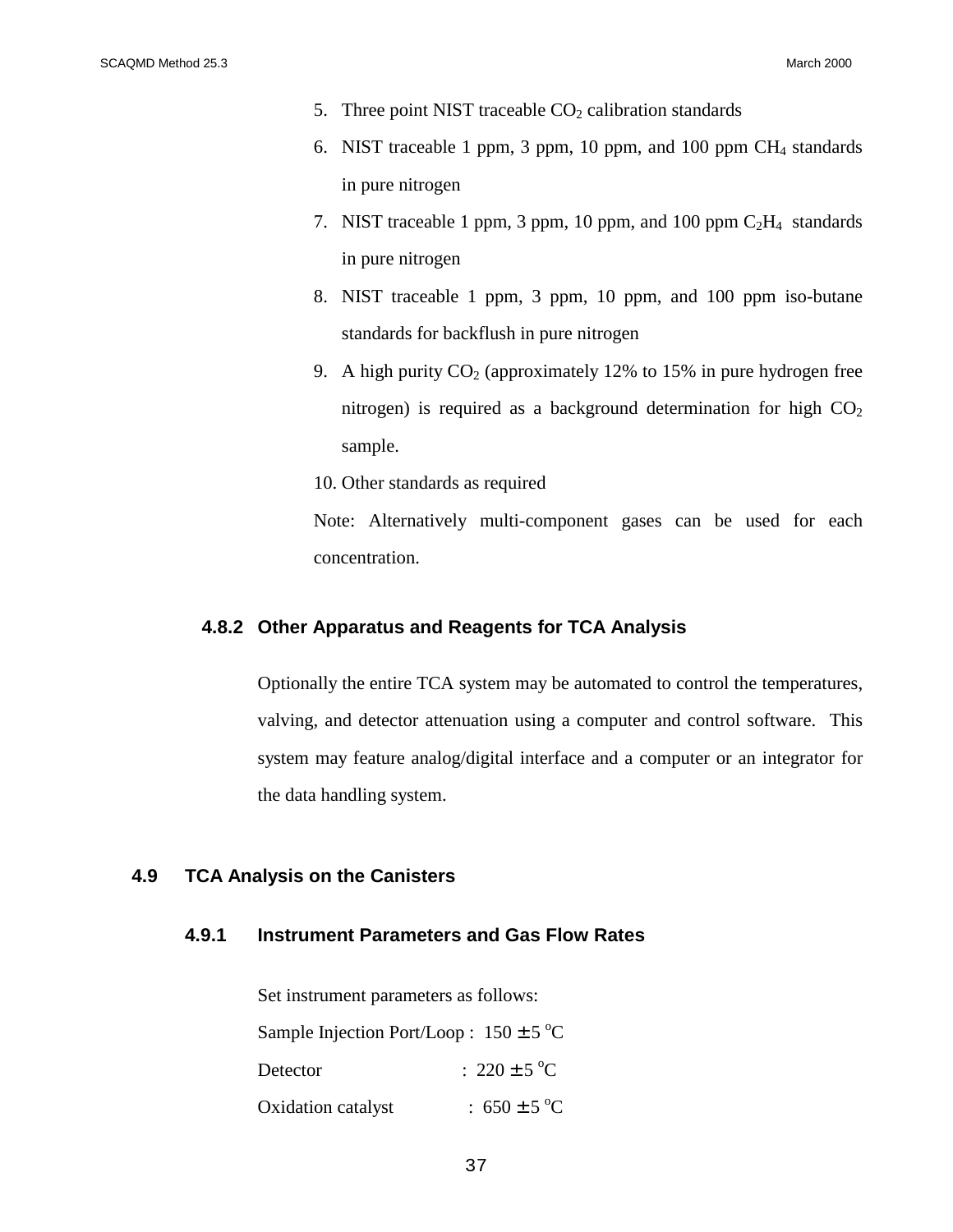| Reduction catalyst                         | : $380 \pm 5^{\circ}C$          |                                                           |  |
|--------------------------------------------|---------------------------------|-----------------------------------------------------------|--|
| Heated transfer lines                      | : $105 \pm 5$ °C                |                                                           |  |
| Sample flow valves                         | : inside separation column oven |                                                           |  |
| Separation Column Oven                     |                                 |                                                           |  |
| Initial                                    |                                 | : $50 \pm 2$ °C for 8 minutes starting at injection       |  |
| Ramp                                       |                                 | : Increase at a rate of 50 $\mathrm{C/min}$ for 2 minutes |  |
| Final                                      | : $150 \pm 5$ °C for 5 minutes  |                                                           |  |
| Column Bake-Out                            | : $190 \pm 5$ °C for 2 minutes  |                                                           |  |
| Gas flow rates:                            |                                 |                                                           |  |
| <b>Helium Carrier</b>                      |                                 | $: 30$ ml/min                                             |  |
| <b>Oxidation Catalyst Regeneration Air</b> |                                 | $: 100$ ml/min                                            |  |
| <b>Oxidation Catalyst Air</b>              |                                 | $: 180$ ml/min                                            |  |
| Methanizer Hydrogen                        |                                 | $: 12.3$ ml/min                                           |  |
| FID Hydrogen                               |                                 | $: 30$ ml/min                                             |  |
| FID Air                                    |                                 | $: 300$ ml/min                                            |  |

## **4.9.2 Equipment Conditioning**

- a) Establish all initial temperatures and gas flow rates as specified above.
- b) Switch the valving so that the GC carrier stream is routed through the oxidation catalyst system (Valves 1 and 2 of Figure 25.5-7 in Position 1) for 5 minutes.
- c) Switch the valving so that the GC carrier stream is routed through both the oxidation catalyst and the reduction catalyst system (Valve 3 of Figure 25.5- 7 in Position 1).
- d) Turn on the detector air and hydrogen gases, then ignite the detector. The detector attenuation is set at 8 and the range at 12.
- e) Flush the 30 ml size sample syringe five times with ultra pure nitrogen.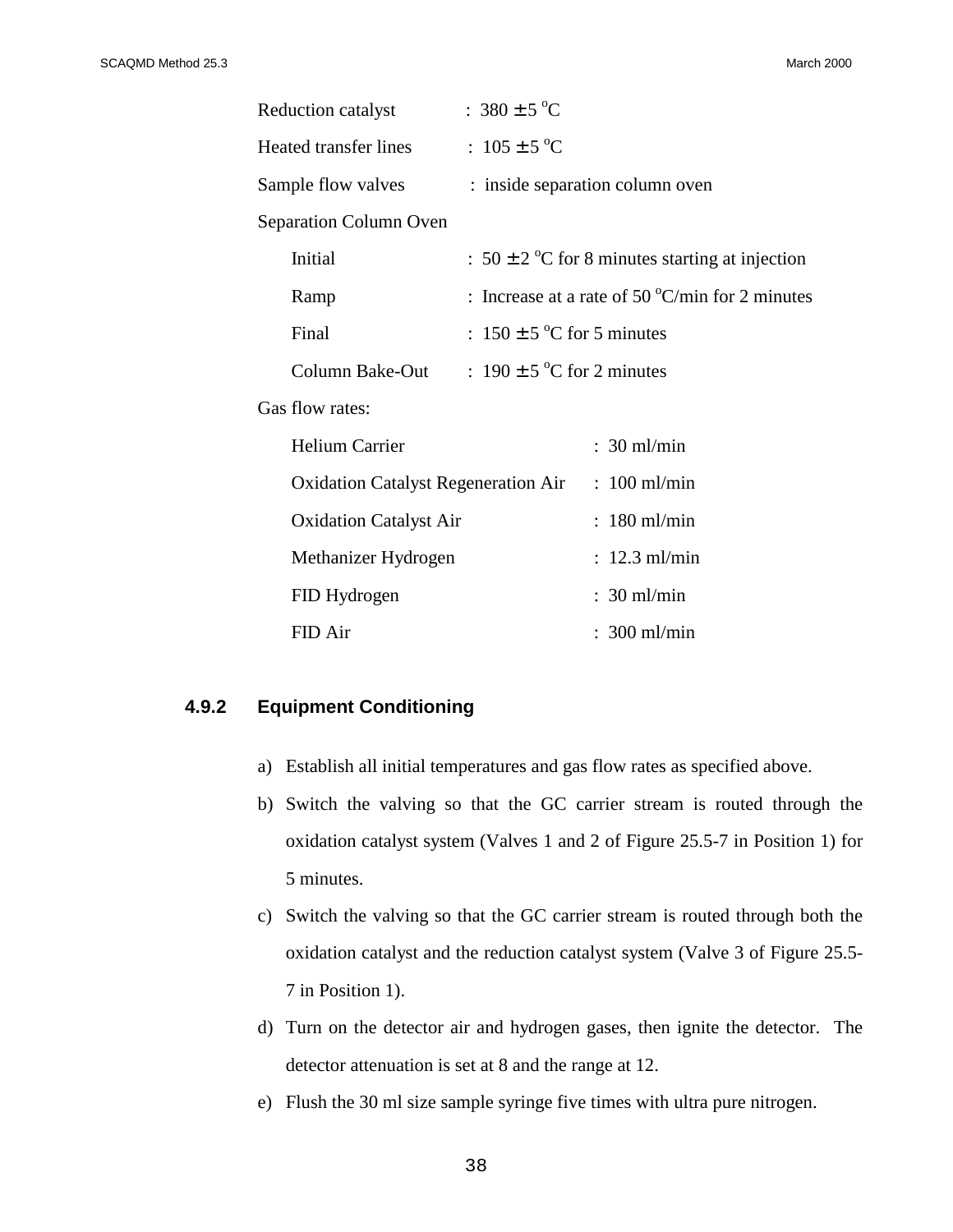SCAQMD Method 25.3 March 2000

- f) Flush ultra pure nitrogen gas through the sampling connector fitting for 30 seconds for cleaning purposes.
- g) Clean the injection system by flushing at least three syringe volumes of ultra pure nitrogen gas.

## **4.9.3 TCA Procedure**

Reproduce exactly the timing of valve switching and column temperature changes for each blank, sample, and standard runs in a series. The following is the sequence of events that occur during a single injection of standard, baseline, or sample; the required sequence in which standards blanks and samples are injected is given in Section 4.9.4. Refer to Figure 25.3-7 for references to the valve and position numbers as indicated in parentheses and to Figure 25.3-8 for a summary of the equipment operation.

- a) Verify that the column temperature is  $50 \pm 2$  °C and that the sample loop valve is switched so that the carrier gas is routed through the column (valve 1 in position 1). Also verify that the column valve is switched so that the carrier flows in the forward direction (valve 2 on position 1) and that the oxidizer valve is switched so that the carrier is routed through the oxidizer (valve 3 in position 1)
- b) Inject at least 25 ml of sample with the 30 ml size syringe.
- c) Immediately after completing the sample injection, switch the sample loop valve so that the carrier flows in the forward direction so that the sample loop is swept through the column (valve 1 in position 2)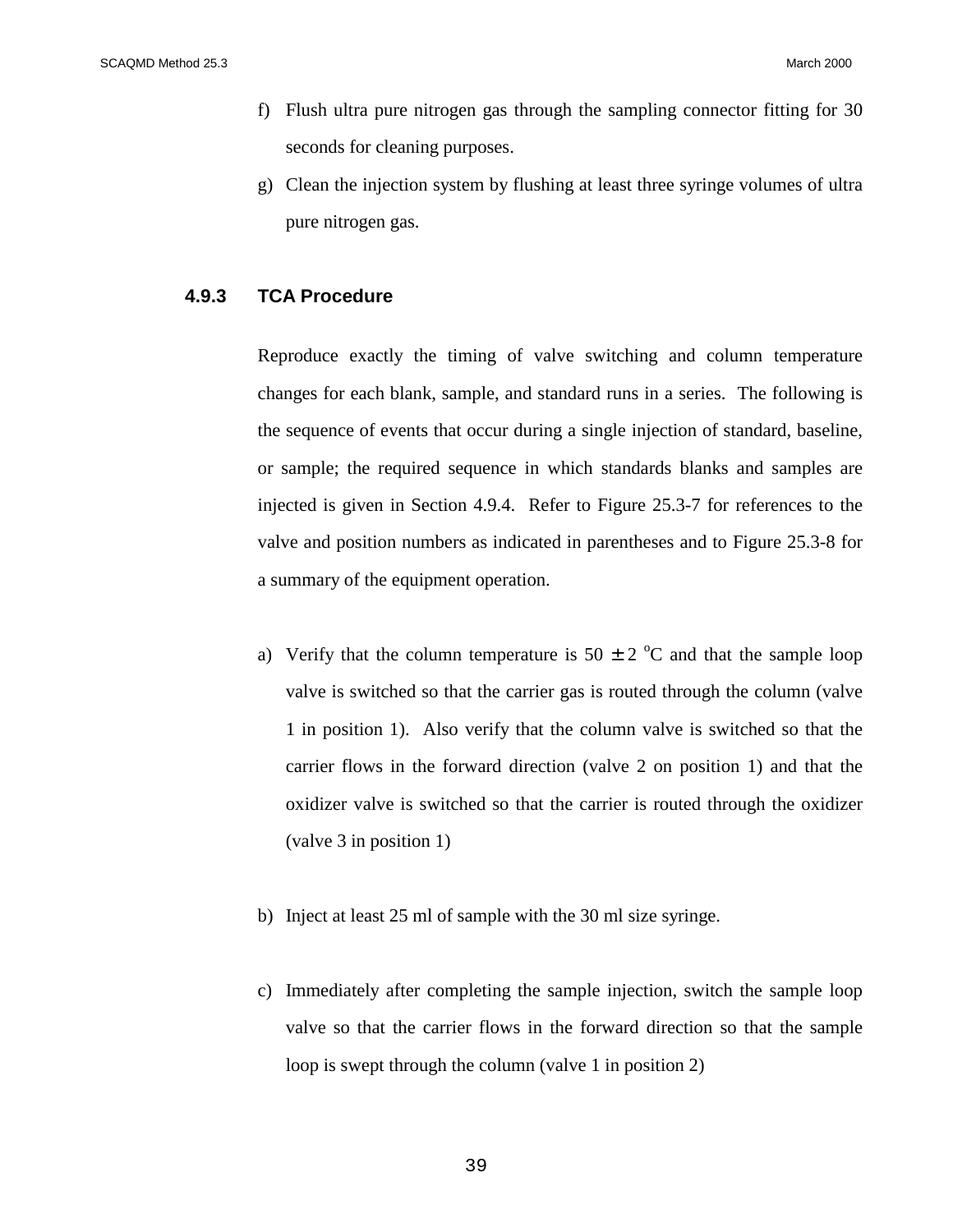- d) Observe the chromatogram and allow the  $CO<sub>2</sub>$ ,  $CH<sub>4</sub>$ , ethylene (if present), and ethane to be eluted from the column. An example chromatogram is shown in Figure 25.3-9. The period of time during which this takes place should be approximately eight minutes.
- e) After ethane elutes, switch the column valve to backflush mode so that the carrier flow reverses direction through the column and elutes organics as a back-flush peak (valve 2 in position 2).
- f) Immediately upon switching to backflush mode heat the column oven using a pre-set temperature profile so that the backflush elutes at a rate so that the detector responds in its analytical detection range. The temperature profile should be approximately a follows: Ramp: Increase at a rate of 50  $^{\circ}$ C/min for 2 minutes, Final:  $150 \pm 5$  °C for 5 minutes.

In all of the steps, the valving is such that the effluent from the column is directed to the oxidation reduction and FID detector system. Detector output for the back-flush peak is sent to the integrator where a response vs. time curve is plotted and the area under the back-flush peak is integrated. The switching can be accomplished by manual or automated valving.

Since NMNEOC is a mixture, this back-flush peak may not be symmetrical; however, the area under a response vs. time curve is proportional to the amount of carbon present in the sample.

For high  $CO_2$  (3% to 15%) and low back-flush (backflush from  $\langle$ 1 to 10 ppm) samples, adjust run time to allow the detector signal to return to the baseline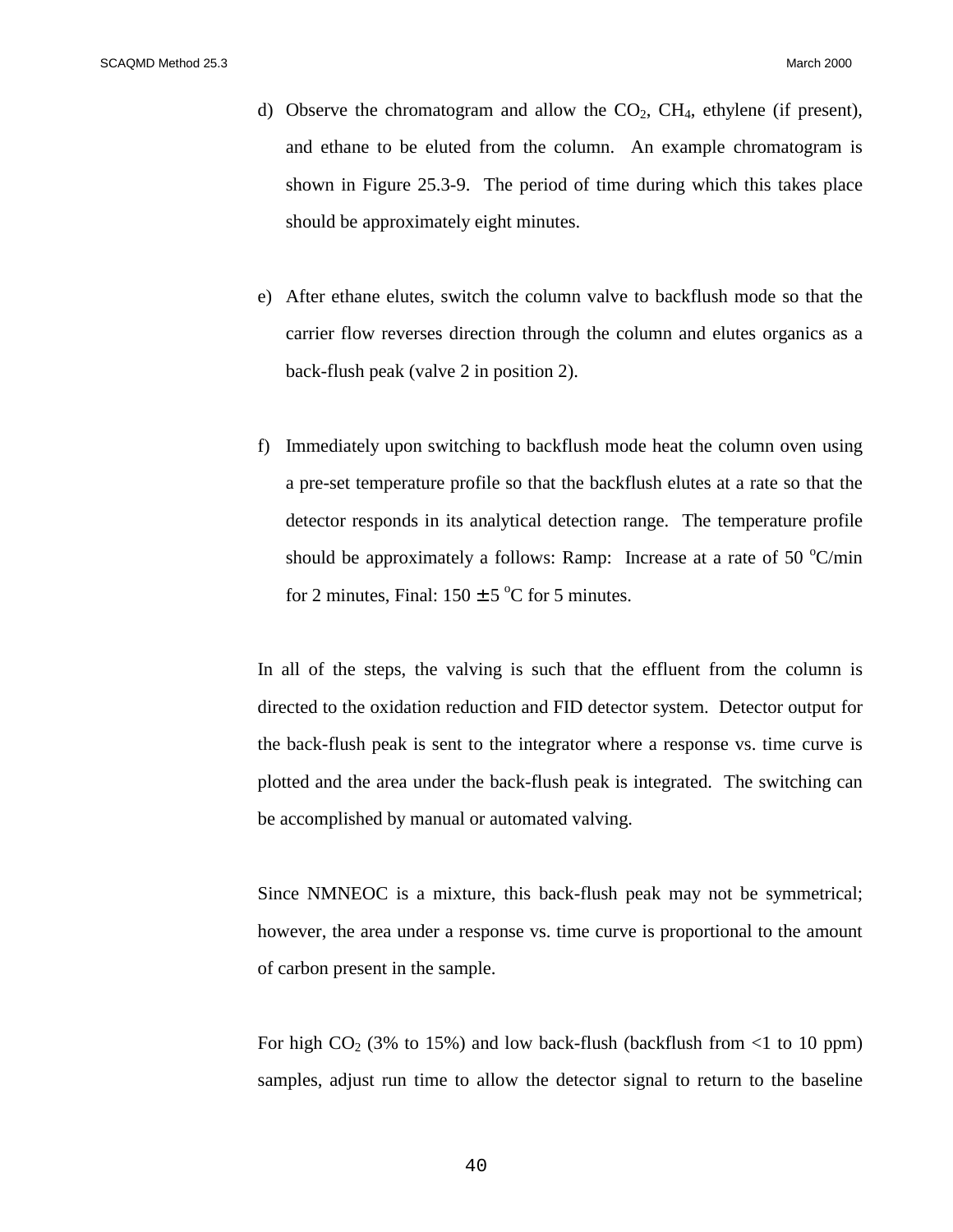before the back-flush peak elutes. Measure the  $CO<sub>2</sub>$  content separately by an instrument capable of measuring % levels  $CO<sub>2</sub>$  such as SCAQMD Method 10.1.

## **4.9.4 Order of Standard, Background, and Sample Injections**

Several standards and backgrounds are run with a batch of samples because of the difficulty in measuring low level concentrations. The following is the order in which the standards and backgrounds must be run in relation to the samples. Each step is run through the full fore-flush and backflush of the procedure as previously described in Section 4.9.3.

- a) Inject laboratory air to condition the system and serve as system check by comparing to historical injections. The system should be able to detect the background level of 2 - 10 ppm and be consistent with historical levels, otherwise repeat the laboratory air injection.
- b) Inject  $CO_2$  free  $N_2$  gas to determine "background nitrogen" for NMNEOC peak (back-flush). The area counts of the back-flush should be within a historical acceptable area, otherwise repeat the background nitrogen injection. Save the background nitrogen chromatogram for background subtraction on the subsequent runs.
- c) Inject three level concentrations of TCA standards (recommended: 3, 10 and 100 ppmv) to create a 3-point calibration curve. Accept the calibration curve if the measured concentrations are within 10% of the check standards. Otherwise repeat.
- d) After calibration, again inject the background nitrogen.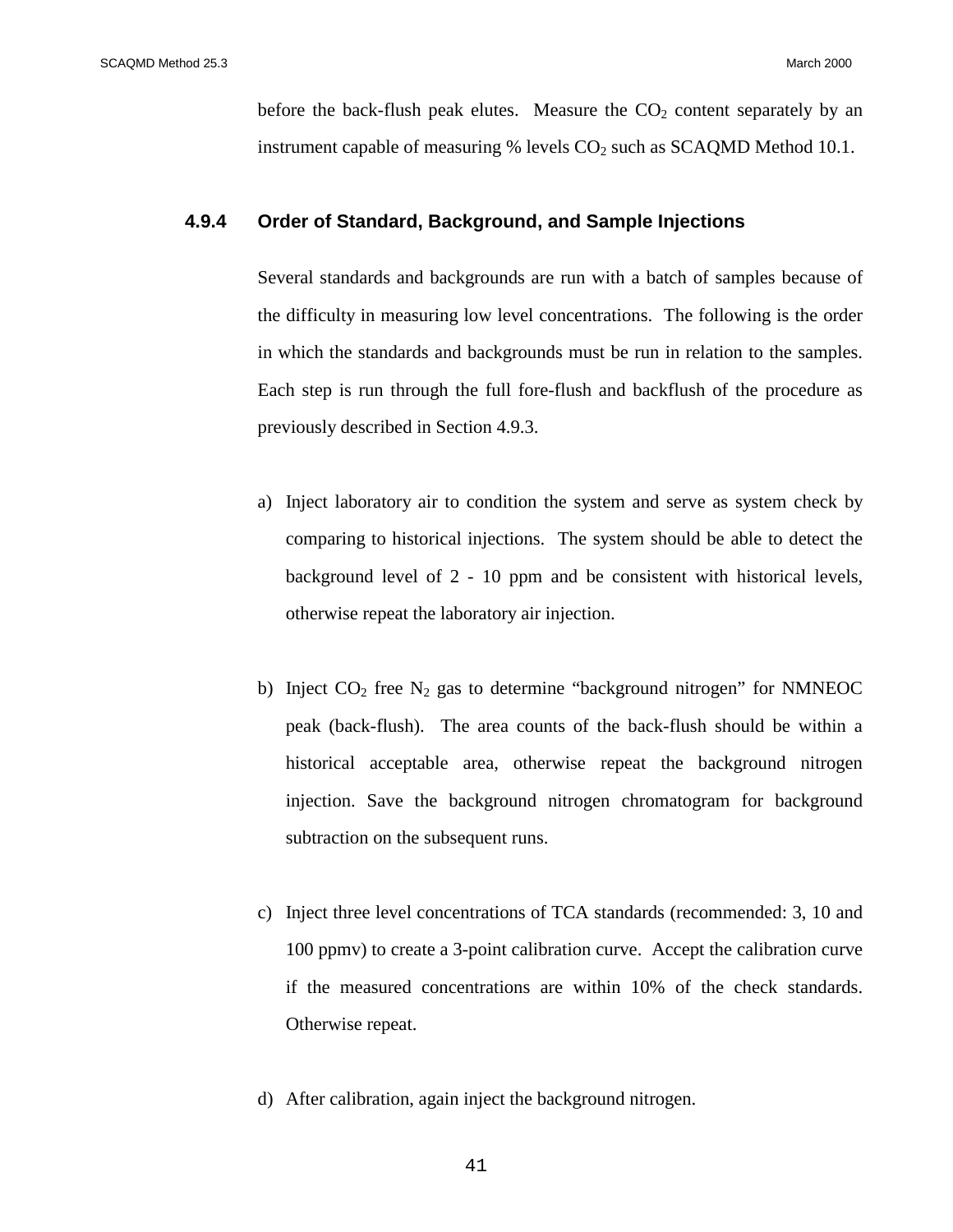- e) Inject a 1 ppmv back flush standard. The measured back-flush concentration must be within  $\pm 20\%$  of the standard, otherwise repeat the background nitrogen and the 1 ppm backflush standard.
- f) Inject the samples in duplicate (each sample is analyzed two times as in Section 4.9.3). Analyze low concentration samples before high concentration samples. No more than eight injections (four duplicates) may be performed in a single batch. Inject the nitrogen background between batches and at the end of the sample injections.
- g) Run two QC standards, choose concentration levels that bracket the sample concentrations if possible. If the sample has back-flush concentration close to 1 ppmv, use 1 ppmv as the lower of the QC standards. The measured back-flush concentration should be within  $\pm$  20% of the standard, otherwise select a new background nitrogen for baseline subtraction as follows: Select the new background nitrogen chromatogram by injecting nitrogen followed by the 1 ppmv back flush standard. When the results of the 1 ppm backflush standard are within the  $\pm$  20% criteria, the chromatogram for the nitrogen can be used for baseline subtraction. If necessary, divide a large batch of samples runs in the same day into small batches, and use different background nitrogen for baseline subtraction as long as the 1 ppmv back flush standard before and after that particular batch meet the  $\pm 20\%$  criteria.

In standby mode, the column temperature is set to  $190 \pm 5$  °C. The valving is set so that air is allowed to flow through the oxidation catalyst in the backflush mode overnight (valve 1 position 2, valve 2 position 2, valve 3 position 2). This step is essential for the oxidation catalyst to be at full capacity for the next use.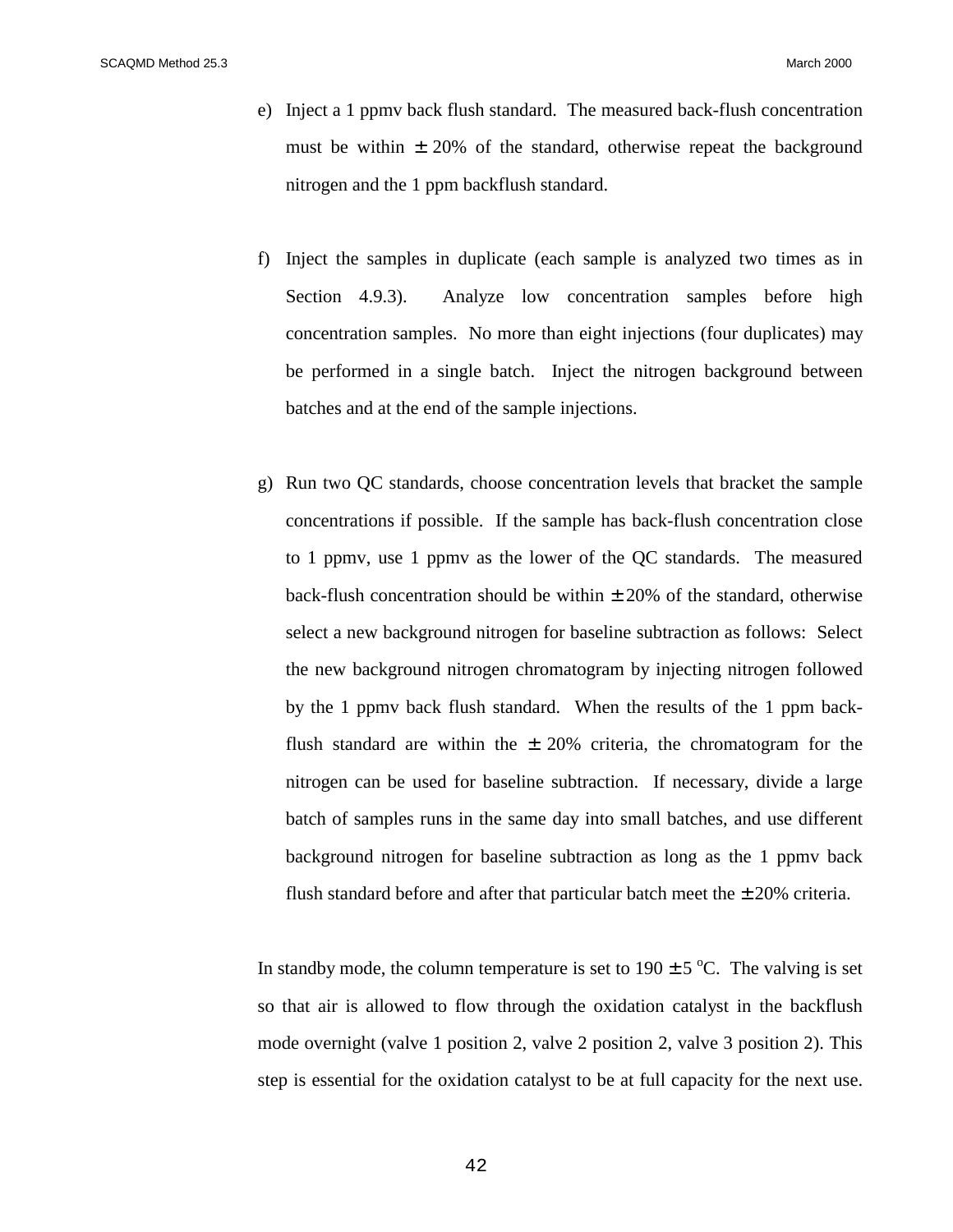The instrument must not be used unless the oxidation catalyst has been regenerated in this manner.

#### **4.10 TCA Analysis Quality Assurance (QA) Criteria**

Pre and post run QC concentrations must be within 10% the standard concentrations.

The following are the required agreement between duplicate analyses of a sample:

| Back-flush concentration (ppmv) | % difference from mean |
|---------------------------------|------------------------|
| $1-3$                           | 20                     |
| $4-6$                           | 15                     |
| $7 - 12$                        | 12                     |
| 13-30                           | 10                     |
| $31 - 50$                       | 5                      |

If the duplicate analyses do not fall within the required limit, run a third analysis. If after the third analysis, the mean does not meet the above requirements, review the instrument calibration and the baseline nitrogen for errors, make necessary changes, then restart from the background nitrogen step (Step d).

## **4.11 TCA Calculations**

Calculate the concentration of component in the canister using the following equation :

 $C_c$  =  $C_m$  x DF x  $(P_f/P_r)$ 

where

 $C_c$  = end of sampling canister concentration, ppmv

 $C_m$  = average of duplicate measured concentrations from TCA analysis, ppmv

 $DF =$  syringe dilution factor if applicable

 $P_f$  = canister pressure after pressurization, mm Hg

 $P_r$  = before purging canister pressure, mm Hg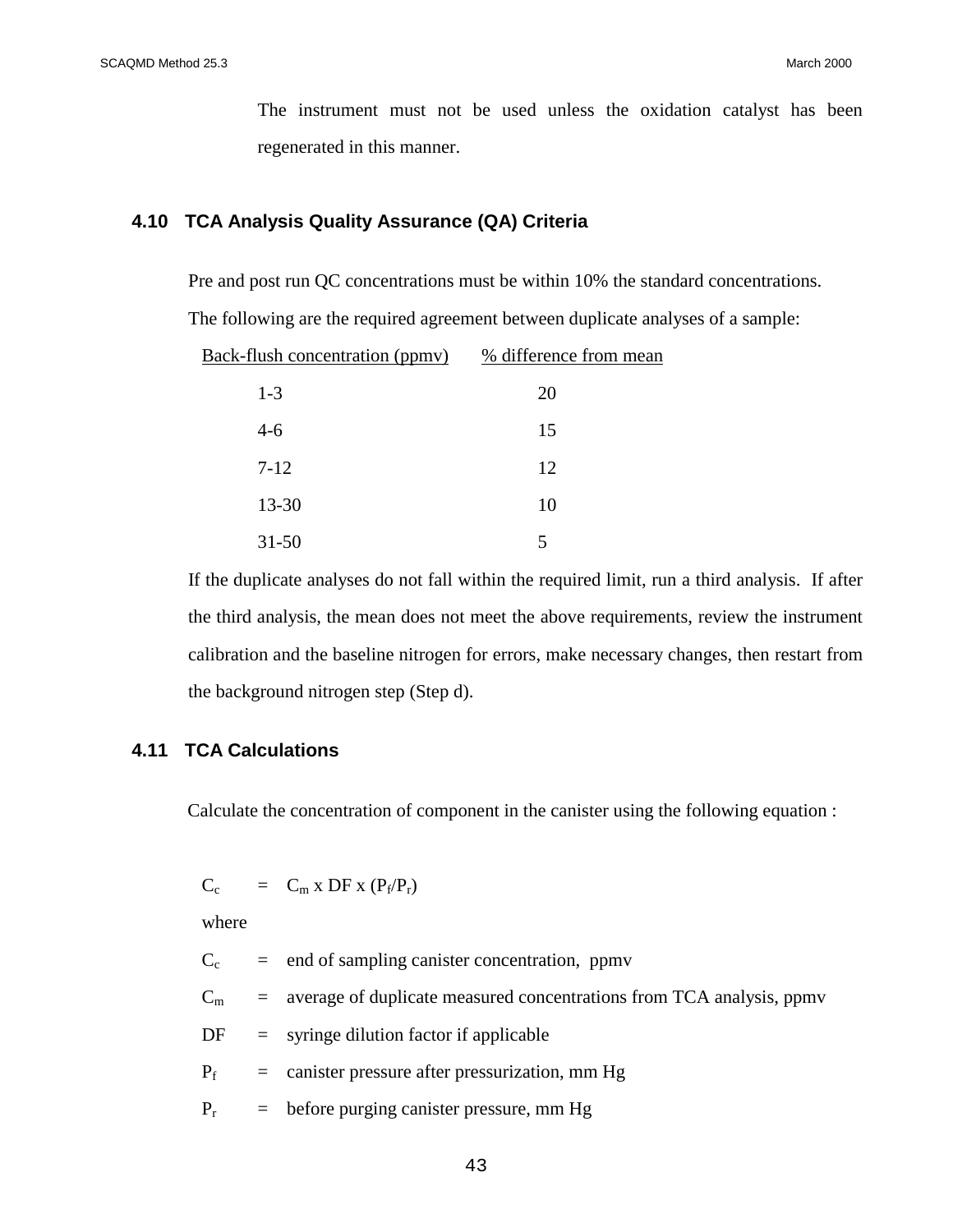Calculate the total VOC as equivalent to gaseous carbon using the following equation:

Total VOC (ppmC) =  $C_w + C_c$ 

where

 $C_w$  = VOC from condensate trap water (ppmC)

 $C_c$  = VOC from canister(ppmv)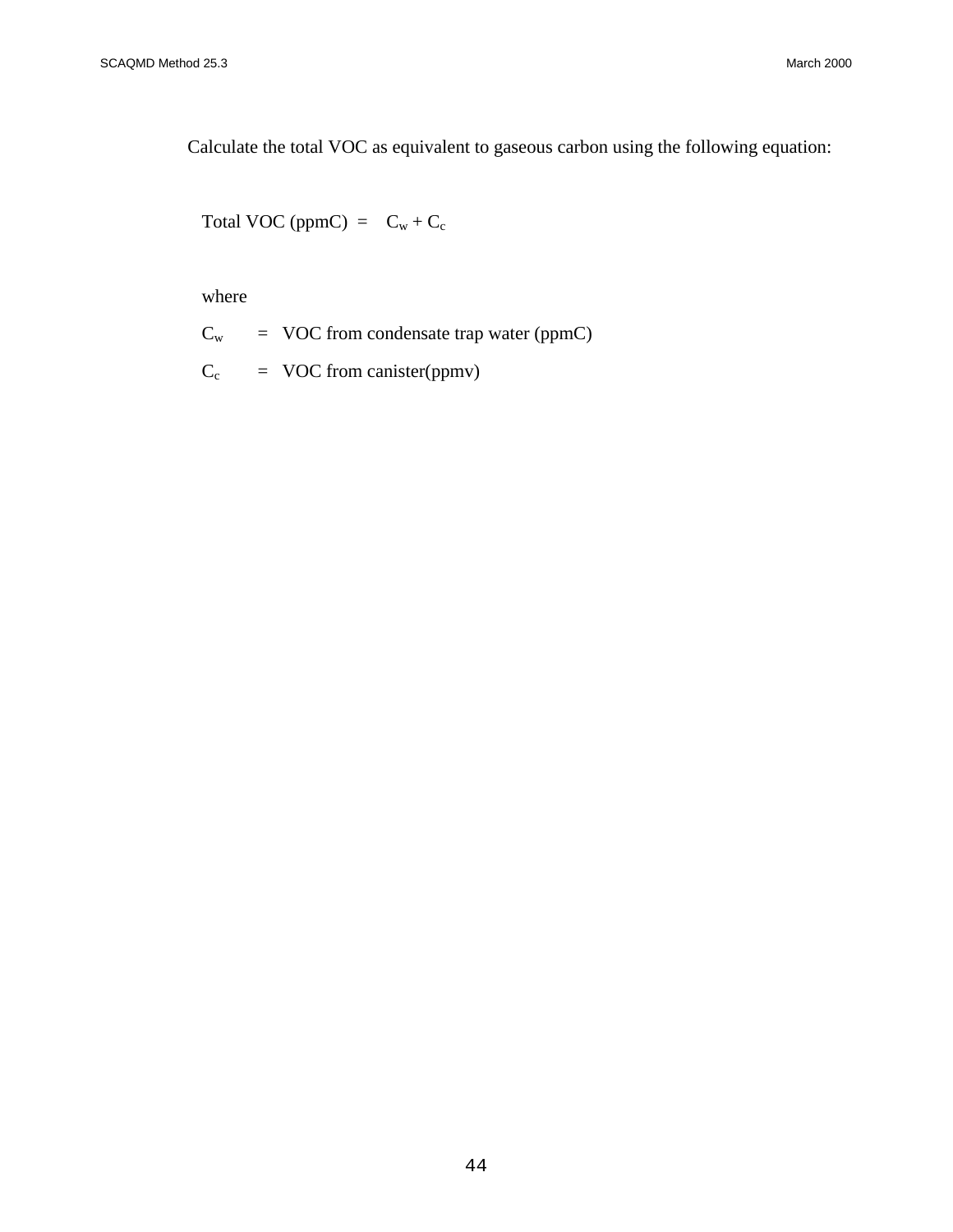

**Figure 25.3-5 Inert Gas Purging**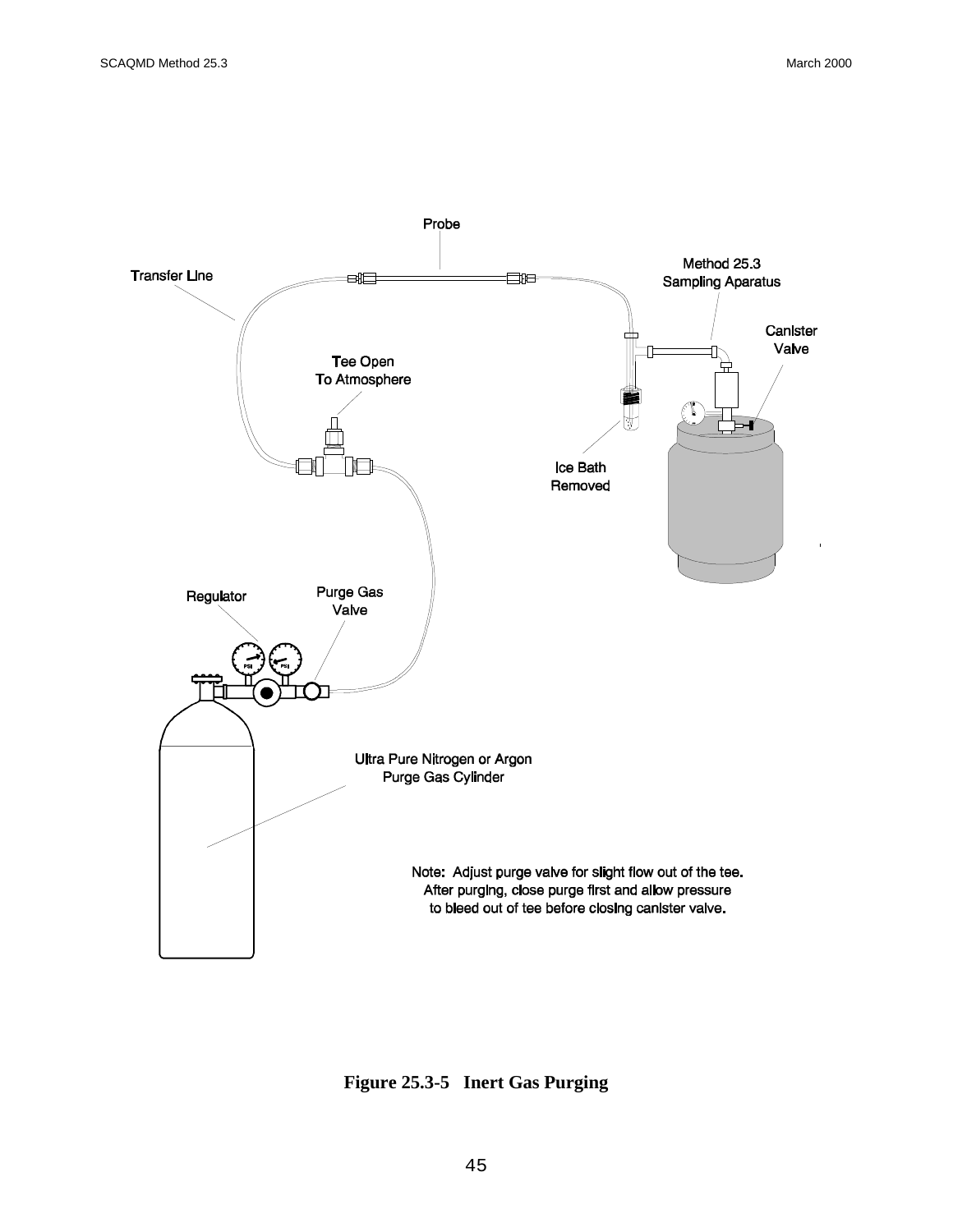

**Figure 25.3-6 Flow Diagram for TCA Analysis on Canisters**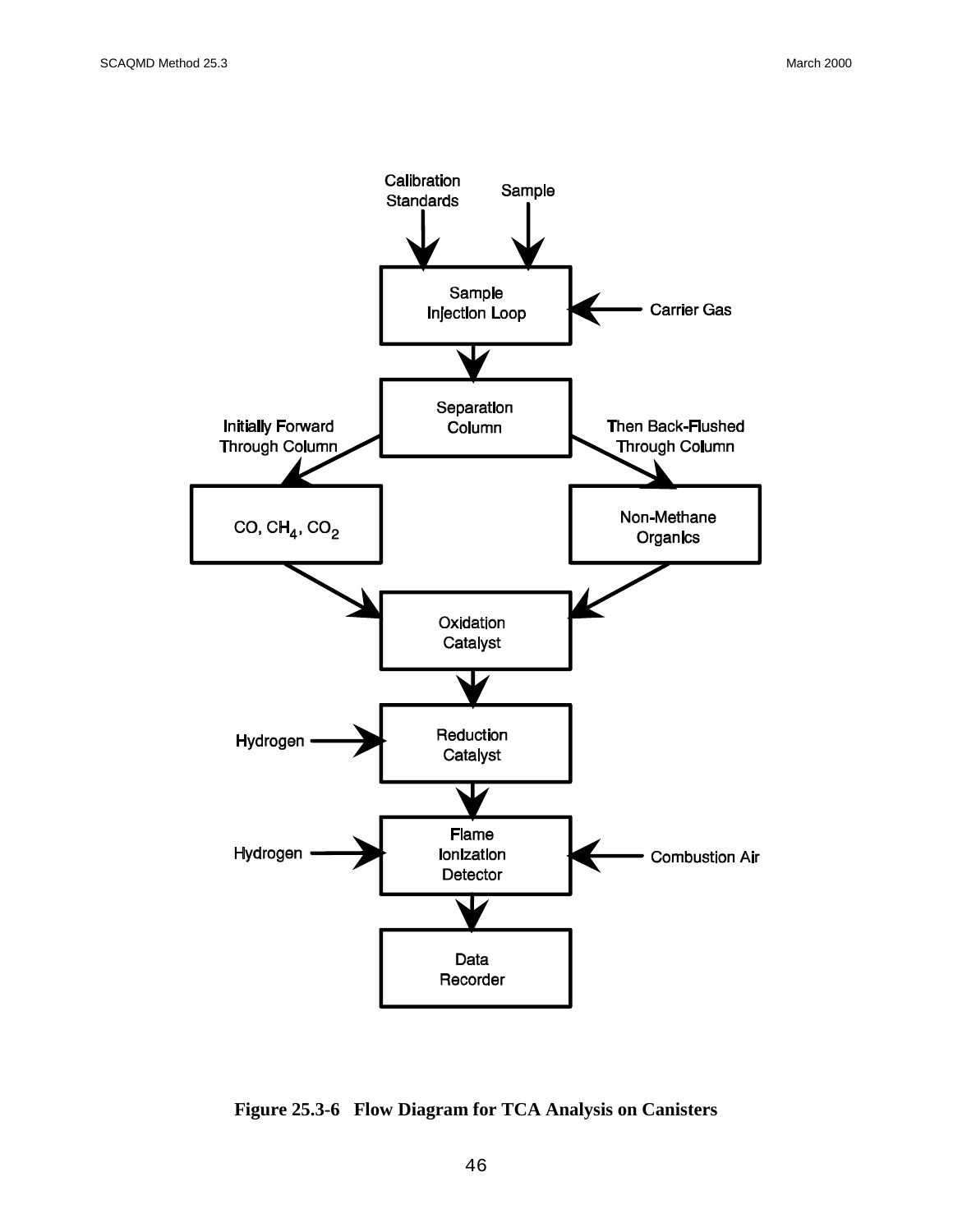

**Figure 25.3-7 Equipment Diagram for TCA Analysis on Canisters**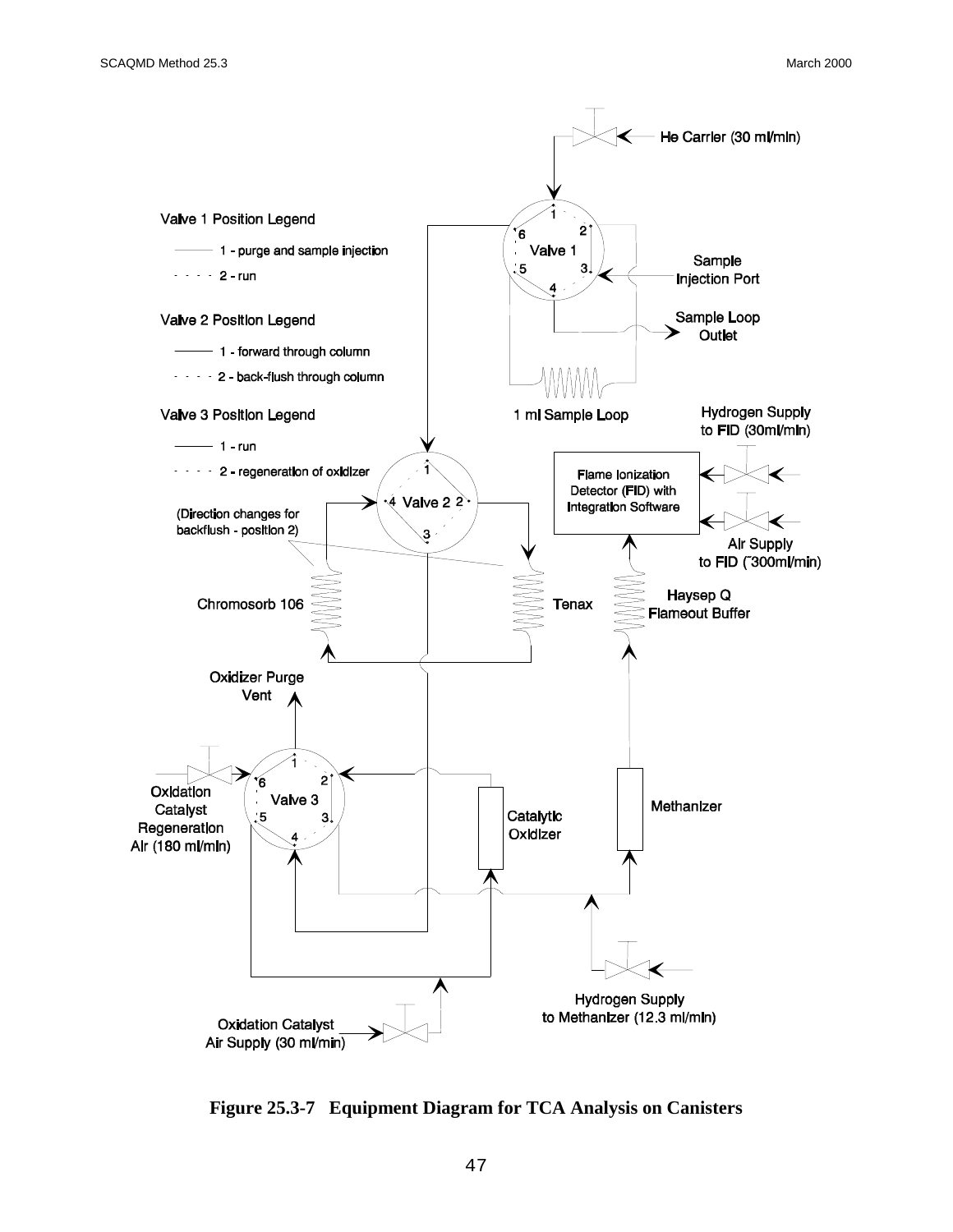# **Equipment Operation for TCA Analysis on Canisters**

| Step#          | <b>Time</b>      | Valve 1         | Valve 2         | Valve 3         | <b>Description</b>                                                                       |
|----------------|------------------|-----------------|-----------------|-----------------|------------------------------------------------------------------------------------------|
|                |                  | <b>Position</b> | <b>Position</b> | <b>Position</b> |                                                                                          |
| 1              | $\bf{0}$         | $\mathbf{1}$    | $\mathbf{1}$    | $\mathbf{1}$    | <b>Verify Temperatures and Valve Positions</b>                                           |
| $\overline{2}$ | $\boldsymbol{0}$ | $\mathbf{1}$    | $\mathbf{1}$    | $\mathbf{1}$    | <b>Inject Sample</b>                                                                     |
| 3              | after<br>inj.    | $\overline{2}$  | $\mathbf{1}$    | $\mathbf{1}$    | <b>Switch Carrier Flow Through Sample Loop</b>                                           |
| 4              | $0 - 8$<br>min.  | $\overline{2}$  | $\mathbf{1}$    | 1               | Observe $CO2$ , CH <sub>4</sub> , Ethane Elute                                           |
| 5              | 8 min            | $\overline{2}$  | $\overline{2}$  | 1               | <b>Switch to Backflush Mode</b>                                                          |
| 6              | $8 - 15$<br>min  | $\overline{2}$  | $\overline{2}$  | $\mathbf{1}$    | Increase Column Oven Temp by 50°C/min<br>for 2 min, Hold at 150 $\mathrm{^0C}$ for 5 min |
| 7              | Over-<br>night   | $\overline{2}$  | $\overline{2}$  | $\overline{2}$  | Increase Column Oven Temp to 190 °C to<br><b>Regenerate Oxidation Catalyst</b>           |

**Figure 25.3-8 Equipment Operation for TCA Analysis on Canisters**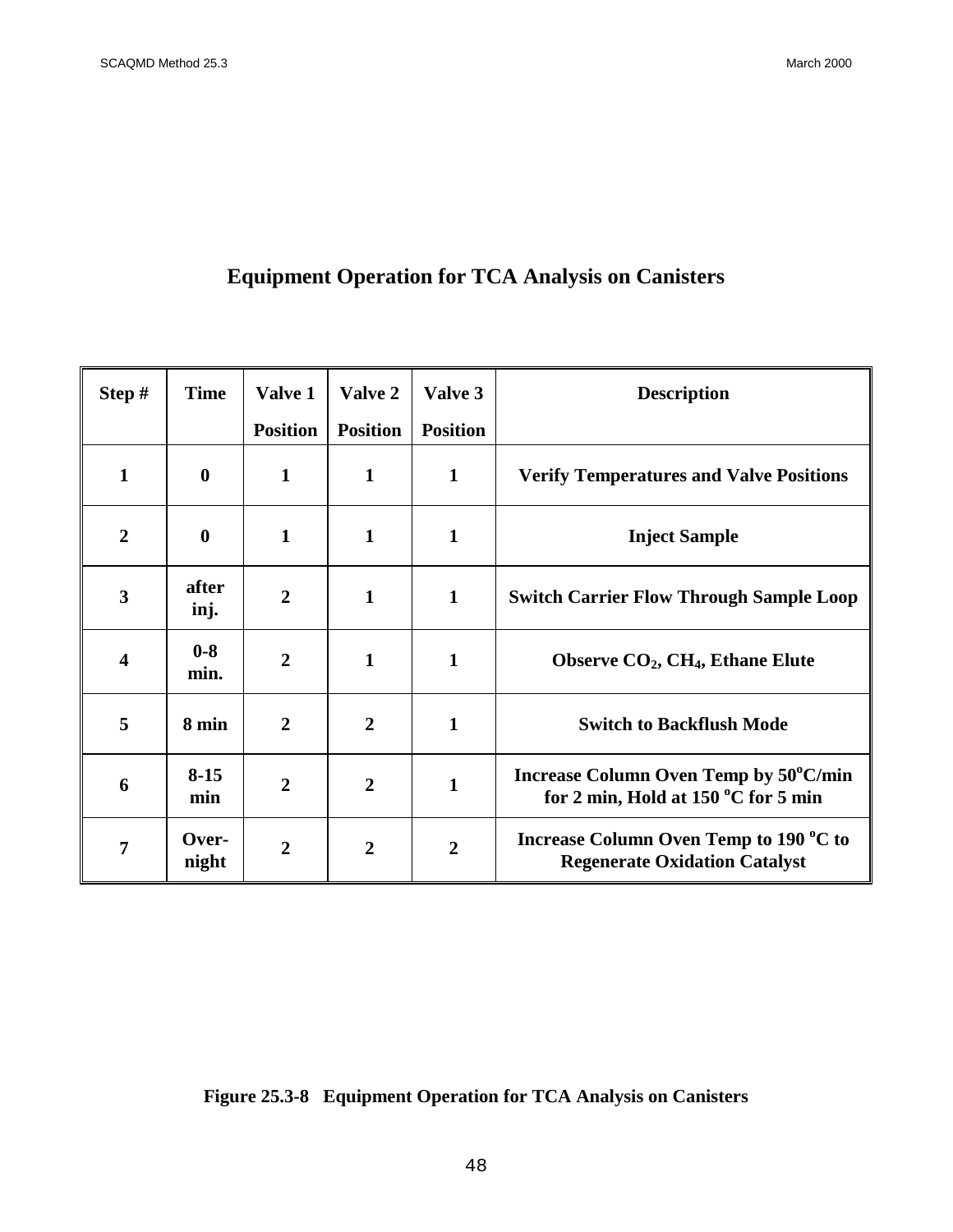

**Figure 25.3-9 Example Chromatogram for TCA Analysis on Canisters**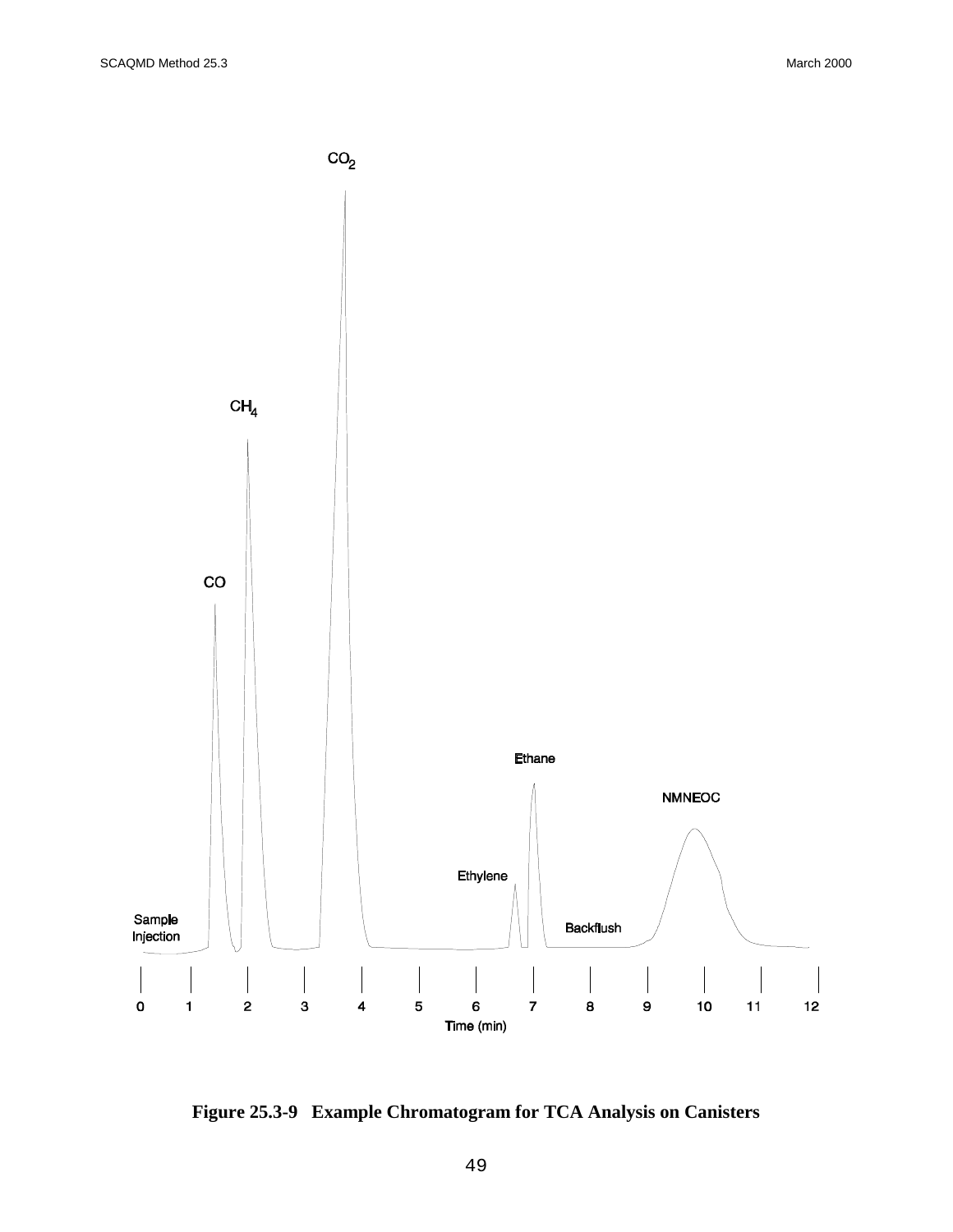## **METHOD 25.3**

#### **DETERMINATION OF LOW CONCENTRATION NON-METHANE NON-ETHANE ORGANIC COMPOUND EMISSIONS FROM CLEAN FUELED COMBUSTION SOURCES**

## **Section 5 of 5**

## **5. Engineering Calculations and Reporting**

Carry out calculations, retaining at least one extra decimal figure beyond that of the acquired data. Round off figures after the final calculation.

## **5.1 Data Quality Checks**

The results of the duplicate sampling for NMNEOC must not deviate more than 20% from the average of the two values in order to meet the precision criteria. The results of the duplicate sampling for carbon monoxide and carbon dioxide must not deviate more than 20% from the average of the two values in order to meet the leak indicator criteria. Field observations of occurrences that may cause sample bias may be used to invalidate one of the duplicate samples in the case that the 20% precision criteria is not satisfied. Individual results cannot, however, be discarded solely on the basis that the results disagree or that the results are higher than anticipated. Contamination cannot be used to invalidate the sample without substantial evidence that contamination occurred. Alternatively the lower value can be discarded for a worst case evaluation.

## **5.2 VOC Molecular Weight per Carbon Ratio**

In order to convert the lab results as carbon to actual mass emissions as VOC. A molecular weight per carbon ratio must be either measured, calculated or assumed. Although a qualitative analytical speciation of the VOC using an approved method is preferable, it is sometimes not easily accomplished, and other times not feasible due to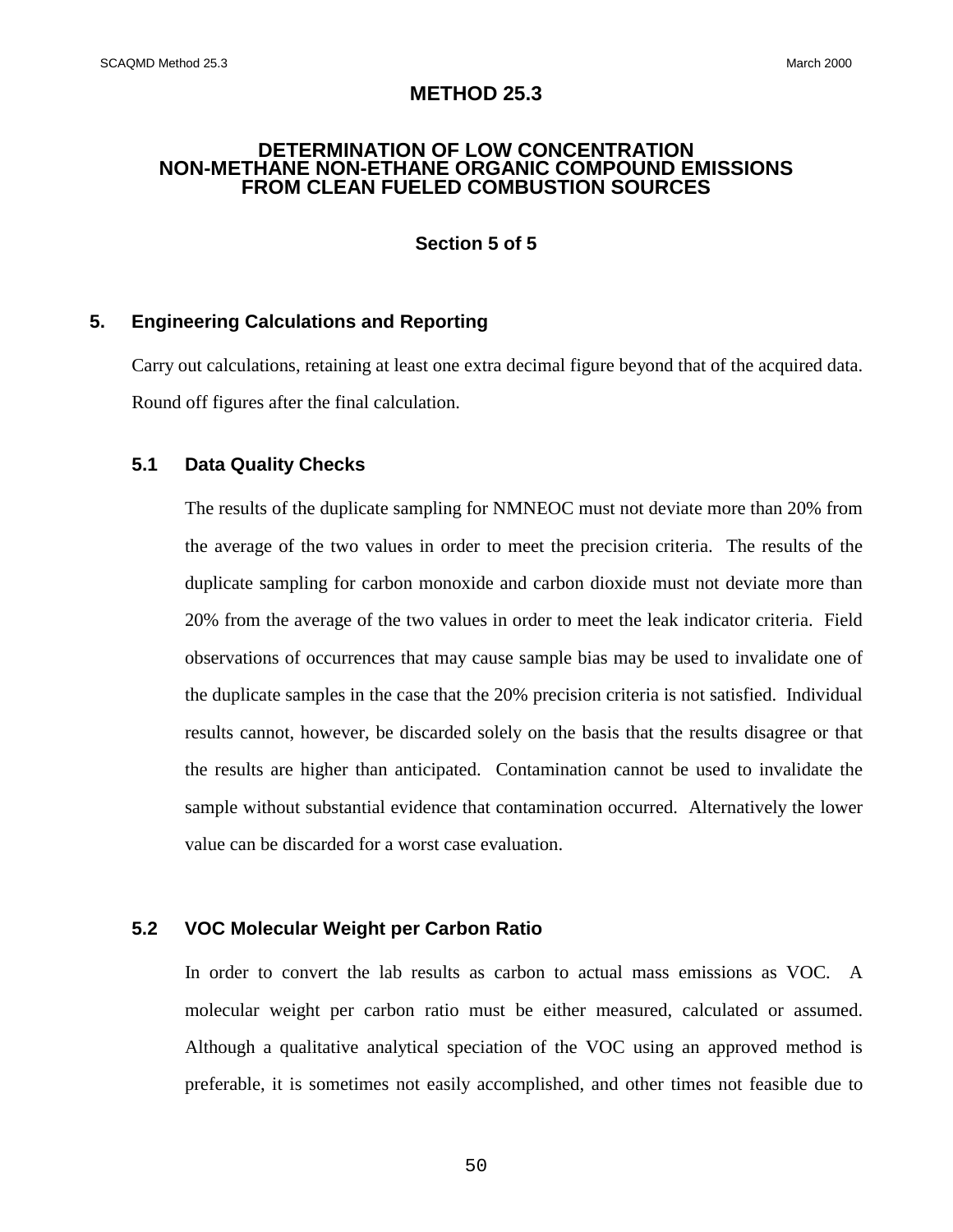partitioning of the sample into gaseous and condensable fractions. Other times the ratio can be calculated based on the VOC formulation of materials consumed in, for example, a coating or printing operation. In these situations, it is acceptable to use information provided in Material Data Safety Sheets (MSDS), if considered accurate. The use of MSDS information is generally, however, not considered as sufficiently accurate for calculating capture efficiencies. It is acceptable for calculating destruction efficiencies since the molecular weight per carbon ratio cancels out of the calculation when it is assumed that the ratio remains constant across the control device. In many cases the ratio can be considered as represented by a surrogate compound that is representative of the VOC encountered in the process. In the absence of any of the aforementioned information, common practice has dictated the use of a default ratio of hexane which is 14.36 lb/lb-mol C. Table 25.3-2 lists several general categories of molecular weight per carbon ratios which have been deemed as acceptable for the specified applications. Several specific examples are given below:

## a. For Coating and Printing Processes:

Most Preferred: Volatile Carbon Analysis from SCAQMD Protocol for

Determination of VOC Capture Efficiency

Calculation: 12 lb/lb mol x % VOC weighted average / % volatile carbon weighted average (all percents by weight)

Example: Coating #1 VOC = 50%, % volatile carbon =  $40\%$ , usage = 100 lb/hr Coating #2 VOC =  $80\%$ , % volatile carbon =  $60\%$ , usage = 10 lb/hr

12 lb/lb-mol x  $[(50\% \times 100 \text{ lb/hr}) + (80\% \times 10 \text{ lb/hr})]$ 

 $MW/C = -$ 

 $[(40\% \times 100 \text{ lb/hr}) + (60\% \times 10 \text{ lb/hr})]$ 

 $= 15.13$  lb/lb-molC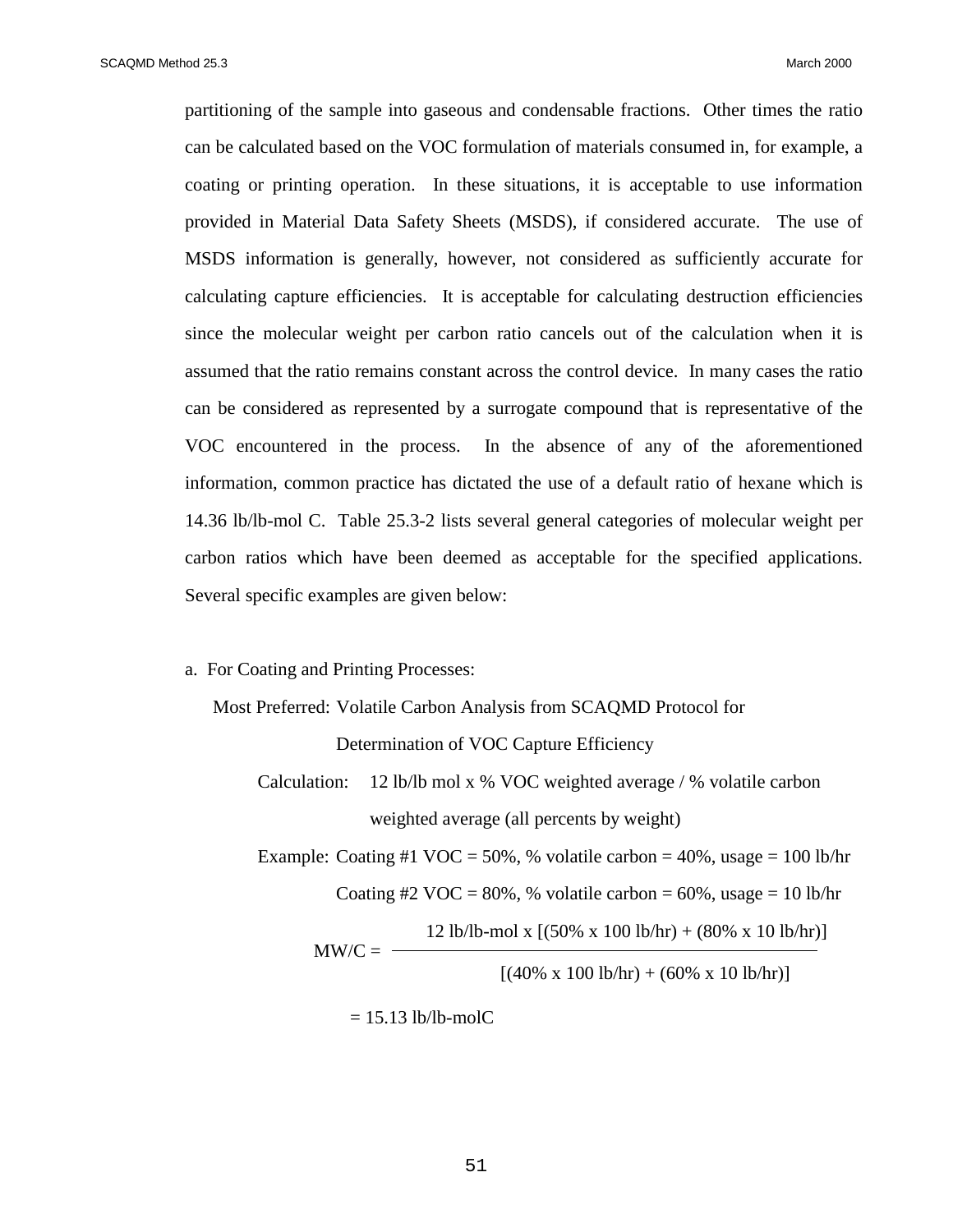b. For Coating and Printing Processes: 2nd Choice- MSDS or Formulation Information MSDS formulation is usually given as weight percent of the total coating/solvent Calculation: MW/C =  $\Sigma$ (MW x mol frac)/ $\Sigma$ (carbon# x mol frac) Example: Coating #1 VOC formulation  $= 10\%$  benzene, 20% formaldehyde usage  $= 10$  lb/hr Coating  $\#2$  VOC formulation = 30% butanol, 40% ethylene glycol monoethyl ether (a.k.a. EGMEE, Cellosolve; 2-Ethoxyethanol), usage  $= 100$  lb/hr Benzene Usage =  $(10\% \times 10 \text{ lb/hr}) / 100 = 1 \text{ lb/hr}$ Formaldehyde Usage =  $(20\% \times 10 \text{ lb/hr}) / 100 = 2 \text{ lb/hr}$ Butanol Usage = (30% x 100 lb/hr) / 100 = 30 lb/hr EGMEE Usage =  $(40\% \times 100 \text{ lb/hr}) / 100 = 40 \text{ lb/hr}$  $MW_{benzene} = 78 lb/lb-mol$ ,  $C#_{benzene} = 6$  $\text{MW}_{\text{formaldehyde}} = 30 \text{ lb/lb-mol}$ ,  $\text{C#}_{\text{formaldehyde}} = 1$  $MW_{\text{butanol}} = 74 \text{ lb/lb-mol}, \text{ C#}_{\text{butanol}} = 4$  $MW_{EGMFE} = 90 lb/lb-mol$ ,  $C#_{EGMFE} = 4$ mol frac<sub>i</sub> = (usage<sub>i</sub> / MW<sub>i</sub>) / Σ(usage<sub>i</sub> / MW<sub>i</sub>)  $\Sigma$ (usage<sub>i</sub> / MW<sub>i</sub>) = (1 lb/hr<sub>benzene</sub> / 78 lb/lb-mol<sub>benzene</sub>) + (2 lb/hr formaldehyde / 30 lb/lb-molformaldehyde)  $+$  (30 lb/hr <sub>butanol</sub> / 74 lb/lb-mol<sub>butanol</sub>)  $+$  (40 lb/hr  $_{\rm EGMEE}$  / 90 lb/lb-mol  $_{\rm EGMEE}$ )  $= 0.929$  lb-mol<sub>VOC</sub>/hr mol frac<sub>benzene</sub> =  $(1 \text{ lb/hr})$ <sub>benzene</sub> / 78 lb/lb-mol<sub>benzene</sub> / 0.929 = 0.014 mol frac<sub>form</sub> =  $(2 \text{ lb/hr}_{\text{form}} / 30 \text{ lb/lb-mol}_{\text{form}}) / 0.929 = 0.072$ mol frac<sub>butanol</sub> = (30 lb/hr <sub>butanol</sub> / 74 lb/lb-mol<sub>butanol</sub>) /  $0.929 = 0.436$ mol frac<sub>EGMEE</sub> = (40 lb/hr  $_{EGMEE}$  / 90 lb/lb-mol  $_{EGMEE}$ ) / 0.929 = 0.478 (78 lb/lb-mol x 0.014) +(30 lb/lb-mol x 0.072) +(74 lb/lb-mol x 0.436) + (90 lb/lb-mol x 0.478)  $MW/C =$ 

 $(6 C x 0.014) + (1 C x 0.072) + (4 C x 0.436) + (4 C x 0.478)$ 

 $MW/C = 20.6$  lb/lb-molC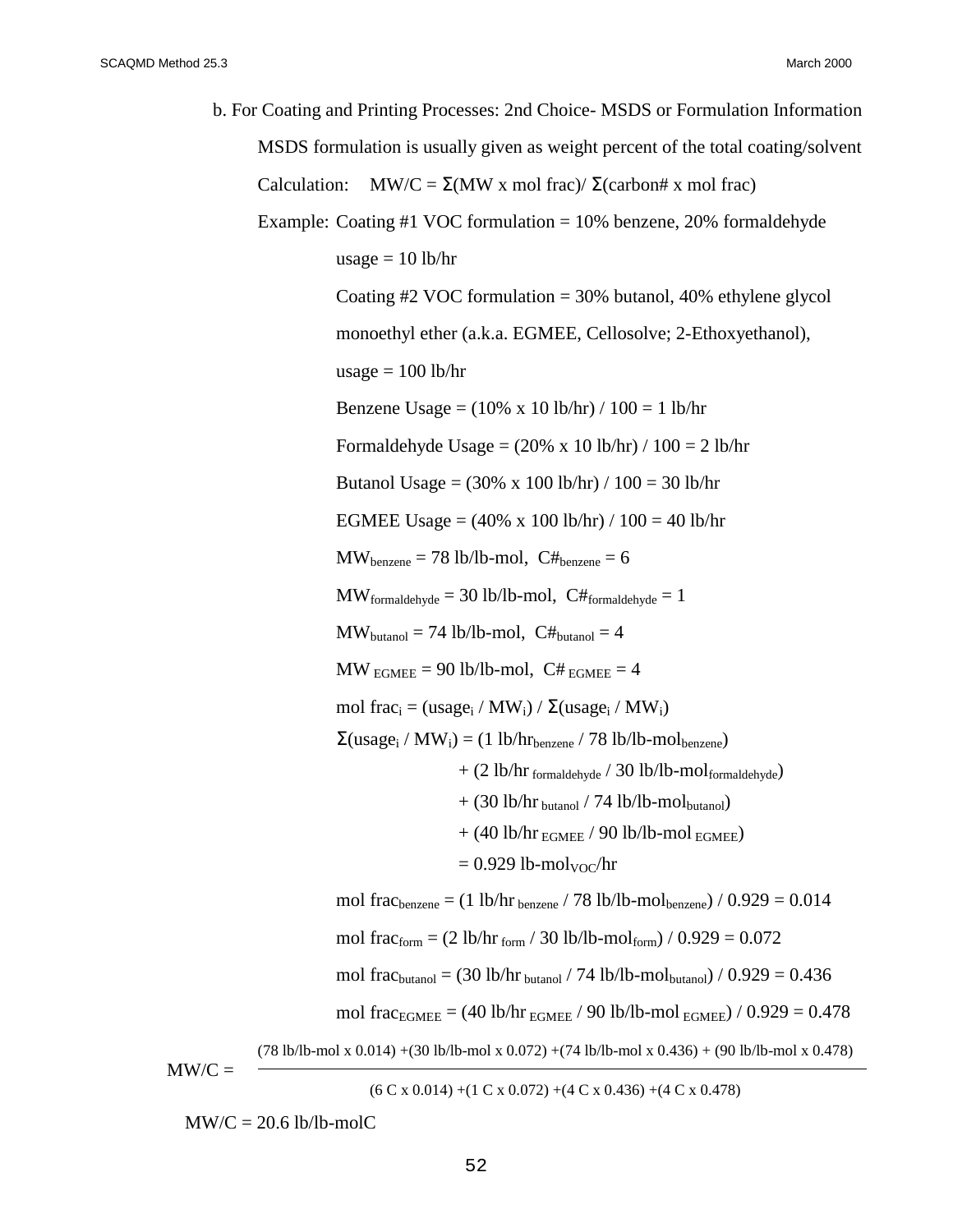c. If the permit or other emissions limit is specified as a specific compound:

Calculation: MW/C# of specified compound Example: Permit limit is specified as emissions in units of VOC as Hexane  $MW = 86.17$  lb/lb-mol  $C# = 6.000$ MW/C = 86.17 lb/lb-mol / 6.000 C  $MW/C = 14.36$  lb/lb-mol

d. For Combustion of Only Natural Gas Only:

Calculation: MW/C# of Methane or Hexane. Methane is preferable when either a worst case emission rate is desired or formaldehyde by-products may be present due to incomplete combustion. Incomplete combustion may be indicated by unusually high levels of methane or carbon monoxide.

Example: as Methane.

 $MW = 16.04$  lb/lb-mol  $C# = 1.000$  $MW/C = 16.04$  lb/lb-mol / 1.000 C  $MW/C = 16.04$  lb/lb-mol

e. For fugitive emissions from petroleum processing operations:

Calculation: MW/C# of propane or other compounds if known Example: as propane  $MW = 44.10 lb/lb-mol$  $C# = 3.000$  $MW/C = 44.10$  lb/lb-mol / 3.000 C  $MW/C = 14.70$  lb/lb-mol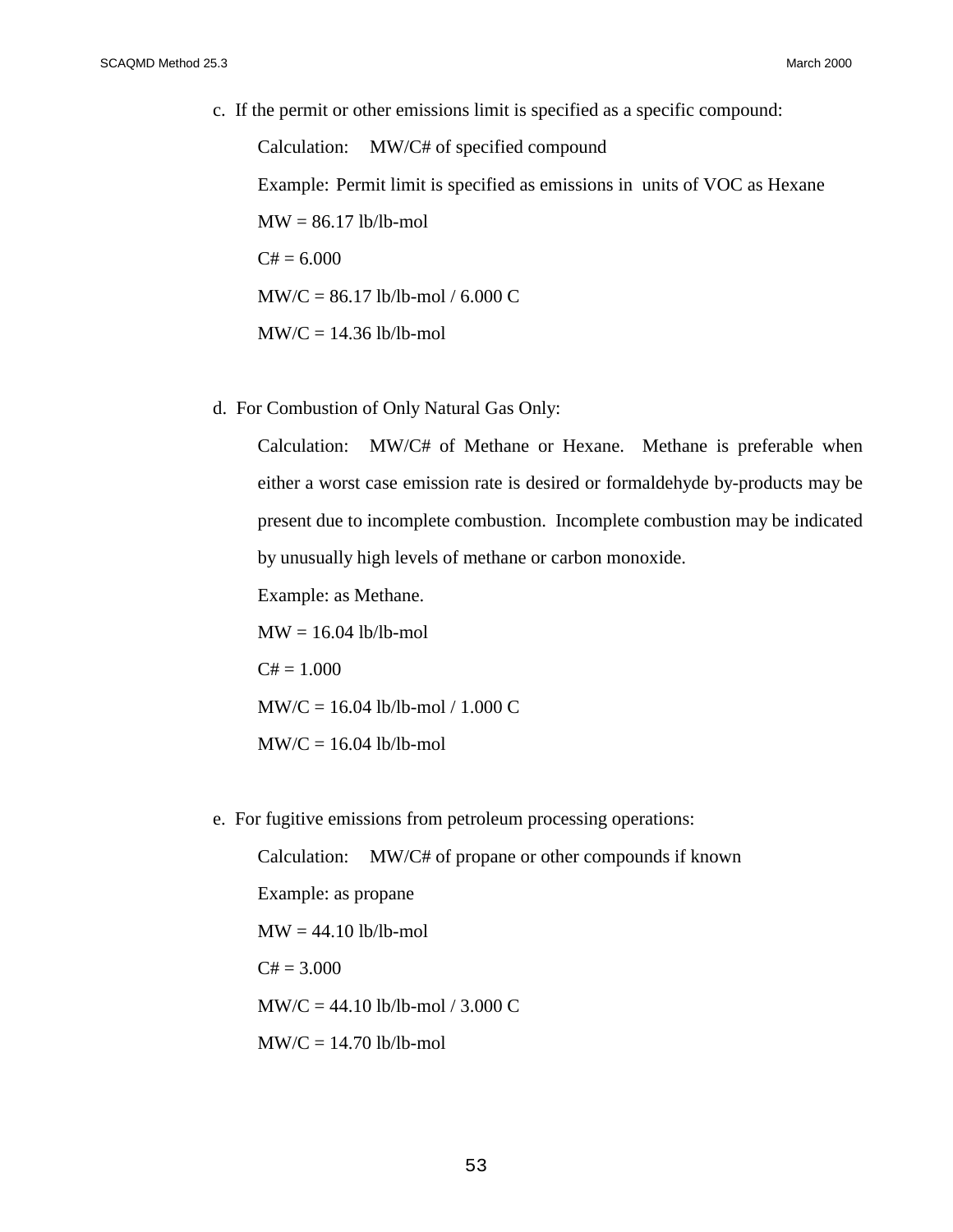e. For processes that use strictly petroleum distillates:

Calculation:  $((14 \times C#)+2)/C#$ Example: for an average carbon number of 8.  $MW/C = ((14 \times 8) + 2) / 8$  $MW/C = 14.3 lb/lb-mol$ 

In absence of any information regarding the composition of the VOC, generally the molecular weight per carbon ratio of hexane is assumed (14.36 lb/lb-molC). As for the general range of molecular weight to carbon ratios for most VOC mixtures encountered, formaldehyde (30.03 lb/lb-molC) and methanol (32.04 lb/lb-molC) represent the upper bounds, while benzene represents the lower bound (13.02 lb/lb-molC). In applications where the molecular weight per carbon ratio is either difficult to determine as above or in dispute, a worst case scenario can be used for compliance purposes .

## **5.3 Bias Correction Factor**

During the USEPA's Office of Air Quality Planning and Standards (OAQPS) evaluation of this source test method, it was determined that a bias correction factor must be applied to all results achieved by this method. This correction factor of 1.086 was determined according to USEPA Method 301 for validating test methods and was based on the results of the validation testing. The calculation is performed as follows:

Corrected Conc. (ppmC) = Total VOC (ppmC as determined in Section 4.11)  $x$  1.086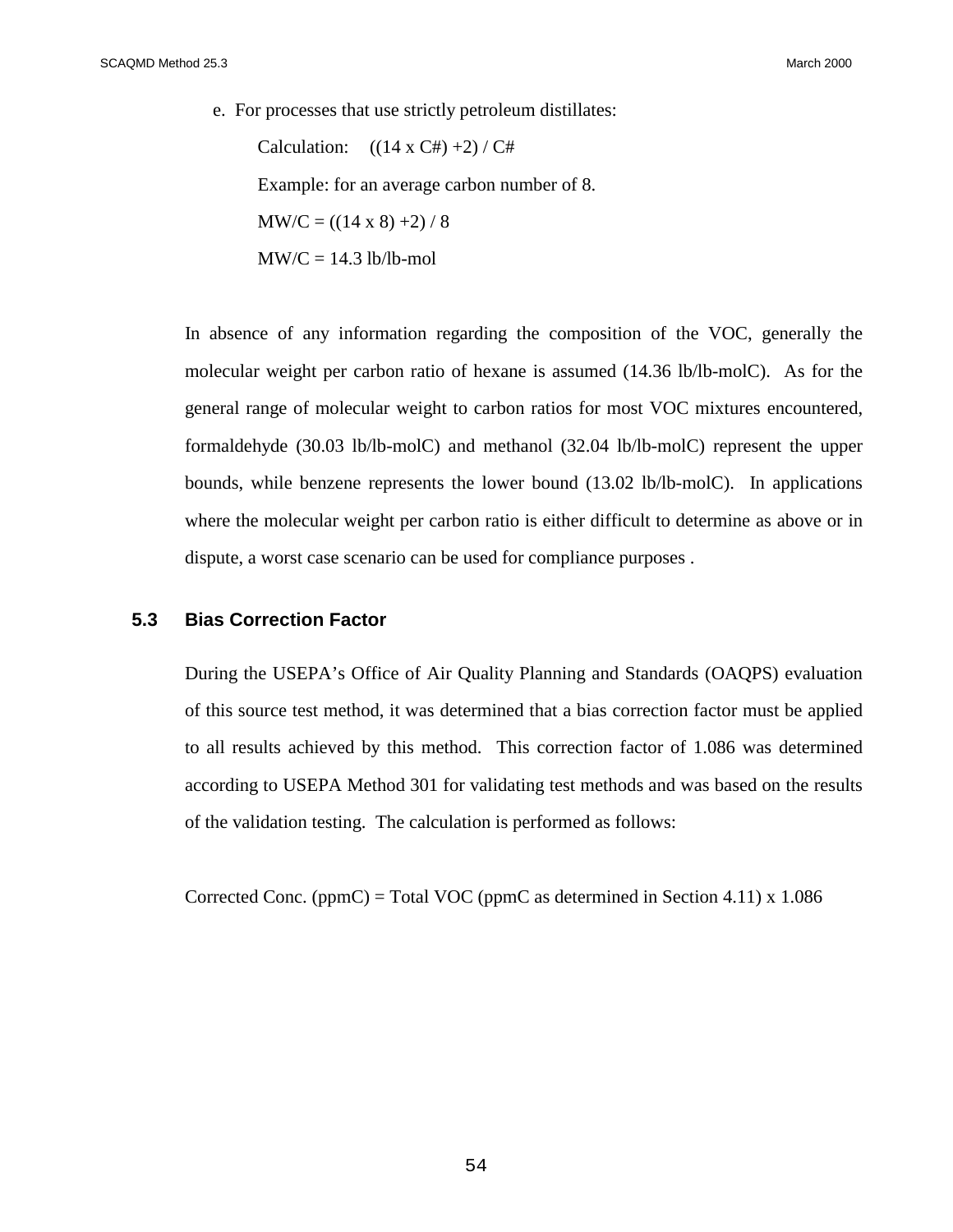## **5.4 VOC Mass Emission Rate Calculation**

The individual VOC mass emission rates are determined using the following quantities for each duct or stack where both a concentration and corresponding flow rate are determined:

- C Average Corrected Concentration of Non-Methane Non-Ethane Organic Compounds (NMNEOC) from the Method 25.3 sampling pairs reported in ppmC;
- Q Volumetric flow rate as determined by SCAQMD Methods 1.1 through 4.1 in dry standard cubic feet per minute;

MW - Molecular Weight per Carbon Ratio as determined in Section 5.2 in lb/lb-mol C;

The VOC mass emissions rate in pounds per hour can then be calculated as follows:

VOC Mass Emission Rate (lb/hr) =  $1.583 \times 10^{-7} \times MW \times C \times Q$ 

These calculations can be performed by using the calculation sheet in Figure 1. If multiple emission points are present, the VOC mass emission rate must be calculated separately as above and added together for a total VOC mass emission rate.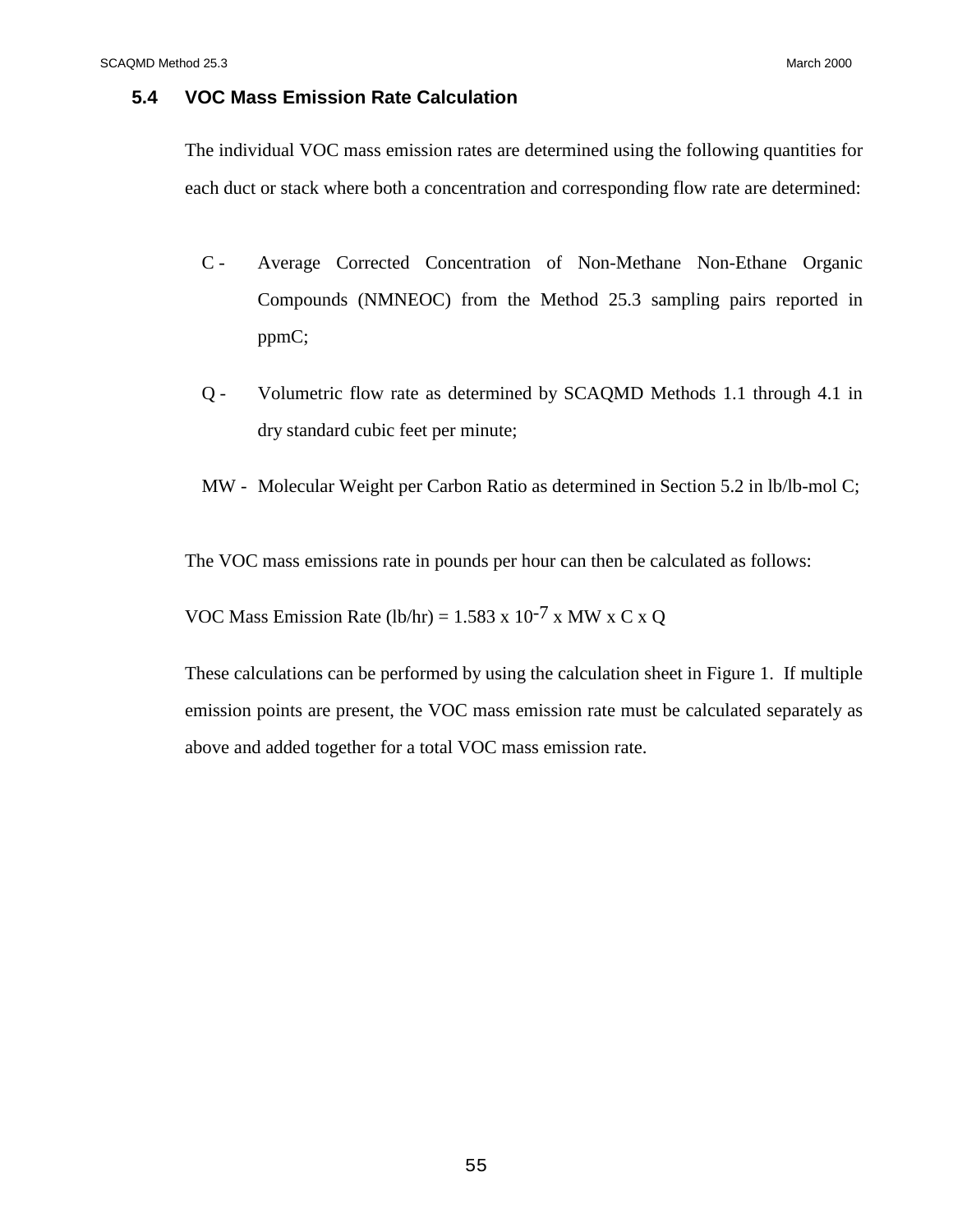| Application                                                                                                      | Method                                                                                                                      | Calculation                                                                              | <b>MW/C Ratio</b> | <b>Typical Range</b> |
|------------------------------------------------------------------------------------------------------------------|-----------------------------------------------------------------------------------------------------------------------------|------------------------------------------------------------------------------------------|-------------------|----------------------|
| Coating and<br>Printing<br>Operations                                                                            | % Volatile Carbon<br>Analysis from<br><b>SCAQMD</b><br>Protocol for<br>Determination of<br><b>VOC Capture</b><br>Efficiency | 12 lb/lb mol x $%$<br>VOC weighted<br>average / %<br>volatile carbon<br>weighted average | Varies            | 13-32 lb/lb-mol C    |
| Coating and<br>Printing<br>Operations                                                                            | <b>MSDS</b><br>Information                                                                                                  | $\Sigma(MW \times mol)$<br>frac)/ $\Sigma$ (carbon# x<br>mol frac)                       | Varies            | 13-32 lb/lb-mol C    |
| <b>When Permit</b><br>Specifies<br>Compound to be<br>Reported as:                                                | Specified<br>Compound                                                                                                       | MW/C#                                                                                    | Varies            | 13-32 lb/lb-mol C    |
| Natural Gas/Fuel<br><b>Gas Combustion</b>                                                                        | <b>Assume Hexane</b>                                                                                                        | MW/C#                                                                                    | 14.36 lb/lb-mol C | 14.36 lb/lb-mol C    |
| Natural Gas/Fuel<br><b>Gas Combustion</b><br>for Worst Case or<br>Incomplete<br>Combustion                       | <b>Assume Methane</b><br>(although non-VOC,<br>sometimes used, accounts<br>for formaldehyde<br>formation)                   | MW/C#                                                                                    | 16.04 lb/lb-mol C | 16.04 lb/lb-mol C    |
| Fugitive<br>Emissions from<br>Petroleum<br>Processing<br>Operations                                              | <b>Assume Propane</b>                                                                                                       | MW/C#                                                                                    | 14.70 lb/lb-mol C | 14.70 lb/lb-mol C    |
| <b>Ethanol Only</b><br>Processes (ethanol<br>combustion,<br>investment<br>casting,<br>flexographic<br>processes) | <b>Assume Ethanol</b>                                                                                                       | MW/C#                                                                                    | 23.03 lb/lb-mol C | 23.03 lb/lb-mol C    |
| Processes That<br><b>Use Strictly</b><br>Petroleum<br><b>Distillates</b>                                         | <b>Average Carbon</b><br>Number                                                                                             | $((14 \times C#)+2)$<br>C#                                                               | Varies            | 14-15 lb/lb-mol C    |
| Processes where<br>the Formulation of<br>the VOC is<br>Known                                                     | <b>VOC Formulation</b>                                                                                                      | $\Sigma(MW \times mol)$<br>frac)/ $\Sigma$ (carbon# x<br>mol frac)                       | Varies            | 13-32 lb/lb-mol C    |
| In Absence of<br>Information for<br>Applying Any of<br>the Above                                                 | <b>Assume Hexane</b>                                                                                                        | MW/C#                                                                                    | 14.36 lb/lb-mol C | 14.36 lb/lb-mol C    |